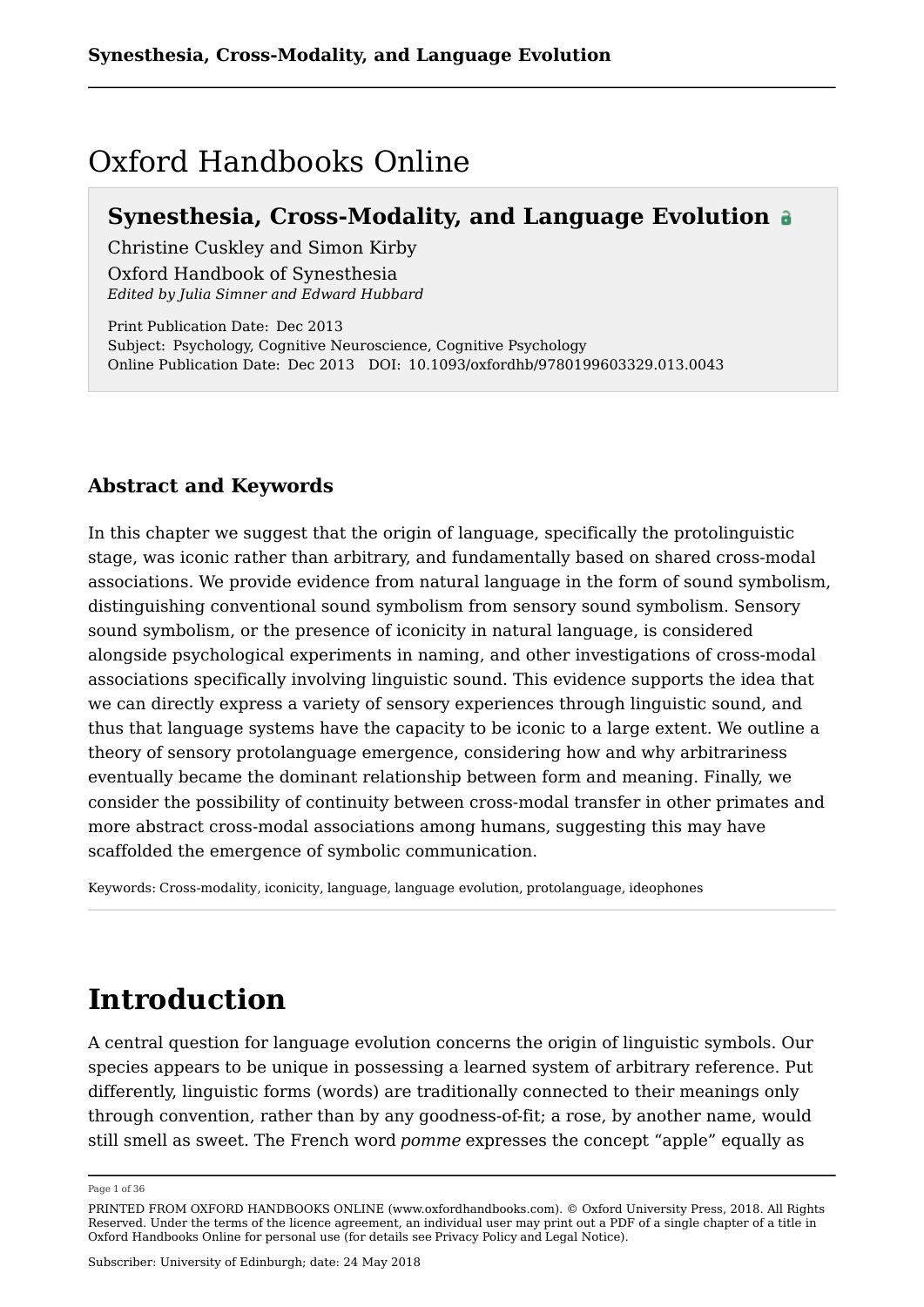well as the Italian term *mela*. How can we explain the emergence of a system wherein the forms have no apparent connection to their meanings? This question is perhaps best framed by Harnad (1990) as the "symbol grounding problem." Harnad uses the example of a Chinese dictionary (Searle 1980): if an English speaker searches for the meanings of Chinese words, but where each word is defined only by other Chinese words, the English speaker cannot access any meanings. A symbol grounded only within a system of other symbols has no clear origin. How did this web of symbols begin?

In this chapter we will suggest a solution to the symbol grounding problem. Although words may be arbitrary in modern languages, we present a theory that words did indeed evolve, at least to some extent, based on a cross-modal goodness-of-fit: that is, in the origin of language, the sounds of words evoked the direct meaning of referents. Drawing on evidence from natural language systems as well as cross-modal associations, we will show that language users make implicit cross-modal associations between the sound quality of words and other sensory properties of the objects they denote. The primary evidence for this theory will draw on both natural language and experimental evidence, showing the potential for sound-to-meaning goodness-of-fit in language. Experimental evidence will focus specifically on the fact that humans have certain cross-sensory preferences for relating linguistic sound to other sensory dimensions possible (e.g., taste, shape), and that these a priori preferences may have guided the choice of word **(p. 870)** forms in language evolution. To this end, we will turn first to exactly how cross-modality can provide the basis for the emergence of such a system.

# **What cross-modality gives us**

The lexicons on which languages are built are essentially systems of symbols. Symbol manipulation has been identified as a uniquely human faculty (Deacon 1997), as well as an essential feature of language, but there is no clear account of how our cognition came to support a symbol system that is seemingly disembodied: forms have no connections to their meanings. We will propose that shared sensory biases in the general population provided a basis for grounding language in our perceptual system and served to bootstrap a small lexicon which was initially less arbitrary than its evolutionarily later forms.

Cross-modal biases have been demonstrated experimentally across a range of modalities, including between taste and touch (Christensen 1980), pitch, and vowel quality (Crisinel and Spence 2009; Simner, Cuskley, and Kirby 2010), and touch and color (Simner and Ludwig 2009), among many others (see Part VII of this volume, as well as Calvert, Spence, and Stein 2004, for a review). The pervasiveness of cross-modal associations would suggest this might have been an important utility in an evolutionary sense. Connections between visual and motor areas, for example, would have allowed for complex motor actions guided by vision, such as seeing a branch in the visual field and preparing an appropriate grasp action in order to swing to it (Ramachandran 2004).

Page 2 of 36

PRINTED FROM OXFORD HANDBOOKS ONLINE (www.oxfordhandbooks.com). © Oxford University Press, 2018. All Rights Reserved. Under the terms of the licence agreement, an individual user may print out a PDF of a single chapter of a title in Oxford Handbooks Online for personal use (for details see Privacy Policy and Legal Notice).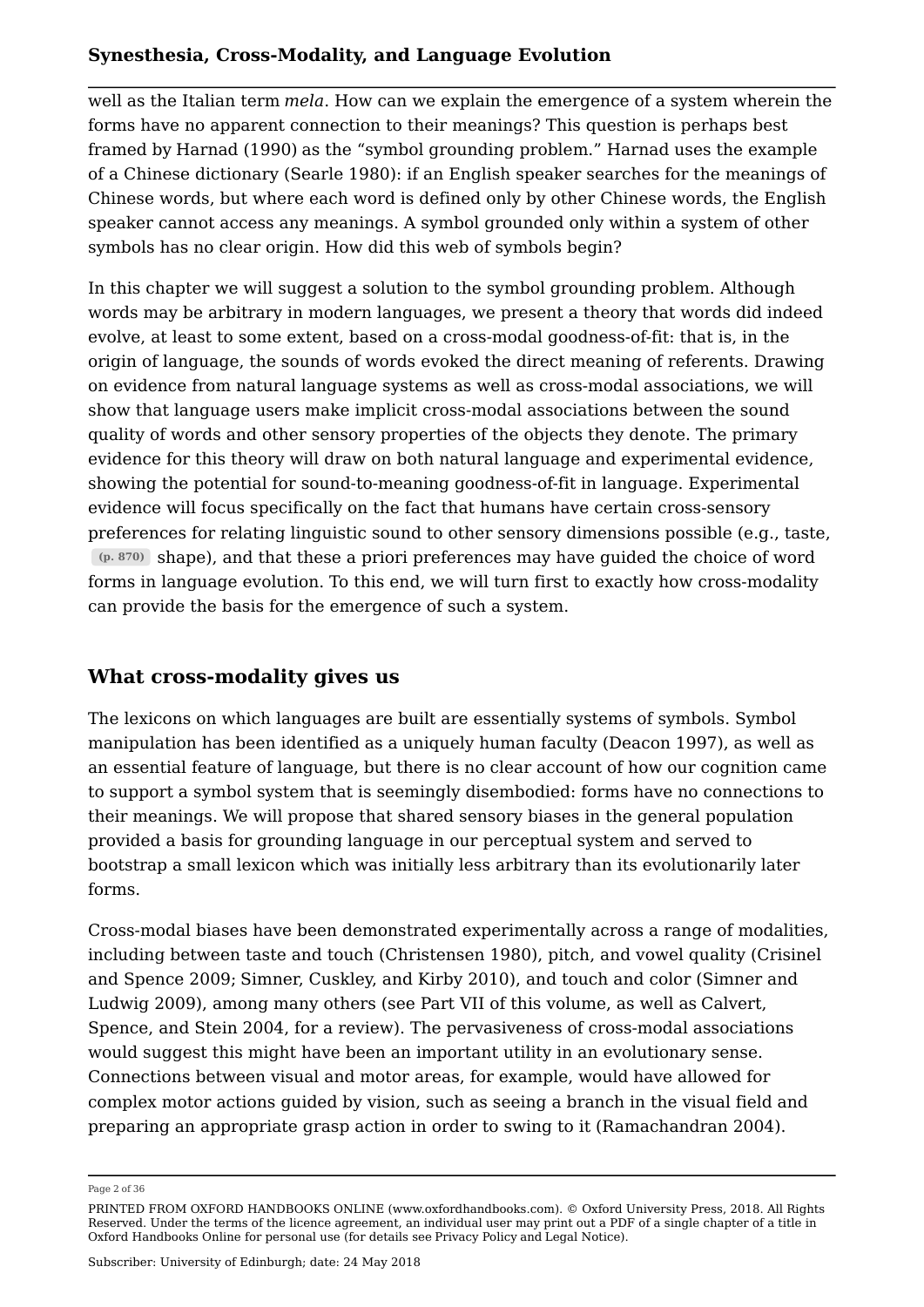

*Figure 43.1* Maluma and takete shapes. Reproduced from Köhler, Wolfgang, *Gestalt Psychology*. 1e ©1929, Liveright.)

This view, of crossmodality as part of the normal cognitive suite, puts synesthesia at one end of a spectrum of crossmodal abilities. Synesthetes, like all people, make cross-modal connections, although these are active for synesthetes at a very 1

different level. In other words, where non-synesthetes might make an intuitive crossmodal association between certain sounds and certain shapes, synesthetes would have a fundamentally different experience of actually "seeing" these colors in the literal perceptual sense. Moreover, the associations of synesthetes are stronger and more temporally stable than run-of-the-mill cross-modal associations. Although particular synesthetic perceptions are considered unique to any particular synesthete, there are definite observable trends, most notably in grapheme-color synesthetes. For example, the letter *A* is likely across synesthetes to be red above all other colors (Simner et al. 2005), and similar letter shapes evokes similar colors for grapheme-color synesthetes (Brang et al. 2011). Trends among synesthetes are also echoed by trends in cross-modality in the general population for grapheme-color associations (Simner et al. 2005), pitch-lightness associations (Ward, Huckstep, and Tsakanikos 2006), and touch-vision associations (Simner and Ludwig 2009). From this perspective, synesthetes can be viewed as super cross-modal associators, with unusually strong, stable, and specific cross-modal biases. **(p. 871)**

The idea that language may have non-arbitrary origins is not a particularly new one, although the notion of cross-modality as the basis for such a system is a newer idea. Socalled "bow-wow" theories of language origins are some of the earliest on record, suggesting that language was built on direct imitations of sounds (see Atchison 2000 for a review). However, such theories have typically not been taken seriously by the field of linguistics, which emphasizes the fundamental arbitrariness of the sign (Saussure 1959), thus rejecting any natural connection between linguistic signs and their denotations in the world. Hockett's (1960) influential *Design Features of Natural Language*, particularly the feature of arbitrariness, further solidified this view. Any evolutionary perspectives eschewing arbitrariness—now considered a central and essential feature of language were hardly going to be popular.

Despite this, Gestalt psychologists began experiments in motivated naming: exploring the possibility that certain names may better fit certain referents. The best known of these experiments was reported by Köhler (1929, 1947). In a simple forced choice task, subjects were given two nonsense words, *takete* and *maluma*, and two abstract shapes (shown in Figure 43.1), and asked to match the words to the shapes. Similar experiments have since been performed with children (Irwin and Newland 1940; Maurer, Pathman, and Mondloch

Page 3 of 36

PRINTED FROM OXFORD HANDBOOKS ONLINE (www.oxfordhandbooks.com). © Oxford University Press, 2018. All Rights Reserved. Under the terms of the licence agreement, an individual user may print out a PDF of a single chapter of a title in Oxford Handbooks Online for personal use (for details see Privacy Policy and Legal Notice).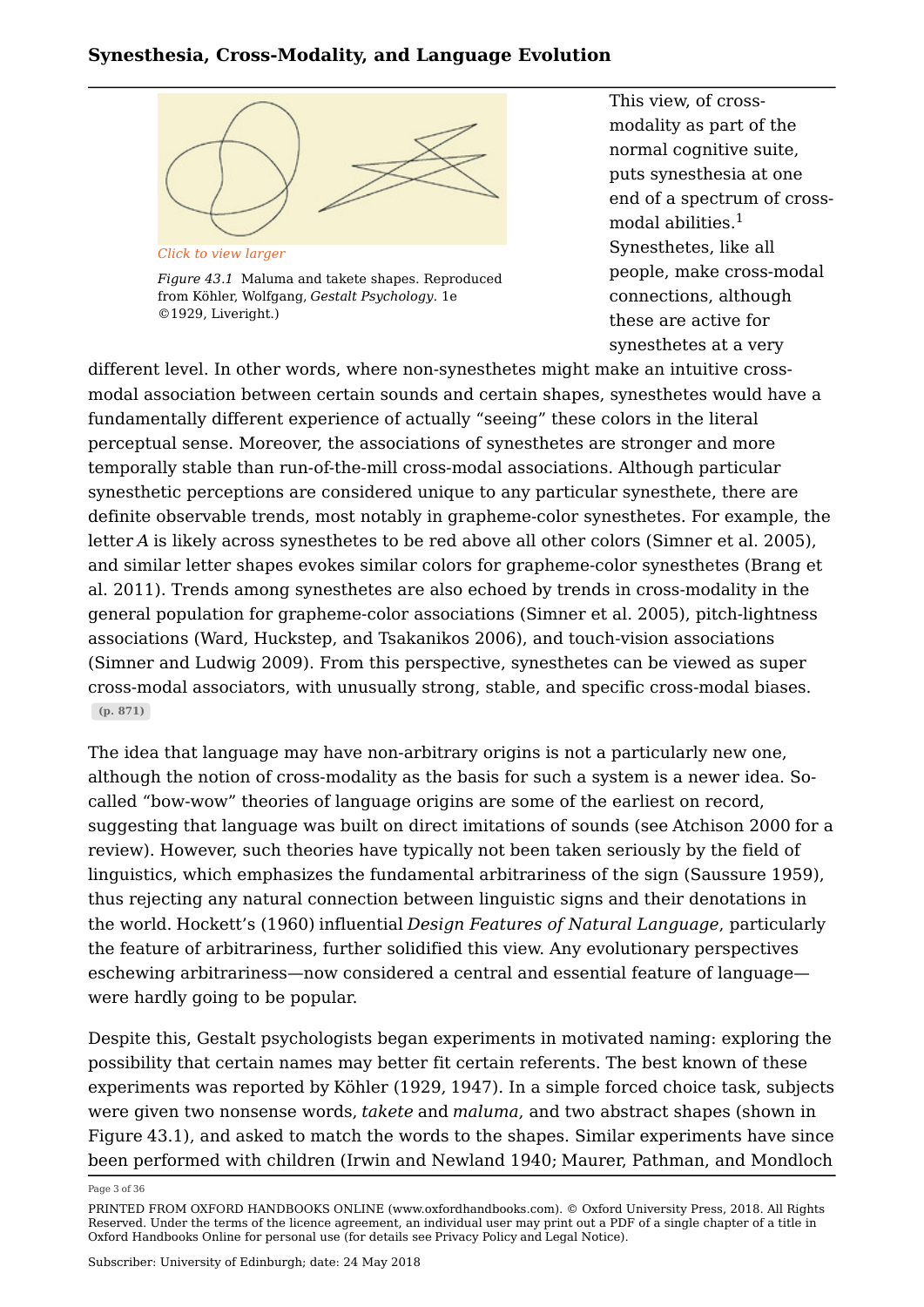2006), as well as cross-culturally (Davis 1961) and with varying stimuli (Ramachandran and Hubbard 2001). The results of all of these experiments were rather striking: there appeared to be a strong and quantifiable bias in naming. In the vast majority of cases,  $2$ people assigned *maluma* to the curved figure and *takete* to the angular one, demonstrating a preference to map certain names to certain visual forms. 2

These experiments demonstrated that linguistic sounds have the potential for a "natural" connection to their referents. This connection is not limited to the uni-modal (i.e., within only the auditory modality) "bow-wow" variety of sound imitation, but holds for crosssensory connections as well: the Köhler task demonstrated a common cross-sensory association between visual form and linguistic sound. Several authors hinted that this naming bias might be important in language (Köhler 1929, 1947; Werner 1957; Werner and Wapner 1952). Ramachandran and Hubbard (2001) were the first to e<sup>n. 872)</sup> explicitly relate the task to language evolution with their "synesthetic bootstrapping theory of language origins" (2001, 15), suggesting what shared visuo-motor mappings linked the articulation of certain linguistic sounds to certain visual properties. Specifically, they suggested there may be direct cross-activation between visual object shape and sound contours represented in the auditory cortex.

Cross-modal biases are pervasive, and biases to associate linguistic sounds with other sensory experiences would have been particularly useful for the evolution of spoken language. Linguistic cross-modal biases would allow the expression of our perceptions and experiences in any sensory domain through a single linguistic channel. Thus, we can expand upon antiquated "bow-wow" theories of language evolution, with a theory which allows both direct auditory imitation and cross-sensory imitation. Languages still use sounds to express concepts whose characteristics are auditory (e.g., *hiss* or *buzz*), but this also extends more widely to referents whose characteristics are not auditory. We can express various sensory experiences through a linguistic channel, and the fact that crossmodal biases are shared across all people would allow for the mutual understanding of an utterance formed on their basis (see Figure 43.2 which gives a schematic representation of how shared cross-sensory biases might have facilitated mutual comprehension in language evolution). In addition to this, recent research suggests that speech is not the only tool available to us in language. Language is a dual system, in which gestures play an integral role (Brown 2010; McNeill 2005; Tomasello 2008). Cross-modal biases, combined with a dual channel speech-gesture system, would have provided ample opportunity for an iconic system grounded in perception. In the emergence of language, we propose that these biases provided a perceptual grounding for a small lexicon, or *protolanguage* (see Arbib 2005; Bickerton 1990; Tallerman 2007; Wray 1998), which matured and expanded into the complex arbitrary systems we see today.

In the next section, we will review evidence for this theory as found in natural language systems, looking to modern languages for evidence of a connection between form and meaning.

Page 4 of 36

PRINTED FROM OXFORD HANDBOOKS ONLINE (www.oxfordhandbooks.com). © Oxford University Press, 2018. All Rights Reserved. Under the terms of the licence agreement, an individual user may print out a PDF of a single chapter of a title in Oxford Handbooks Online for personal use (for details see Privacy Policy and Legal Notice).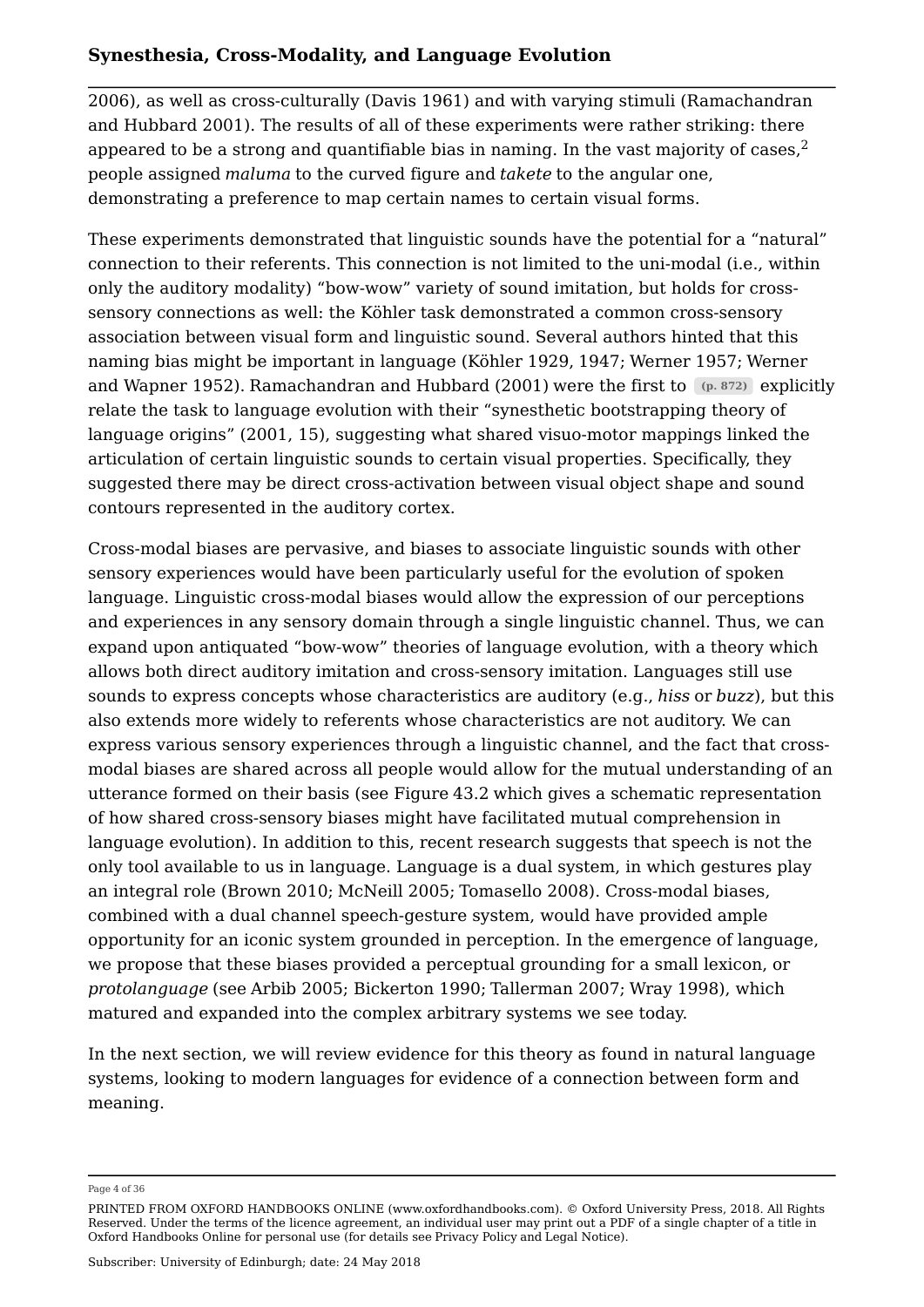# **Non-Arbitrariness in Modern Natural Language**



#### *Click to view larger*

*Figure 43.2* Figure shows what cross-modality affords us in theories of language evolution. Linguistic symbols as grounded in perceptual experiences, represented on the left (auditory, visual, tactile/somatosensory, gustatory, and olfactory). Shared cross-modal biases allow for common sensory associations between modalities, making the expression and understanding of varied aspects of experience possible through linguistic form. Shared associations are leveraged in the formation of an utterance as well as in utterance interpretation. Linguistic form is realized through a dual modality speech-gesture system; a view particularly relevant to language evolution, which likely occurred primarily in the context of face-to-face interactions. This dual system allows some ideas or events to be expressed through unimodal associations; most notably, gestures afford iconicity for visual events, and speech affords iconicity for auditory events.

Our theory generates a set of testable expectations. Firstly, we should expect to find some evidence of motivated forms in modern natural language—i.e., words that sound as if they fit what they denote, in a cross-sensory sense. But we quickly run up against the central tenet of linguistics discussed in the previous section: that word–meaning relationships are apparently arbitrary. However, a theory of sensory protolanguage and the expectation that motivated forms should be present in modern language—does not wholly contradict the otherwise obvious arbitrariness of language. The majority  $(p. 873)$  of atomic elements in natural language (words

or parts of words that cannot be further divided) remain arbitrary. However, there is also a subset of language which is not arbitrary, but sound symbolic, wherein sound actually encodes meaning in some way. Though sound symbolic aspects of language have been historically acknowledged, they have often been considered a peripheral phenomenon too rare to be functional (Hinton, Nichols, and Ohala 1994; Nuckolls 1999). Recently, however, as language typology expands beyond a more traditional focus on Indo-European languages to Austronesian and African language families as well as sign languages, non-arbitrariness has emerged as a universal in its own right (Perniss, Thompson, and Vigliocco 2010). Next, we will define the exact nature of the nonarbitrariness in question, and provide evidence of its pervasive presence in natural language, particularly in the form of sound symbolism. **(p. 874)**

Page 5 of 36

PRINTED FROM OXFORD HANDBOOKS ONLINE (www.oxfordhandbooks.com). © Oxford University Press, 2018. All Rights Reserved. Under the terms of the licence agreement, an individual user may print out a PDF of a single chapter of a title in Oxford Handbooks Online for personal use (for details see Privacy Policy and Legal Notice).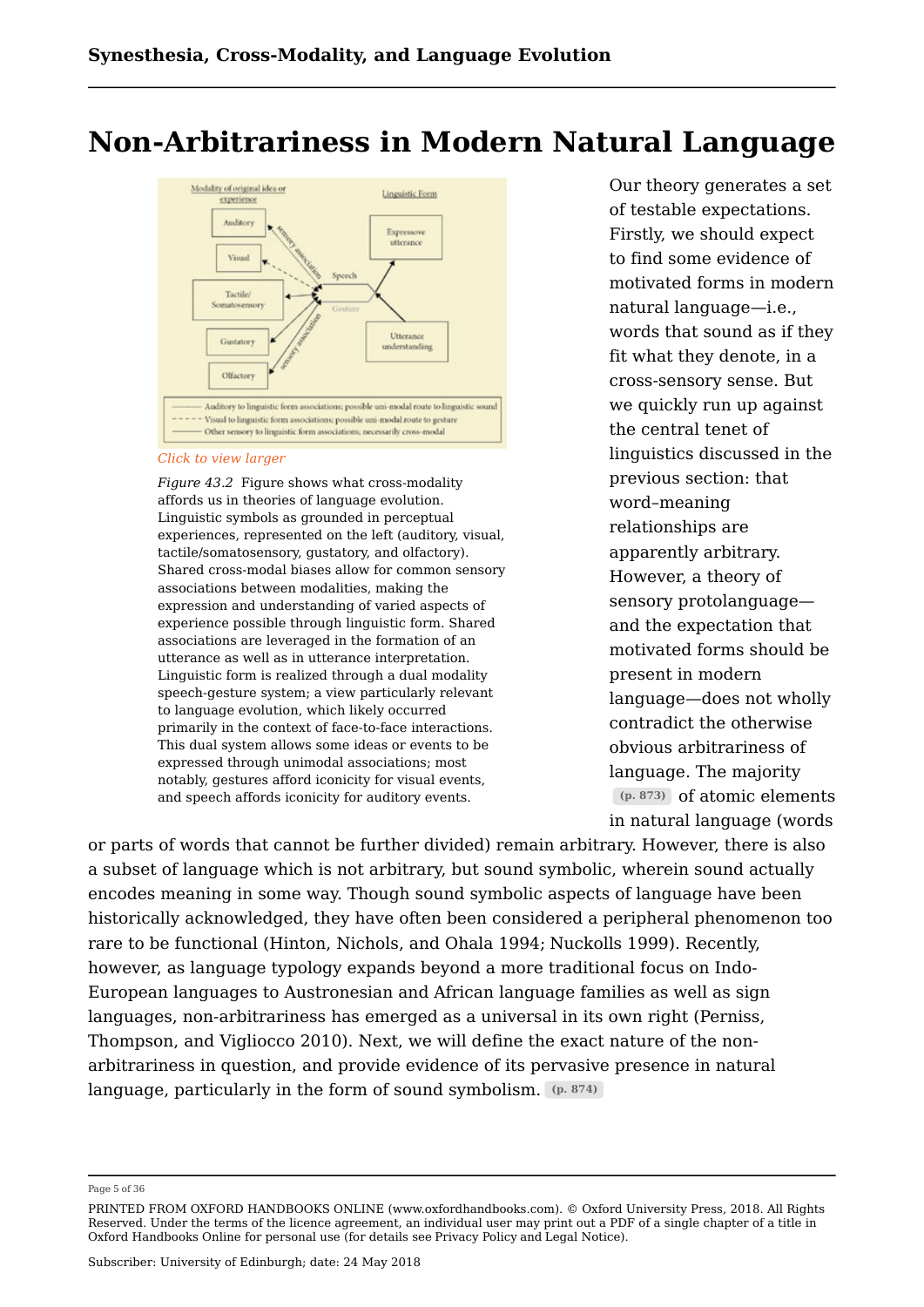# **Levels of non-arbitrariness**

Arbitrariness is simply defined as a random relationship between the sound form of a word and its meaning, these holding only through convention among speakers. Thus, nonarbitrariness occurs where the sound forms of words do have an observable and regular relationship to their meanings. To understand where we can expect to find arbitrariness and non-arbitrariness, we have to understand how language systems are organized. Language operates on several distinct levels, which also form interacting areas of linguistic study (and these levels are shown in Figure 43.3). The phonological level involves the sounds relevant to a particular language: phonemes. Each language contains a finite number of phonemes, or sounds which contrast resulting in changes in meaning. For example, the sounds /p/ and /b/ are considered distinct phonemes in English, due to the different meanings for words such as *pat* and *bat* (/pæt/ and /bæt/). *Pat* and *bat* are known as a minimal pair, where a slight phonetic change (in this case, voicing—the vibration of the vocal cords is markedly delayed in the voiceless /p/, and more immediately present in the voiced /b/) results in an entirely different meaning.

| <b>Fhonetics</b><br>The inventory<br>and acoustic<br>structure of<br>the possible<br>sounds in<br>languages | Phonology<br>The elements.<br>and principles.<br>that determine<br>how sounds<br>pattern in a<br>language | Morphology<br>The system of<br>categories and<br>rules involved<br>in word.<br>formation and<br>interpretation | Syntax<br>The system of<br>rules and<br>categories<br>underlying<br>sentence<br>formation | <b>Semantics</b><br>The study of<br>meaning in<br>language | Pragmatics<br>The study of<br>appropriate<br>use and<br>understanding<br>of language in<br>context |
|-------------------------------------------------------------------------------------------------------------|-----------------------------------------------------------------------------------------------------------|----------------------------------------------------------------------------------------------------------------|-------------------------------------------------------------------------------------------|------------------------------------------------------------|----------------------------------------------------------------------------------------------------|
|-------------------------------------------------------------------------------------------------------------|-----------------------------------------------------------------------------------------------------------|----------------------------------------------------------------------------------------------------------------|-------------------------------------------------------------------------------------------|------------------------------------------------------------|----------------------------------------------------------------------------------------------------|

*Click to view larger*

*Figure 43.3* Figure shows the levels of language, forming interacting areas of linguistic study. Areas become more broad from left to right; with phonetics involving acoustic description well below the word level and pragmatics encompassing entire interactions. Meaning in a language traditionally enters at the morphological level. Definitions adapted from William O'Grady, Michael Dobrovolsky, and Francis Katamba, *Contemporary Linguistics: An Introduction* © 1996, Pearson Education Limited.

Yet, /p/ and /b/ do not actually encode meaning; there is nothing about /b/ that denotes a flying rodent, and nothing about /p/ that evokes the action of patting. Meaning truly enters the picture at the morphological level. Morphology is concerned with the smallest units of meaning in a language; while phonemes can provide a *contrast* in meaning, morphemes

encode meaning itself. Not all morphemes are words, and many words contain multiple morphemes. For example, the word *bat* is a single morpheme that is also a word. The word *re-establishment*, however, contains three distinct morphemes: *re-* (to do again), *establish* (to erect or begin), and *-ment* (which carries information about the word's category: noun). The morphemes *re*- and -*ment* are not considered words, as they **(p. 875)** cannot stand alone like *establish* or *bat*, but can be re-used by attaching to other words.

Non-arbitrariness above the morpheme level is uncontroversial. The meaning of the word *re-establishment* is not arbitrary with respect to its form; it is composed of the meaning of its morphemic subparts. Wherever we find the morpheme *re*-, we find the meaning "to do again." While words are composed of the meanings of their morphemic subparts, morphemes are not composed of the meanings of their phonemic subparts; phonemes do

Page 6 of 36

PRINTED FROM OXFORD HANDBOOKS ONLINE (www.oxfordhandbooks.com). © Oxford University Press, 2018. All Rights Reserved. Under the terms of the licence agreement, an individual user may print out a PDF of a single chapter of a title in Oxford Handbooks Online for personal use (for details see Privacy Policy and Legal Notice).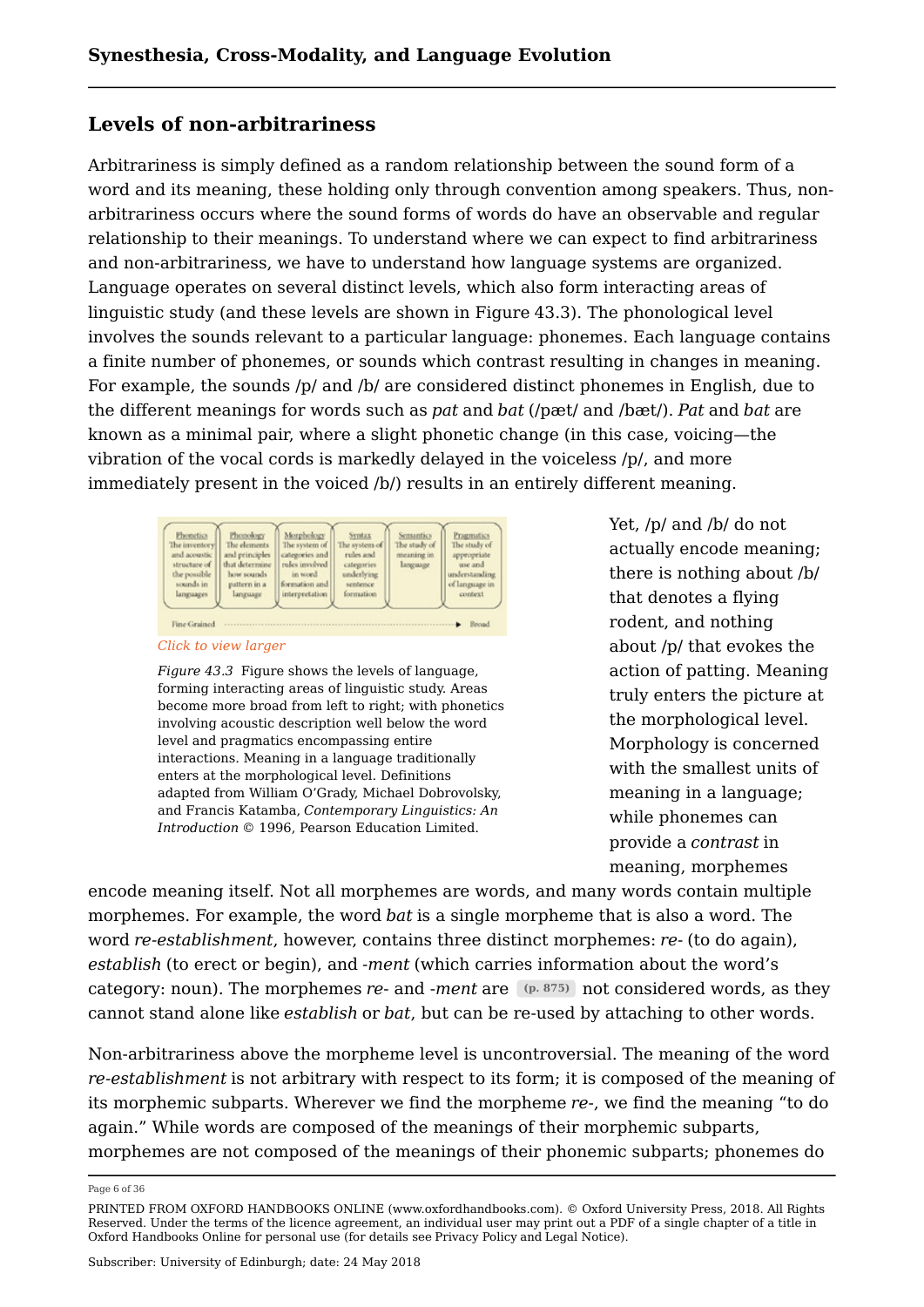not encode meaning. A finite set of phonemes carrying no meaning can be recombined in a variety of ways to create meaningful morphemes. This feature of language is part of what provides its capacity to express a virtually unlimited array of concepts.

One of the major questions in language evolution is how we came to combine meaningful subparts (such as morphemes) to create larger meaningful words and sentences. However, underlying this question is the mystery of how meaningful subparts emerged at all; the ability to create words from meaningful morphemes requires the emergence of meaningful morphemes as a pre-requisite. A sensory theory of protolanguage seeks to answer how we came to have meaningful morphemes at all, considering the subparts of those morphemes are theoretically meaningless. Our theory suggests that at some basic psychological level, certain phonemes *can* have a natural connection to meaning. This being the case, we would expect to see sound-meaning correspondences below the morpheme level in natural languages. The next section will discuss instances of sound symbolism, where we do in fact observe sound-meaning correspondences.

# **Sound symbolism**

Hinton, Nichols, and Ohaha (1994) identify four distinct types of sound symbolism. *Corporeal sound symbolism* includes coughs, hiccups, and other "natural" noises which give information about the state of a speaker; largely extra-linguistic, these are not relevant for the current discussion. *Conventional sound symbolism* includes cases where phonemes are associated with features of meaning non-arbitrarily (more on this later). *Imitative sound symbolism* includes conventionalized onomatopoeia (*hiss*, *buzz*) as well as more directly imitative sounds (*ssss*, *zzzz*). *Synesthetic sound symbolism* includes sounds 3 designed to cross-modally imitate other sensory phenomena; as the sound of the word *takete* might be taken to "imitate" an angular form. Of most interest to a sensory theory of protolanguage is imitative and synesthetic sound symbolism. We will consider these together using a new term: *sensory sound symbolism*. Imitative sound symbolic forms are certainly more straightforward than their synesthetic counterparts because they represent an association within the auditory modality alone, rather than one that crosses sensory boundaries (e.g., a visual experience expressed as a linguistic sound). **(p. 876)** However, the two types of sound symbolism are unified, since linguistic symbols can be considered sensorily grounded in both cases (see Figure 43.2). More specifically, sensory sound symbolism constitutes a psychologically and linguistically natural connection, wherein form is motivated by meaning. It has been demonstrated using *cross-linguistic experiments*, in particular among a class of words called *ideophones* (which we define and describe in detail later).

Finally, sensory sound symbolism can be separated from what we might call *conventional sound symbolism*. Conventional sound symbolism is found in language in two forms: as significant *statistical correspondences* between form and meaning within the lexicon, and

Page 7 of 36

PRINTED FROM OXFORD HANDBOOKS ONLINE (www.oxfordhandbooks.com). © Oxford University Press, 2018. All Rights Reserved. Under the terms of the licence agreement, an individual user may print out a PDF of a single chapter of a title in Oxford Handbooks Online for personal use (for details see Privacy Policy and Legal Notice).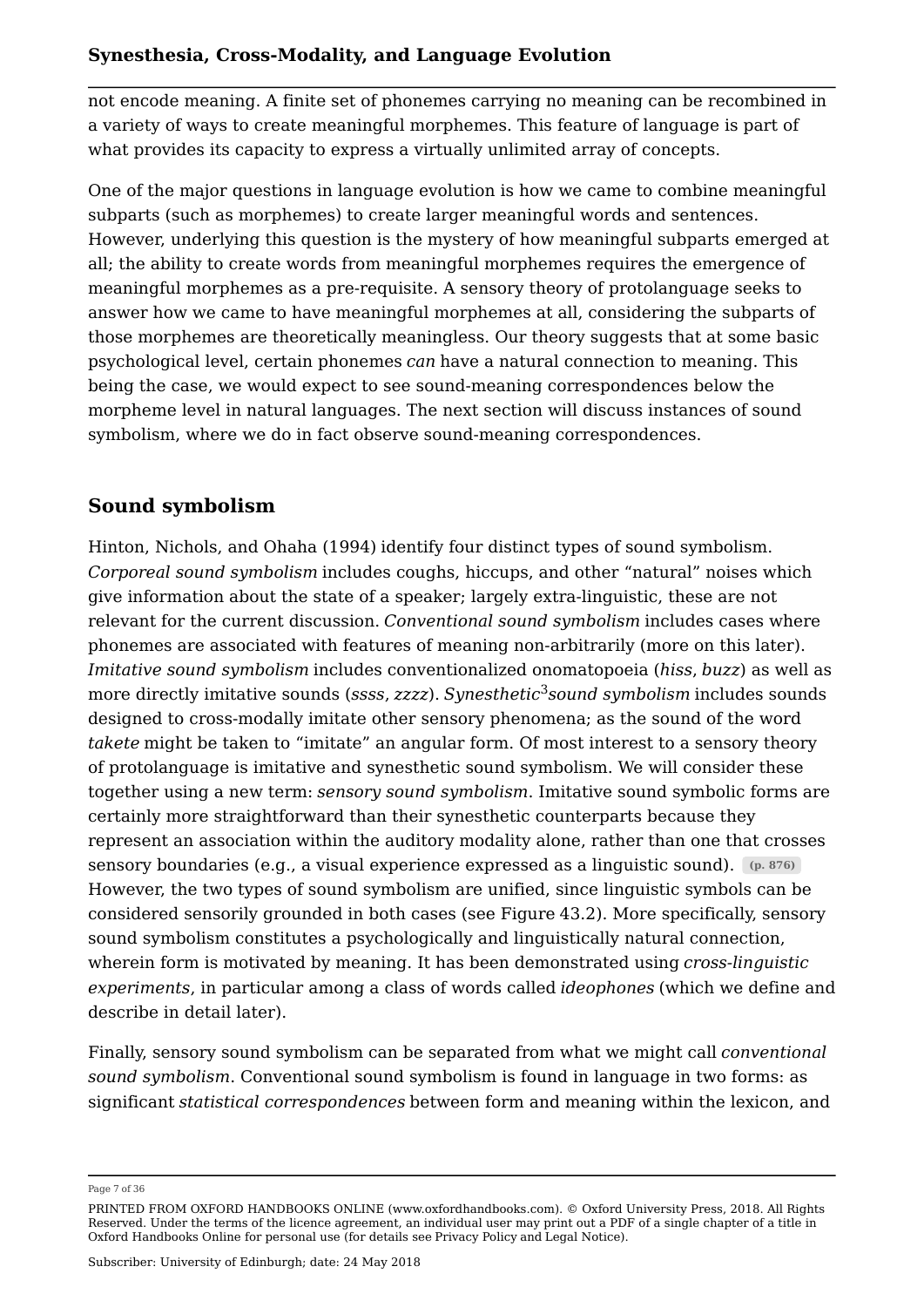as *phonesthemes* (both defined and described in detail later). The following section will discuss both types of conventional and sensory sound symbolism in detail.

# **Conventional Sound Symbolism**

Page 8 of 36

PRINTED FROM OXFORD HANDBOOKS ONLINE (www.oxfordhandbooks.com). © Oxford University Press, 2018. All Rights Reserved. Under the terms of the licence agreement, an individual user may print out a PDF of a single chapter of a title in Oxford Handbooks Online for personal use (for details see Privacy Policy and Legal Notice).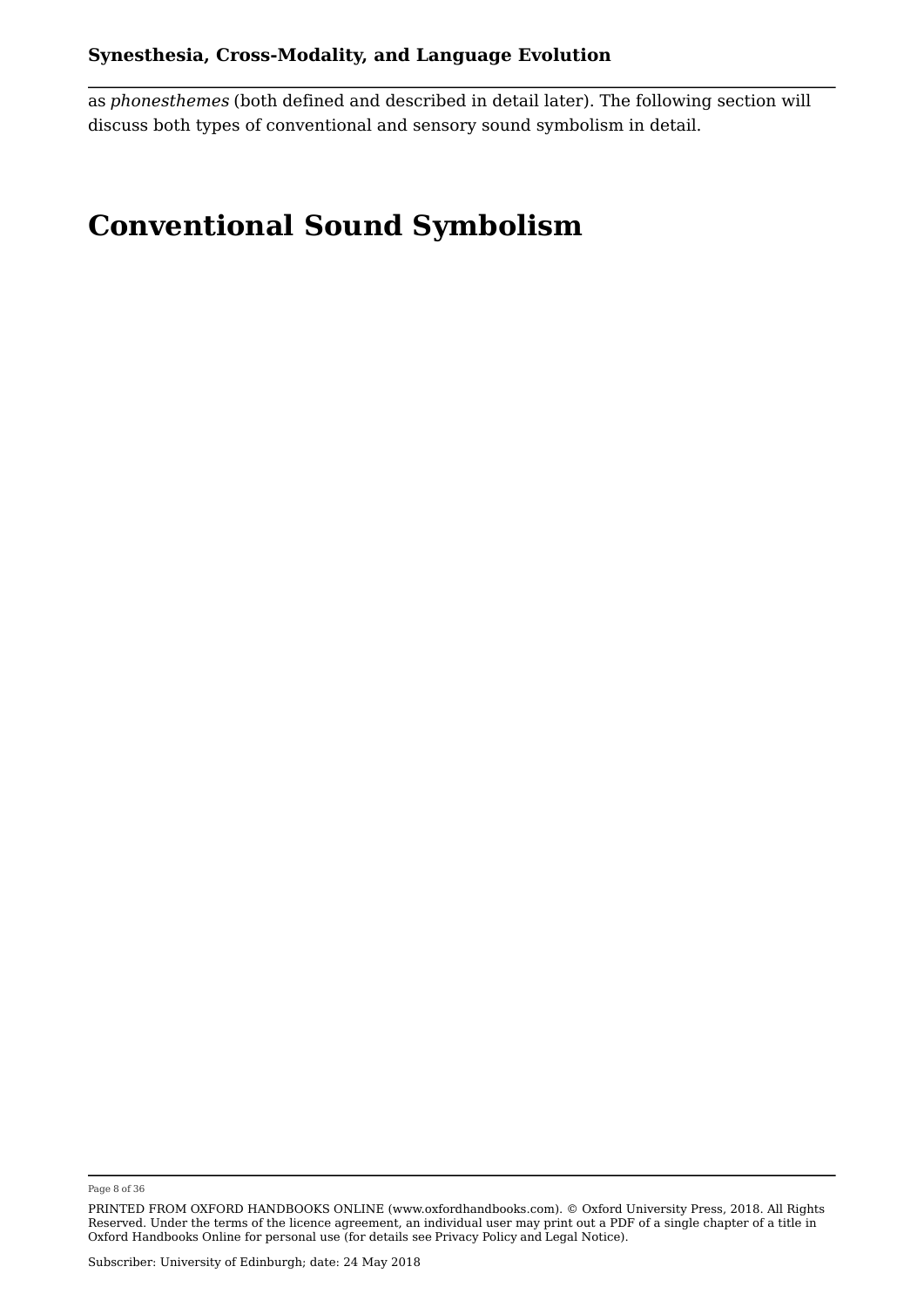# **Statistical correspondences**

Where sound is somehow motivated by meaning below the morpheme level, we should expect measures of sound in a language system to correlate with measures of meaning. Put differently, words which sound similar should also share a significant similarity in meaning. Shillcock et al. (2001) examined the most frequent monomorphemic words in the British National Corpus (a large collection of spoken and written samples of English; 2001). Each word was compared to every other word on two measures: how similar the words were in terms of their sounds (phonologically), and how similar the words were in terms of their meanings (semantically). Shillcock and colleagues found a significant correlation between phonological and semantic similarity, indicating that words which sounded similar were more likely than chance to have similar meanings. Tamariz (2005) carried out a similar study with monomorphemic words in Spanish, likewise finding that phonologically close words were significantly more likely than chance to also be semantically close.

While this demonstrates that linguistic sound is somehow related to meaning below the morpheme level (since only monomorphemic words were considered), such a broad crosslexical measure does not give any information about which particular sounds correspond to particular features of meaning, and why. These correspondences demonstrate a nonarbitrary relationship between form and meaning, but they do not reveal the basis of this relationship. They only fall out of the *system* writ large; a wide net must be cast in order to capture significant correspondences. Indeed, even though the correlation is highly significant, it accounts for a miniscule amount of the variance. This is as we would expect, given that any cross-lexical non-arbitrariness is far from obvious, and certainly not at the level of conscious awareness for most speakers of a language. Hence although sound and meaning correspondences are present and have significant strength, there is not sufficient evidence to suggest the exact nature of the correspondences, let alone  $(p. 877)$  whether they are motivated by cross-sensory associations.<sup>4</sup> Tamariz (2005) discusses the various pressures on a language system, suggesting that form-meaning correspondences may contribute to the overall systematicity in a language. This systematicity is useful for language learners; studies show that random systems are considerably more difficult for learners (Kirby, Cornish, and Smith 2008).

Monaghan, Christiansen, and Chater (2007) have taken a slightly different approach, and considered the matter cross-linguistically, specifically from the perspective of child language learners in English, Dutch, French, and Japanese. Rather than meaning distance per se, Monaghan and colleagues examined grammatical category information, contrasting open and closed class words $^5$  and nouns and verbs. In other words, they asked if open class words share more sound features with other open class words than with closed class words, performing similar analyses with nouns and verbs. Monaghan and colleagues found that words which shared class and grammatical categories shared phonological similarities in all four languages. Not all of these shared features were truly cross-linguistic; for example, while the presence of plosives (e.g., *p, d*) was a good cue for

Page 9 of 36

PRINTED FROM OXFORD HANDBOOKS ONLINE (www.oxfordhandbooks.com). © Oxford University Press, 2018. All Rights Reserved. Under the terms of the licence agreement, an individual user may print out a PDF of a single chapter of a title in Oxford Handbooks Online for personal use (for details see Privacy Policy and Legal Notice).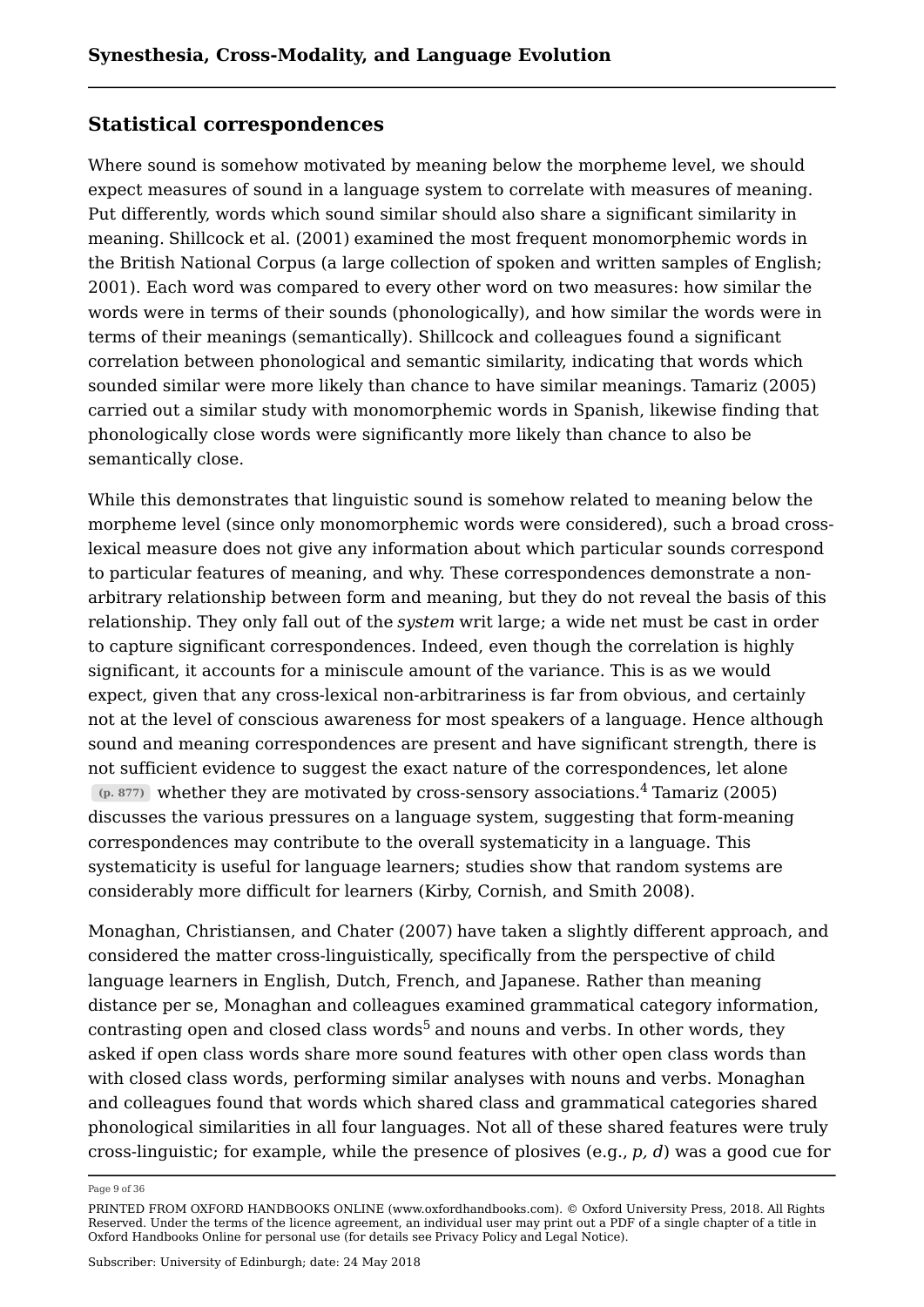open classed words in English, the same did not necessarily hold for the other languages. However, some cues *were* shared across languages: overall length in phonemes was a good predictor of open class membership, the presence of bilabial phonemes (sounds produced using both lips; e.g., *m, b*) was a good predictor of nouns, and the presence of velar phonemes (sounds produced with the back of the tongue against the velum; e.g., *k, g*) was a good predictor of verbs (see also Farmer, Christiansen, and Monaghan 2006; Monaghan, Chater, and Christiansen 2005).

The cross-linguistic nature of these results is compelling, but the meaning metric used, though arguably more fine grained than Tamariz (2005) or Shillcock et al. (2001), is as much syntactic as it is semantic. Hence, correspondences observed between form and "meaning" appear to be driven by syntactic category rather than the individual lexical semantics themselves. Though these categories do have semantic features (nouns are more likely to be objects whereas verbs are more likely to be actions), they are still rather broad swathes demonstrating correspondences at the level of the system as a whole, rather than the lower phono-semantic level. Nonetheless, studies of statistical correspondences among monomorphemic words do demonstrate that there is nonarbitrariness in language, despite the historical view in linguistics that language is arbitrary. While these correspondences may represent sound symbolism (p. 878) that is more sensory than conventional, there is no definitive evidence to suggest this is the case.

# **Phonesthemes**

Phonesthemes are a more specific sound-meaning correspondence directly observable in individual monomorphemic words. Phonesthemes are operationally defined as monomorphemic words sharing correspondences in sound and meaning beyond the level that would be predicted by chance alone (Bergen 2004). For example, a group of words in English beginning with *gl*- all have meanings denoting visual lightness (e.g., *glint*, *glimmer;* also see Figure 43.4). While the consonant cluster *gl*- is not considered a morpheme, it appears to have a non-arbitrary relationship to this visual meaning-feature. Phonesthemes have been identified in a diverse array of languages, including Austronesian languages (Blust 1988), Ojibwa (Rhodes 1981), and Swedish (Abelin 1999).

Page 10 of 36

PRINTED FROM OXFORD HANDBOOKS ONLINE (www.oxfordhandbooks.com). © Oxford University Press, 2018. All Rights Reserved. Under the terms of the licence agreement, an individual user may print out a PDF of a single chapter of a title in Oxford Handbooks Online for personal use (for details see Privacy Policy and Legal Notice).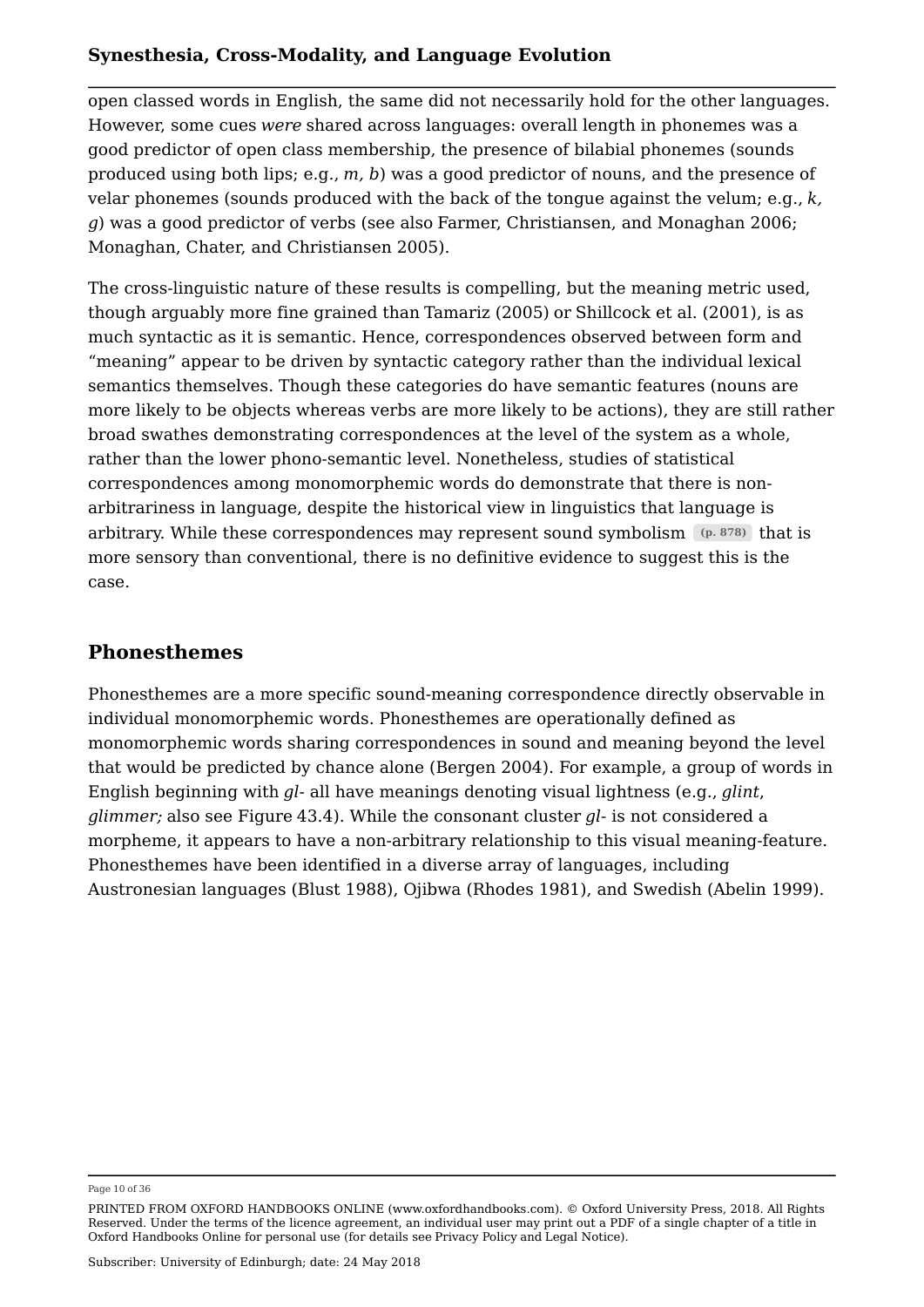

*Click to view larger*

*Figure 43.4* Figure shows the possible historical relationship among *gl*- phonesthemes identified by Bergen (2004). Solid lines indicate an attested historical relationship documented in the *Oxford English Dictionary* (2011); dotted lines indicate a possible relationship between Proto Indo European and later Germanic forms. Although these reconstructions are not uncontroversial, we contend they are at least as likely or possible as "natural motivatedness" between the form *gl*- and the meaning "having to do with vision or light."

Phonesthemes are compelling candidates for meaning-motivating-form at the phonemic level, but they may be problematic. First, phonesthemes are often identified (p. 879) by researchers through intuition, and are not objectively or independently verified (Drellishak 2007; Hutchins 1998). Where objective methods are used, results are mixed and confined to a small number of phonesthemes. Drellishak (2007) used three separate statistical approaches to the English lexicon, and uncovered only four phonesthemes in English:

*sn*- (nose; snobbish), *st*- (firm; upright; linear), -*ing* (e.g., *bing, ting* for sounds), and *spr*- (to radiate out; elongated). $^6$  Bergen (2004) looked to the Brown Corpus (Kucera and Francis 1967) specifically for *gl*-, *sn*-, *sm*- and *fl*- phonesthemes. He found that all four clusters were more likely than chance to be used in the corpus with their phonesthetic meanings: for example, *gl*- was four times as likely to relate to vision as *sn*-.

In contrast, Hutchins (1998) compiled an exhaustive list of phonesthemes identified through intuition in the literature, resulting in over 145 phonestheme types. Using a subset of these, Hutchins tested whether nonsense words containing phonesthetic clusters were more likely to be associated with their phonesthetic meanings, rather than other meanings. Subjects chose the expected meaning well above chance levels, demonstrating a strong psychological basis for phonesthemes. In a study designed to examine online processing of phonesthemes, Bergen (2004) used a primed lexical decision task: subjects see a prime word followed by either a word or a non-word target, and are tasked with pressing a key indicating whether the target is a word or not. In such a task, the goal is to discern what effect the relationship between the prime and target has on decision times. In Bergen's (2004) task, primes were either unrelated to targets (e.g., prime: *frill*, target: *barn*), related only phonologically (e.g., prime: *drip*, target: *drab*), related only semantically (e.g., prime: *cord*, target: *rope*), related pseudophonesthetically (sharing features of sound and meaning which do not occur significantly often in English, e.g., prime: *crony*, target: *crook*), or related fully phonesthetically (e.g., prime: *glitter*, target: *glimmer*). Phonesthetic primes resulted in the most significant

Page 11 of 36

PRINTED FROM OXFORD HANDBOOKS ONLINE (www.oxfordhandbooks.com). © Oxford University Press, 2018. All Rights Reserved. Under the terms of the licence agreement, an individual user may print out a PDF of a single chapter of a title in Oxford Handbooks Online for personal use (for details see Privacy Policy and Legal Notice).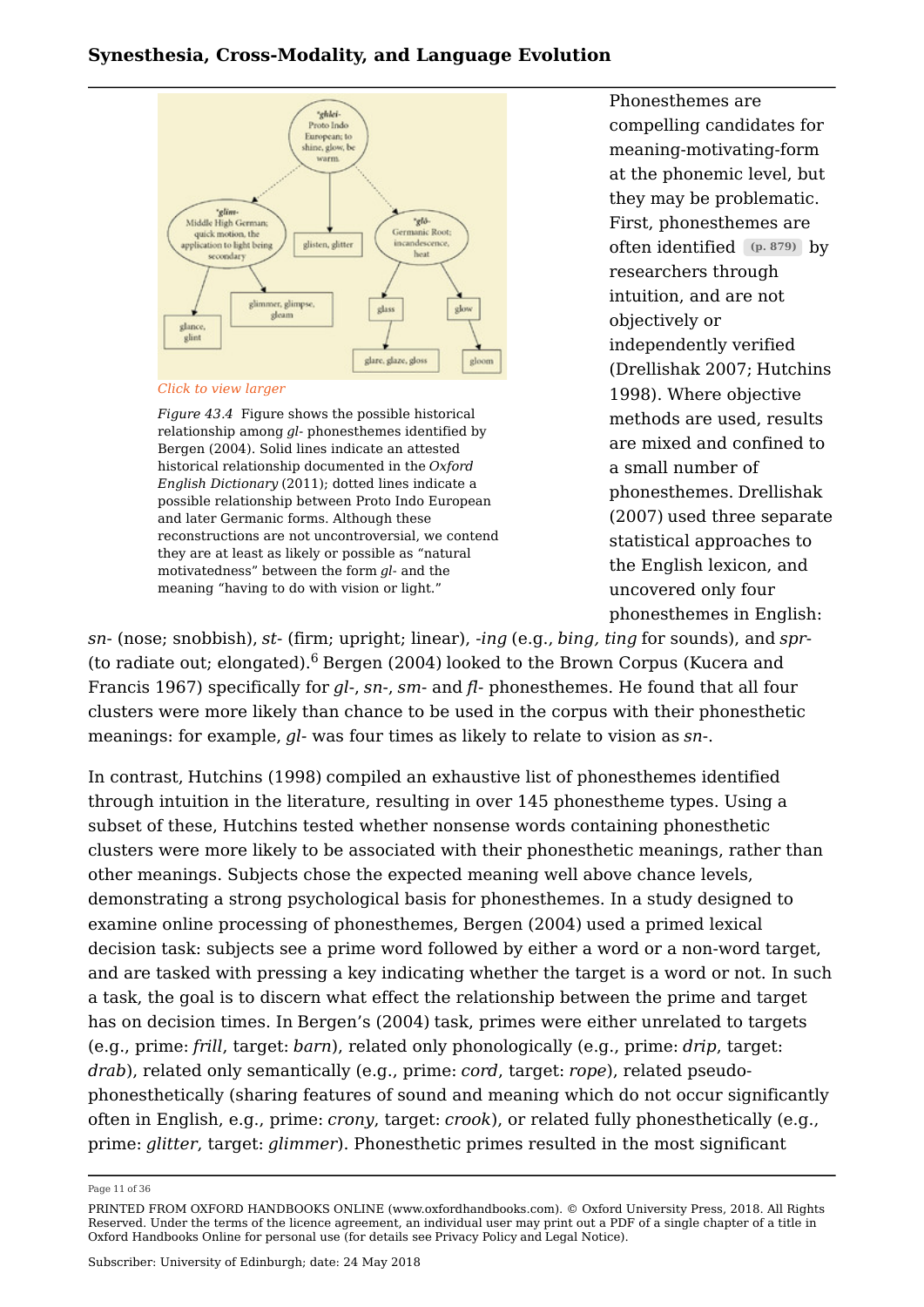facilitation to reaction times when paired with a phonesthetic target. These data demonstrate a psychological basis of phonesthemes even below the conscious level demonstrated by Hutchins (1998). Using Hutchins' exhaustive list of phonesthemes, Otis and Sagi (2008) returned to a corpus approach. Using the Project Gutenberg corpus (Lebert 2005) and latent semantic analysis (LSA; Landauer and Dumais 1997) to provide meaning distance, they found that ten word-initial phonestheme clusters shared significant semantic properties, including *gl-*, *sn*-, and *spr-* (Otis and Sagi 2008).

While phonesthemes demonstrate a strong form meaning relationship (i.e., a psychological bias as well as a statistical reality in some cases) there remains major doubt as to whether phonesthemes are naturally "motivated," in the sense of deriving from some shared cross-modal rule. Similar phonesthemes have not been demonstrated cross-linguistically, and thus could be the result of historical idiosyncrasies in a particular language. Put differently, although present in a variety of unrelated languages, phonesthemes do not necessarily manifest similarly across languages (e.g., *gl*- does not indicate light in most other languages with phonesthemes). In fact, many *gl*- **(p. 880)** phonesthemes identified by Bergen (2004) $^7$  share etymologies (e.g., both English and Swedish share this phonestheme and both are Germanic). In other words, rather than the form being cross-modally motivated by the meaning, at least in the case of *gl*-, the observed relationship may be the result of a particularly productive branch of words that goes back as far as Proto Indo-European (see Figure 43.4 for a possible depiction of the shared historic roots of *gl-*).

It is still possible that some phonesthemes are naturally motivated. However, historical relationships are at least as plausible, and must be definitively ruled out before declaring phonesthemes to be sensory sound symbolic. Even so, the problem is still not straightforward: the fact that certain sets of words deriving from the same proto-form survive in a language may be the result of a cross-modal goodness of phonological and semantic fit. Put differently, a natural goodness-of-fit between form and meaning may lead to that particular pairing of form and meaning being especially productive. Phonesthemes remain an interesting case of non-arbitrariness in language, but without further evidence, must be classed as conventional rather than sensory sound symbolism.

# **Sensory Sound Symbolism**

Page 12 of 36

PRINTED FROM OXFORD HANDBOOKS ONLINE (www.oxfordhandbooks.com). © Oxford University Press, 2018. All Rights Reserved. Under the terms of the licence agreement, an individual user may print out a PDF of a single chapter of a title in Oxford Handbooks Online for personal use (for details see Privacy Policy and Legal Notice).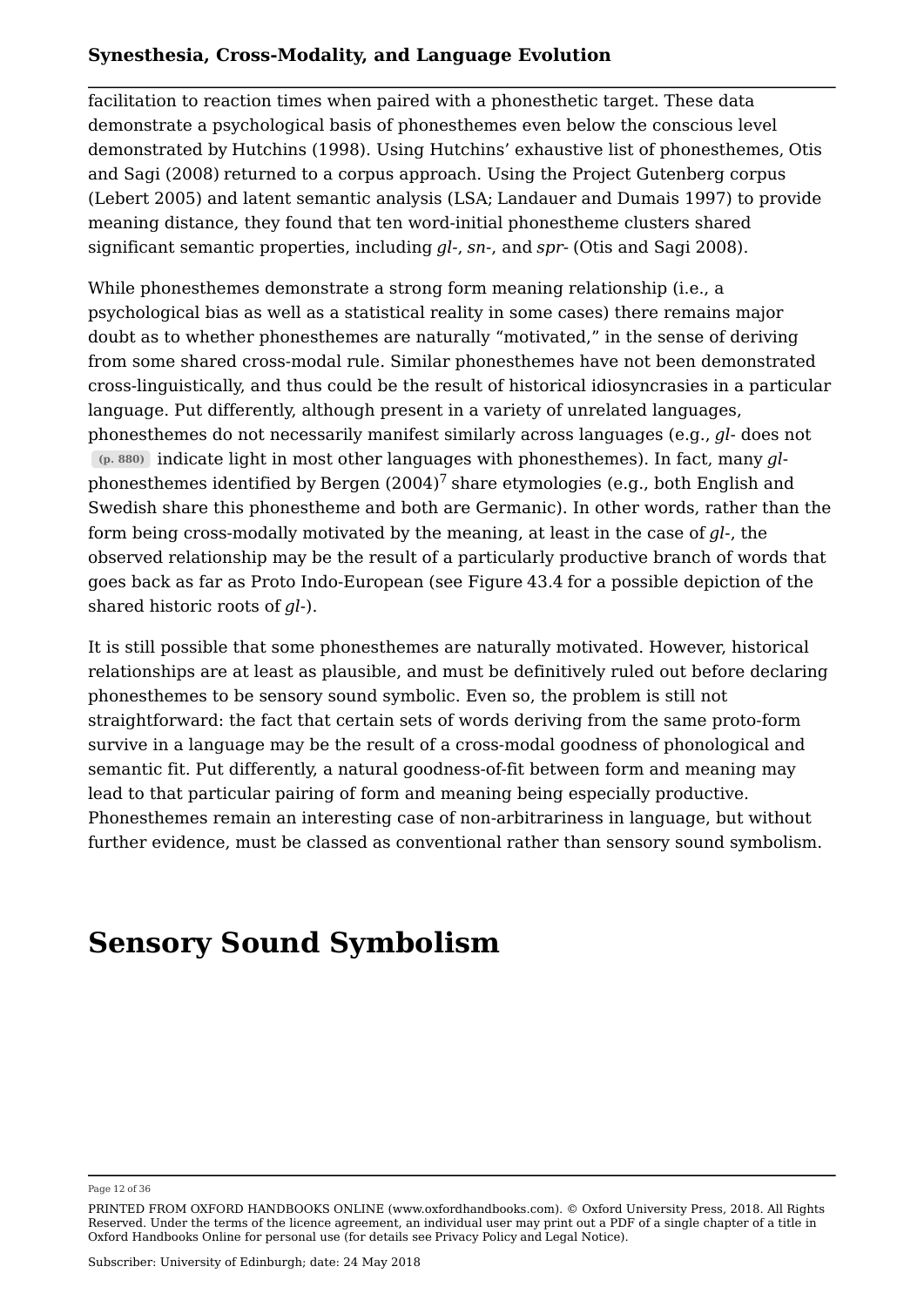# **Ideophones**

Sensory sound symbolism is exemplified by an intriguing category of words known as *ideophones*. Also termed *expressives* (Diffloth 1994; Tufvesson, 2011) or *mimetics* (Imai et al. 2008), ideophones are sometimes grouped with phonesthemes (Nuckolls 1999), but are quite distinct in that native speakers consciously report ideophones as being linguistic forms sensorily motivated by their meaning. Dingemanse (2009) defines ideophones as "marked words which vividly depict sensory events." Onomatopoeia in English is an excellent example; *hiss* actually directly depicts the sound made by a snake. Though ideophones encompass onomatopoeia, they also go beyond it, depicting not only auditory events, but visual, emotional, and tactile events, among others. For example, in the Togo region of Ghana, *giligili* evokes circular shape, and *wúrúfúú* a fluffy texture for speakers of Siwu (Dingemanse 2011). Since the very form of ideophones evokes sensory experience for language users, they appear to be an instance of cross-modal goodness-offit underlying modern natural language. Ideophones have fascinated many linguists, with Frankis (1991) going so far as to refer to them as "the lunatic fringe of language" (17).

In some instances, ideophones occur in a strange kind of minimal pair. These minimal pairs are different from the usual *pat*/*bat* type discussed earlier; here, a change in sound is accompanied by a *specific* change in meaning; phonemes are directly encoding **(p. 881)** meaning, such that changes in phonemes evoke a systematic meaning change. For example, in Japanese, *kirakira* means "to glitter or sparkle," where *giragira* means "to glare or dazzle." The voicing distinction, in this case between /k/ and /g/, is changing the meaning in terms of magnitude; a small to an overwhelming amount of reflected light. The voicing distinctions present in Japanese ideophones are also trends in Siwu (Dingemanse 2011), demonstrating an interesting cross-linguistic effect between two genetically distant languages. In other ideophonic languages, vowel quality distinctions have a similar effect, as in Bahnar, where a change in vowel height (e.g., /i/ versus /a/) indicates a difference in size (Diffloth 1994). These cross-linguistic trends make for testable predictions. Common ideophonic features occurring between genetically distinct and geographically disparate languages would point to an overall cognitive bias, eliminating the historical explanations possible for phonesthemes. If ideophones truly depict sensory events, we should expect people who do not speak Japanese, for example, to have some insight into the meanings of Japanese ideophones. Recent experiments show that ideophones do provide clues to meaning even for naïve listeners.

# **Experiments with natural language**

Iwasaki, Vinson, and Vigliocco (2007a) compared Japanese and English speakers' intuitions regarding Japanese ideophones for motion and laughing (e.g., *bura-bura*: strolling, *kusu-kusu*: giggle). Despite no knowledge of Japanese, the English speakers rated the meanings of Japanese ideophones similarly to the Japanese speakers. For the motion ideophones, voicing was identified as indicative of large size in both groups (e.g.,

Page 13 of 36

PRINTED FROM OXFORD HANDBOOKS ONLINE (www.oxfordhandbooks.com). © Oxford University Press, 2018. All Rights Reserved. Under the terms of the licence agreement, an individual user may print out a PDF of a single chapter of a title in Oxford Handbooks Online for personal use (for details see Privacy Policy and Legal Notice).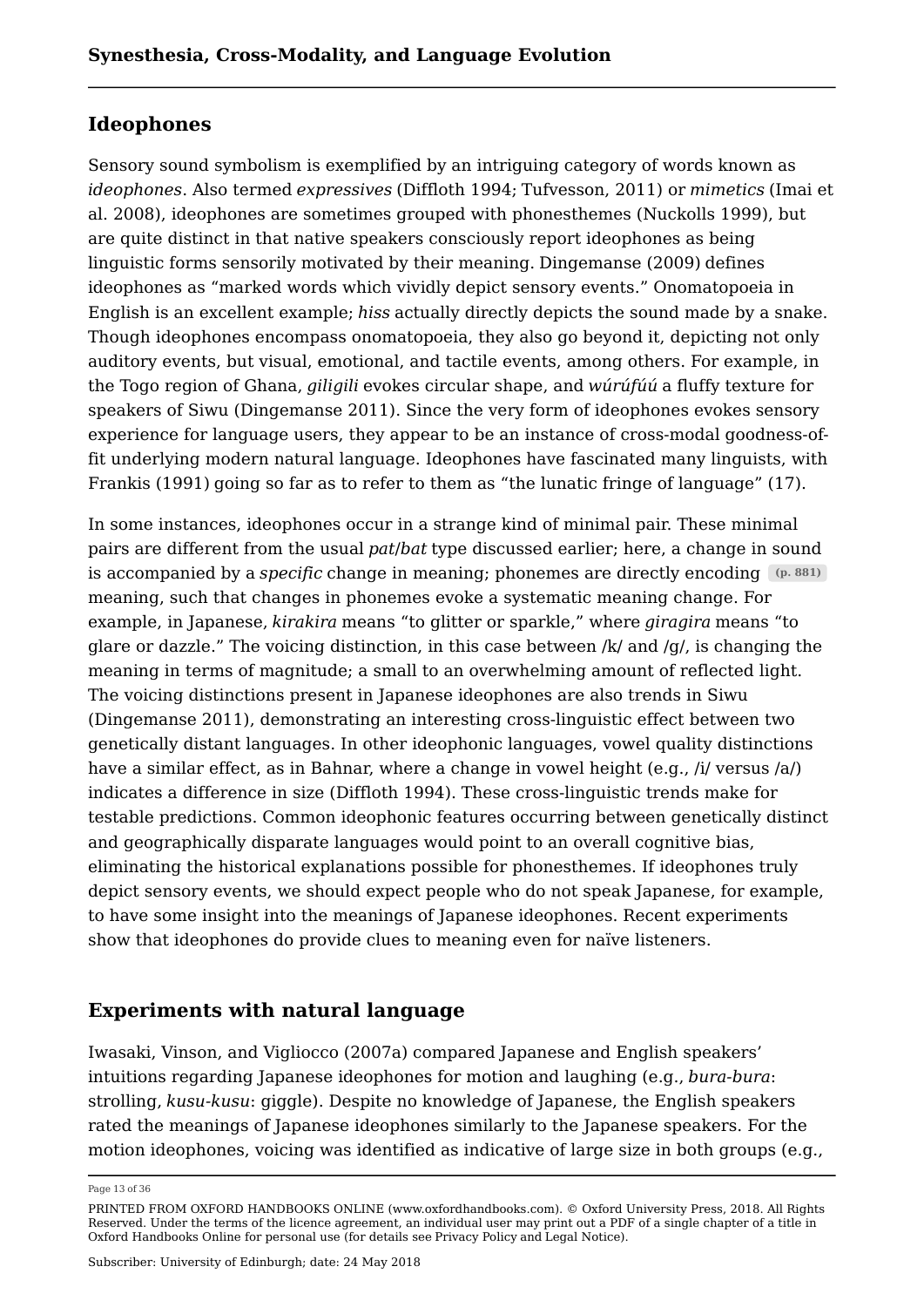*b* is larger than *p*). Similar judgments between Japanese and English speakers were also found for Japanese pain ideophones (Iwasaki, Vinson, and Vigliocco 2007b). Another approach to the cognitive bias underlying ideophones examines learnability. If ideophones are forms motivated by their meanings, the natural connection between form and meaning should make them more easy to learn than forms with no natural relationship to their meaning. Imai et al. (2008) found that 3-year-old children were able to more effectively learn the meaning of novel verbs when they were ideophonic. Nygaard, Cook, and Namy (2009) found similar results with English speaking adults; subjects learned the definitions of Japanese ideophones significantly quicker when they were paired with their actual meaning (*hayai*: fast), as opposed to the opposite meaning (*hayai*: slow) or a completely arbitrary meaning (*hayai*: blunt)

These studies show that people with no knowledge of a language genetically distant from their own are able to access the meanings of its words based solely on their form. Surprisingly, this is also true for non-ideophones. Tsuru and Fries (1933; as cited in Brown, Black, and Horowitz 1955) first investigated this with English speakers and Japanese words. Though Japanese has an extensive system of ideophones, Tsuru and Fries intentionally used description words that were not ideophonic in character. Their prediction was that although ideophones appear to be a special case of particularly evocative words, that there is information in all word forms—even those in pass  $\left(\mathbf{p. }\, \mathbf{882}\right)$  nonideophonic languages—about meaning. In Tsuru and Fries' (1933) initial study, subjects were provided with pairs of English words and their Japanese equivalents, for example *bird* and *worm* with *tori* and *mushi*, or *white* and *black* with *shire* and *kuro* (the pairs were presented in random order). With no prior knowledge of Japanese, subjects chose the correct Japanese equivalent of the English words significantly above chance levels (*tori* means BIRD and *shire* means WHITE). Similar results have been found for English speakers with a diverse array of languages, including Hungarian (Klank, Huang, and Johnson 1971), Polish, Chinese, and Czech (Brown, Black, and Horowitz 1955), Croatian (Maltzman, Morisett, and Brooks 1956), Hebrew (Brackbill and Little 1957), Hindi (Brown and Nuttall 1959), and Thai, Karnese, and Yoruba (Slobin 1968). While some of the languages (e.g., Japanese and Yoruba) have ideophone systems, many lack ideophones (e.g., Czech, Croatian, Polish). More recently, Berlin (1994) has run a similar experiment with English speakers and Huambisa, a Jivorian language spoken in Peru. Using bird and fish names, Berlin had subjects classify which member of a pair was a bird and which a fish. Over a list of 50 animal names, subjects have 58% accuracy at guessing the correct category, a statistically significant finding. Moreover, Berlin found that accuracy with some pairs was extremely high, up to 98%.

Tasks of this type can only be possible if English speakers are detecting features in the forms of the foreign words which encode meaning, even outside ideophonic systems. Quite independently, Berlin (2006) and Westermann (1927) have made suggestions regarding the nature of these specific sound-meaning connections, based on corpus research (see Table 43.1which shows their collection of sound symbolic items proposed in the literature). In the case of Huambisa, Berlin (1994) suggests that specific vowel and consonant contrasts play an important role, with high vowels (like /i/) being associated

Page 14 of 36

PRINTED FROM OXFORD HANDBOOKS ONLINE (www.oxfordhandbooks.com). © Oxford University Press, 2018. All Rights Reserved. Under the terms of the licence agreement, an individual user may print out a PDF of a single chapter of a title in Oxford Handbooks Online for personal use (for details see Privacy Policy and Legal Notice).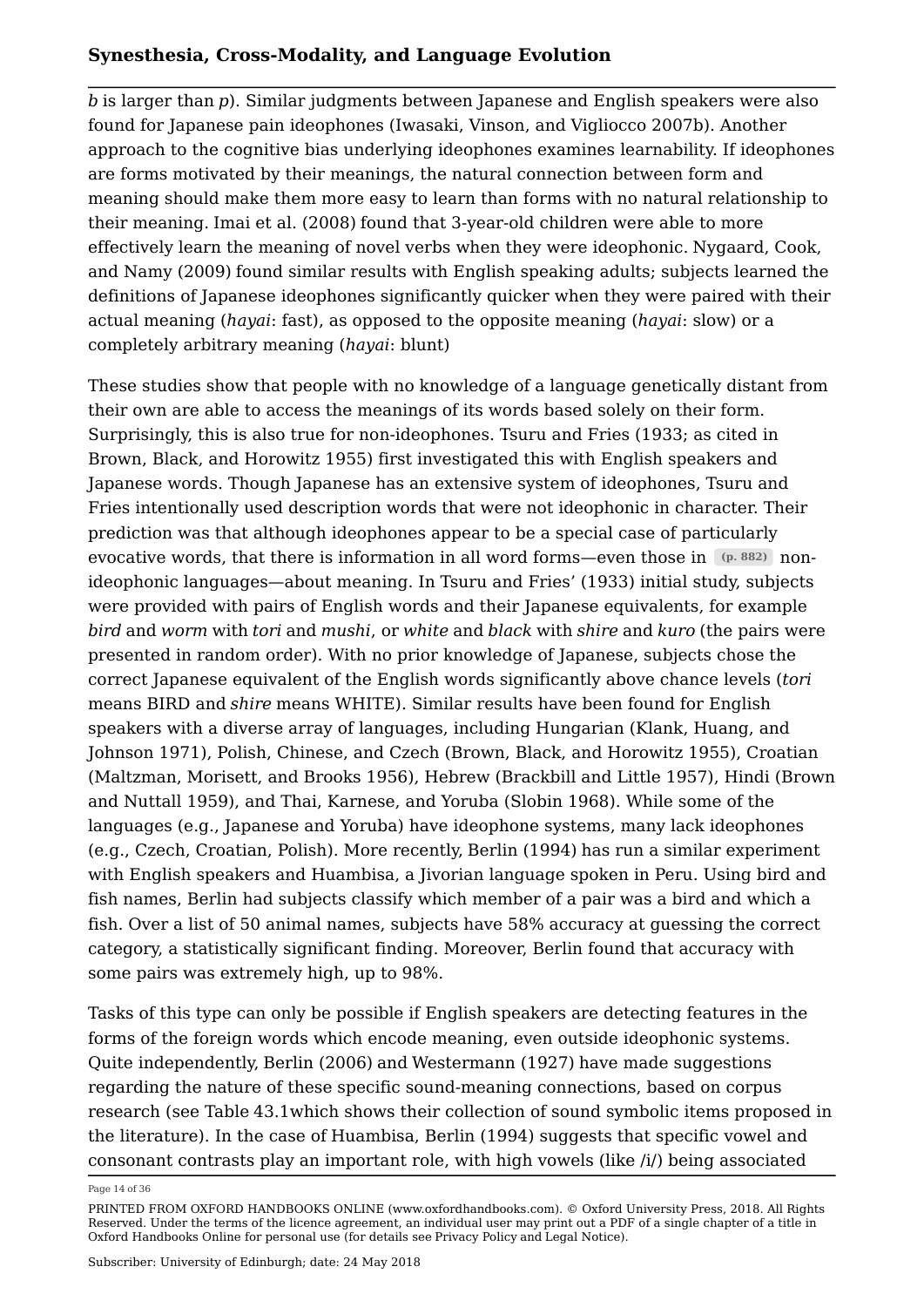with the quick movement of birds, while lower vowels like /a/ are associated with the slower flowing movement of fish. $^8$  As a follow-up, Berlin (1994) examined a comprehensive corpus of bird and fish names in Huambisa, finding a preference for high vowels in bird names and low vowels in fish names.

Based on Jesperson's (1933) informal examination of several languages, finding that high vowels are often associated with not only with speed but small size (as in English *teeny*, *little;* Nuckolls, 1999; see also Ohala, 1984<sup>9</sup>), Berlin (2006) also examined several other South American languages for patterns of size sound symbolism. This time using only bird names, species were divided into those over 10 inches and those under. As expected, the names of smaller birds were significantly more likely to contain higher vowels. Berlin performed a similar analysis on words for *squirrel* and *tapir* in 25 languages, finding /i/ significantly more frequently in words for *squirrel* and /a/ more frequently in words for t*apir*. Berlin (2006) suggests that ethnozoological nomenclature is  $\;\;$  (p. 883)  $\;$  of special interest, as it often involves conscious creation of labels, and thus is a subset of language where sensory sound symbolism is likely particularly strong.

Table 43.1 Features of sound and their associated meanings in the sound symbolism literature. Adapted from Westerman (1927) as reported in Fox (1935) and Berlin (2006)

| Sound                                                             | <b>Associated Meanings</b>                                                                                                                                                                                 |
|-------------------------------------------------------------------|------------------------------------------------------------------------------------------------------------------------------------------------------------------------------------------------------------|
| Front vowels, high<br>tone, short vowels,<br>voiceless consonants | Bright, quick, sharp, pleasant taste, pleasant smell,<br>intensive color, energetic, fresh, exact, rapid, abrupt,<br>short, agile, long, straight, hagged, skinny, sharp, thin,<br>slender, angular, small |
| Back vowels, low tone,<br>long vowels, voiced<br>consonants       | Large, voluminous, heavy, soft, dull, slow, tasteless,<br>unpleasant smell, heavy, blunt, chaotic, slow, sluggish,<br>flowing, awkward, smooth, spherical, short, stocky, fat,<br>hefty, squat, rotund     |

Reproduced from D. Westerman. Laut, Ton und Sinn in westafrinaische Sudansprachen. In *Festschrift Meinhof*, 315–328 © 1927, Kommissionsverlag von L. Friedgerichsen & Co.

In another corpus approach, Ultan (1978) examined 136 languages, searching specifically for phonemes which indicated size contrasts. While only a about a third of the languages surveyed contained such relevant contrasts, of those that did over 85% exhibited the pattern predicted by Jesperson and confirmed by Berlin, with the high vowel denoting smaller size.<sup>10</sup> Woodworth (1991) extended a similar method to words denoting physical distance, examining deictics (e.g., *this*, *that*) and finding that higher vowels were present for proximal pronouns for 70% of the 26 languages surveyed. Traunmuller (1996)

Page 15 of 36

PRINTED FROM OXFORD HANDBOOKS ONLINE (www.oxfordhandbooks.com). © Oxford University Press, 2018. All Rights Reserved. Under the terms of the licence agreement, an individual user may print out a PDF of a single chapter of a title in Oxford Handbooks Online for personal use (for details see Privacy Policy and Legal Notice).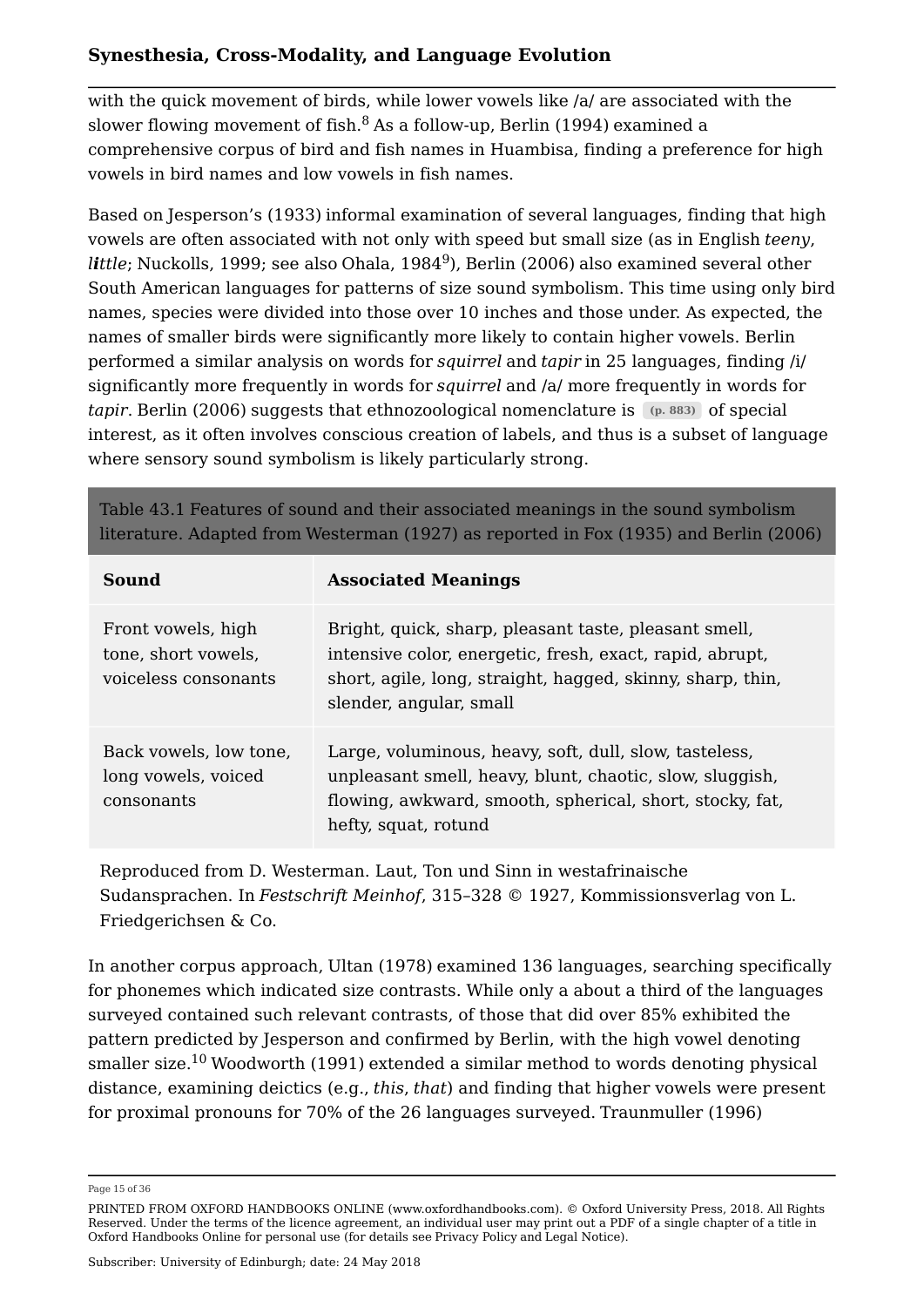confirmed these results even more specifically, connecting the observed trends directly with the frequency of the second formant (an acoustic correlate of vowel quality).

Even in the absence of a formal ideophonic system, many languages contain clues to meaning at the phonemic level. Trends among specific vocabulary elements, be they animal names or deictic pronouns, demonstrate this well at a linguistic level: a given language system takes advantage of sound-meaning patterns below the morphological level. Experimentally, even naive subjects seem to be able to pick up on these correspondences in completely foreign and unrelated languages, suggesting not only a psychological reality, but a universality of certain sound symbolic patterns.

# **Linguistic Cross-Modality**

Sensory sound symbolic patterns found in natural language can provide the basis for a different approach to finding evidence for natural goodness-of-fit between linguistic sound and meaning. Sound symbolic patterns found in natural language can be **(p. 884)** used to create novel linguistic stimuli testable against controlled perceptual stimuli, joining approaches from cross-modality more generally with the interest in linguistic sound symbolism. Various experiments have shown that people make common crossmodal associations between linguistic sounds and properties such as size (Newman 1933; Sapir 1929; Thompson and Estes, 2011), angularity (Maurer, Pathman, and Mondloch 2006; Ramachandran and Hubbard, 2001), and taste (Simner, Cuskley, and Kirby 2010). The following section reviews such studies.

# **Magnitude**

Size vowel symbolism, the notion that some vowels are "smaller" than others, is of particular interest in studies of linguistic cross-modality. In fact, Jesperson's (1933) informal investigation into sound symbolism in natural language was inspired by experimental work done by Sapir (1929). Sapir used sets of simple non-words, such as *mil* and *mal*, which contrasted only vowel quality. Subjects were asked to match these words with a large or small object. Sapir found that 80% of over 400 subjects matched /a/ with large objects and /i/ with small objects. Newman (1933) extended Sapir's findings, showing that not only the absolute height of the vowels /i/ and /a/ affected judgments of size, but relative vowel height had a similar effect (see also Johnson 1967; Huang, Pratoomraj, and Johnson 1969).

More recently, Thompson and Estes (2011) used a different method incorporating consonants and improving Sapir's traditional forced choice paradigm. Instead, a single abstract object was presented in the context of a known object, such as a cow, to indicate size, alongside a list of five nonsense words to choose from. The nonsense words were designed using the vowel qualities identified by Sapir (1929) combined with voiced and

Page 16 of 36

PRINTED FROM OXFORD HANDBOOKS ONLINE (www.oxfordhandbooks.com). © Oxford University Press, 2018. All Rights Reserved. Under the terms of the licence agreement, an individual user may print out a PDF of a single chapter of a title in Oxford Handbooks Online for personal use (for details see Privacy Policy and Legal Notice).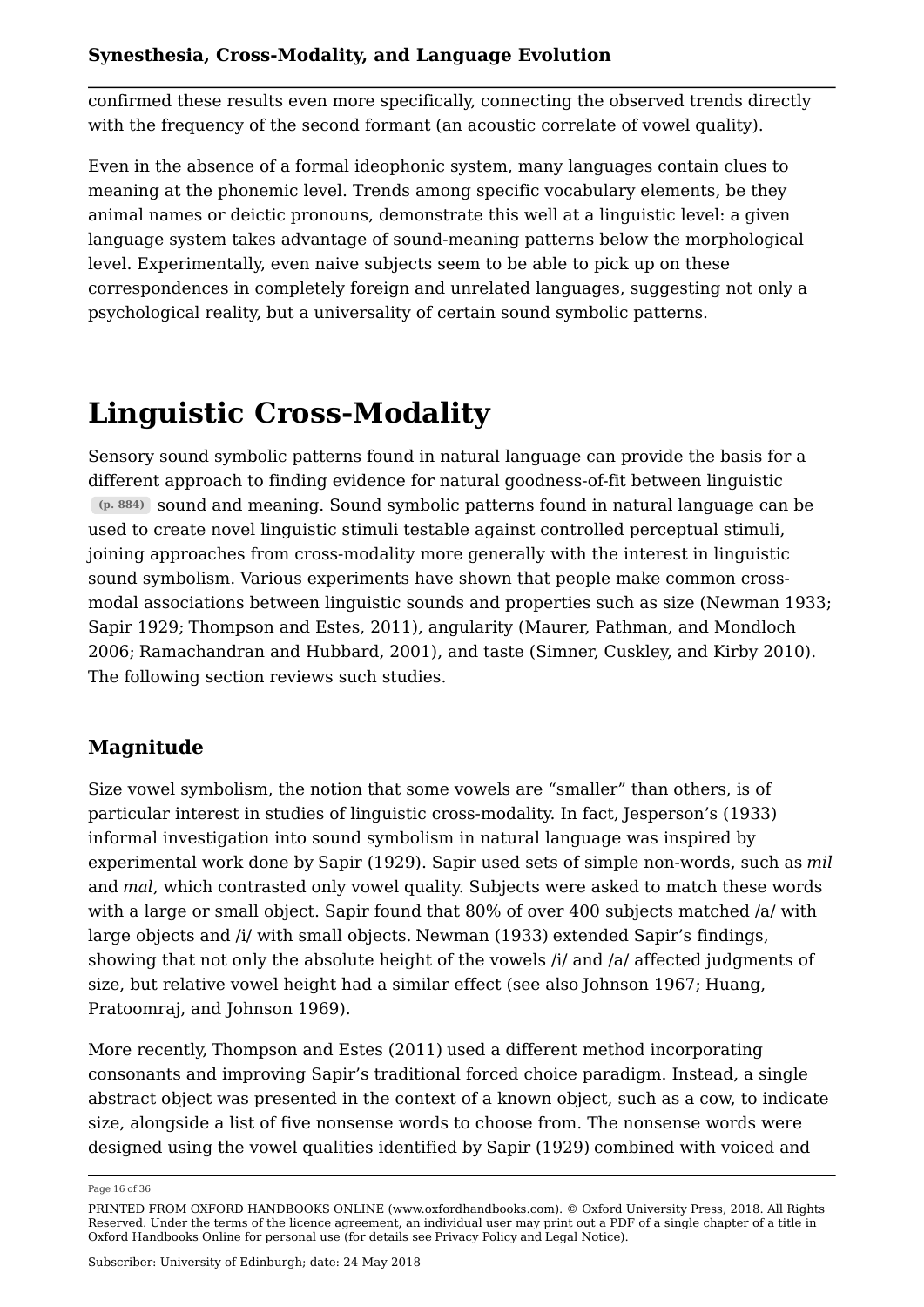voiceless consonants, the latter (voiceless consonants) predicted to correlate to smaller size. Thompson and Estes (2011) found that subjects were significantly more likely to choose words containing "large" phonemes (e.g., /a/, /m/, /w/) for the large abstract objects, and conversely, more likely to pair "small" phonemes (/i/, /k/, /t/) with small objects.

Ohala (1994) has suggested a plausible mediation for magnitude sound symbolism called "the frequency code hypothesis." Initially applying this to overall voice pitch (i.e., the *fundamental frequency* of the speech signal, known as F0), Ohala points out that in the natural world, smaller animals produce high pitched sounds while larger animals emit low pitched sounds, thus, we could conclude that the pitch of the speech signal underlies size sound symbolism. However, incidental variations in pitch in human speech are not a reliable indicator of speaker size (Fitch 2000). Intentional variations in pitch play a phonemic role in some languages in the form of tone (e.g., in Mandarin), but the use of tone is not pervasive, making the explanatory power of fundamental frequency as the underlying mechanism for size sound symbolism limited.

However, all languages do make use of vowel quality: the difference between **(p. 885)** vowels such as /i/, /a/ and /o/. $^{11}$  Vowel quality is acoustically determined by the relationship between resonant frequencies of F0 known as the first, second, and third *formants*. Not only does the relationship between formants underlie vowel quality, but the overall value of the formants (as long as their relative distance is maintained) is also an honest signal of speaker size in humans (Fitch 2000). Fisher-Jorgensen (1978) found that this relationship could be captured by subtracting the value of the first formant from the second. This gives a frequency representing the vowel contrasts relevant in magnitude sound symbolism: the larger the difference between second and first formant, the smaller the size (Ohala 1994). For example, there is a large difference between the second and first formant in the vowel /i/, which is more likely to be associated with small objects (as in /mil/ vs. /mal/). The frequency code can also be extended to consonants: voiceless consonants have higher frequencies than voiced consonants, and dental, alveolar, palatal and front velars have higher frequency than labials and back velars (Ohala 1994). Physical size can also be extended to other magnitude dimensions, including light and dark (Newman 1933), as well as the many other sensory dimensions (detailed in Table 43.1). In summary, the frequency code gives a mechanism for explaining a multitude of common associations made between magnitude and vowel quality.

# **Visual angularity**

Parallel to the work on magnitude sound symbolism, there has also been a large body of work examining visual angularity and linguistic sound, after Köhler's (1929, 1947) *takete/ maluma* experiment (in which most people pair the word *takete* with an angular shape, and *maluma* with a rounded shape). The paradigm has been extended to include a variety of non-words, including *takete/uloomoo* (Davis 1961), *kiki*/*bouba* (Ramachandran and

Page 17 of 36

PRINTED FROM OXFORD HANDBOOKS ONLINE (www.oxfordhandbooks.com). © Oxford University Press, 2018. All Rights Reserved. Under the terms of the licence agreement, an individual user may print out a PDF of a single chapter of a title in Oxford Handbooks Online for personal use (for details see Privacy Policy and Legal Notice).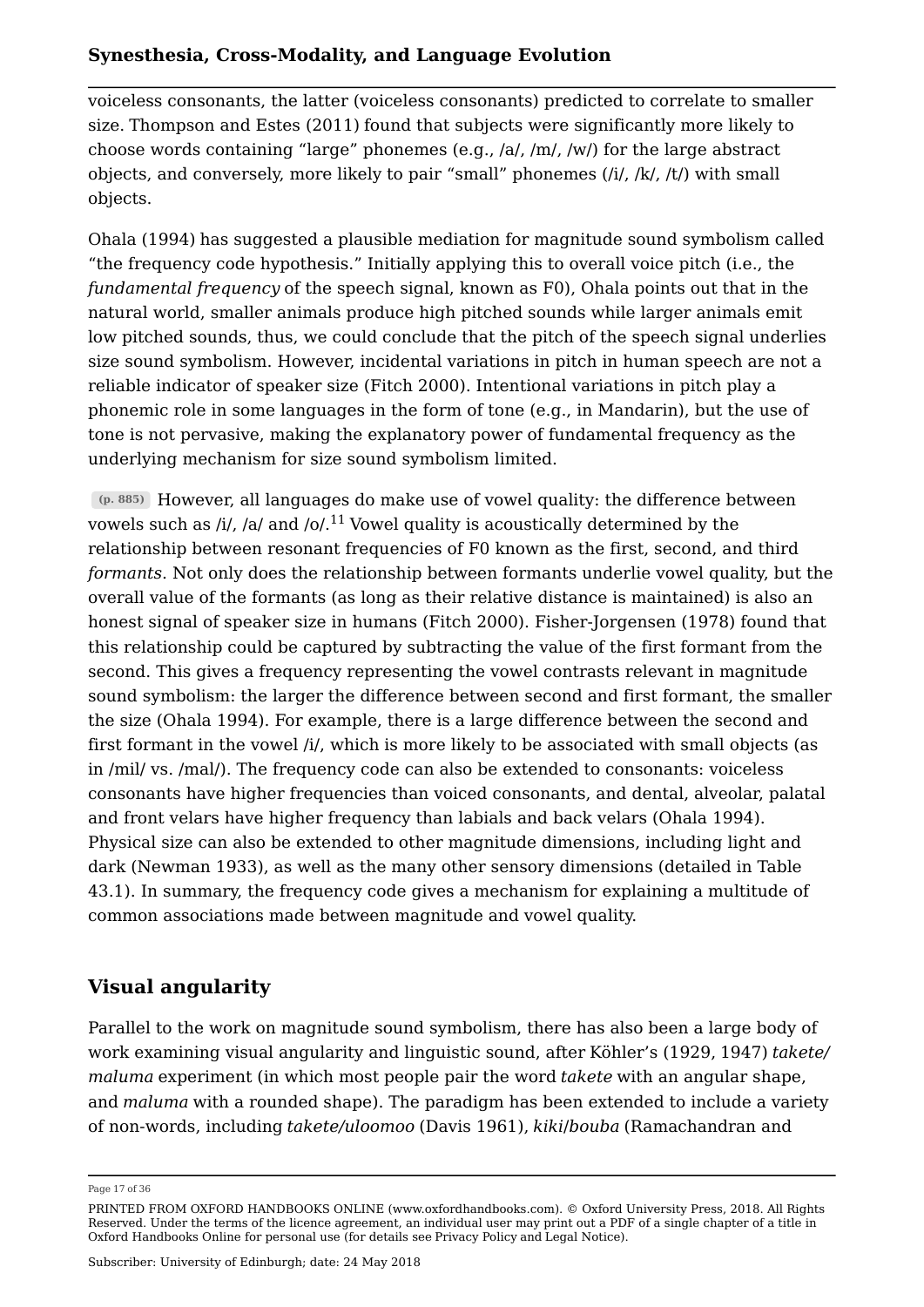Hubbard 2001), and *teetay*/*goga* (Maurer, Pathman, and Mondloch 2006), as well as varying visual stimuli.

Köhler's (1947) report of the phenomenon was directly inspired by Usnadze (1924) and Fischer's (1922) accounts of similar experiments. Rather than using a forced choice paradigm, Fischer had subjects rate the goodness-of-fit of non-words to shapes, finding that certain names were rated as fitting certain shapes exceptionally well across subjects. Usnadze (1924) used a more qualitative method, focusing on what caused reported goodness-of-fit between a name and a figure. Subjects either matched a name with a figure using an associative strategy, based on existing lexical knowledge (e.g., choosing the word *jage* for the jagged shape), or an intrinsic strategy, matching specific qualities of sound (e.g., vowel) to visual qualities of the shape (e.g., size). Interestingly, Usnadze reported that after a short time interval, subjects were more  $(p. 886)$  likely to make the same or similar sound-shape associations as their own previous trials if they had used an intrinsic rather than associative strategy on the initial trial. In a more extensive follow-up, however, Fox (1935) found that associative choices resulted in better recall.

Given the limited number of subjects in early studies, subsequent attempts focused on extending the developmental and cultural spread to examine both the innateness of naming biases as well as their cultural universality. Irwin and Newland (1940) were the first to examine shape-name biases with children and adults. Using a paradigm modeled after Köhler's, subjects from age 4 years to adults were asked to label shapes with aurally presented non-words designed by the experimenters to "fit" the test shapes. Irwin and Newland found that adults performed as expected, but this weakened as the age of subjects decreased, and responses did not differ from chance for 4- to 8-year-olds. Davis (1961) undertook the first cross-linguistic examination of the effect, with the goal of discerning whether the effect may be confined to speakers of Germanic languages. Davis tested both English schoolchildren as well as children in Tanganyika (found in modern Tanzania) who spoke Swahili (a Niger-Congo language) and Kitongwe (a Bantu language). Using Köhler's original visual stimuli and replacing the word *maluma* with *uloomu* (due to an apparent lexical confound in Kitongwe), Davis found the effect was robust for both the English and Tanganyika populations. However, Rogers and Ross (1975) subsequently reported random responses when testing the effect with the Songe in Papua New Guinea.

More recently, Ramachandran and Hubbard (2001, 2005) have anecdotally reported the experiment using the words *bouba* and *kiki*, reviving interest in the paradigm, especially with respect to language evolution. Maurer and colleagues examined the effect among 3 year-old children and adults, using a set of four pairs of shapes (with an angular and rounded shape within each pair) and four pairs of carefully designed non-words. Unlike previous manipulations, the non-words were purposefully designed rather than intuitively chosen to differ only in terms of vowel roundedness (e.g., the vowel in *bow* is rounded, and the vowel in *bay* is unrounded), with the prediction that rounded vowels would match with rounded shapes. Maurer, Pathman, and Mondloch (2006) found the effect among both children and adults, contrary to Irwin and Newland's (1940) earlier findings.

Page 18 of 36

PRINTED FROM OXFORD HANDBOOKS ONLINE (www.oxfordhandbooks.com). © Oxford University Press, 2018. All Rights Reserved. Under the terms of the licence agreement, an individual user may print out a PDF of a single chapter of a title in Oxford Handbooks Online for personal use (for details see Privacy Policy and Legal Notice).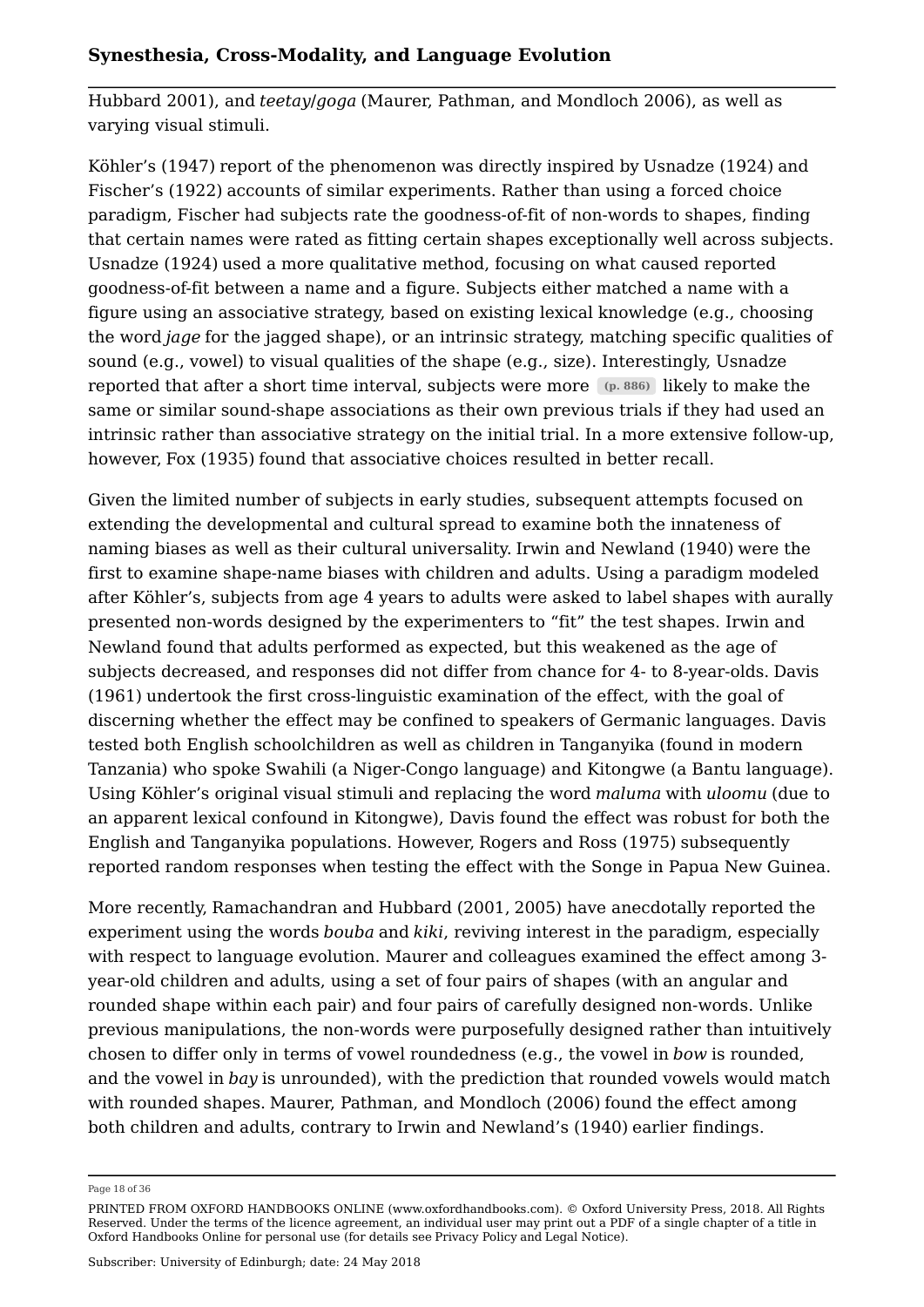Connecting their results directly to Ramachandran and Hubbard's (2001) synesthetic bootstrapping theory, Maurer and colleagues suggest an articulatory mediation for their findings, wherein the rounding of the lips imitates the rounding of the shape.

Recent studies have increasingly moved towards more controlled stimuli from both linguistic and visual perspectives. Ahlner and Zlatev (2010) set out to use a larger set of non-words, using systematic combinations of front (e.g., /i/) and back (e.g., /u/) vowels with voiced sonorants (e.g.,  $m$ , l) and voiceless obstruents (e.g.,  $p$ , t). They found that adult Swedish speakers paired non-words with front vowels or voiceless obstruents with an angular shape, and this effect was particularly strong in non-words containing front vowels *and* voiceless obstruents together. Neilsen and Rendall (2011) also approached possible sound contrasts in terms of both vowel and consonant (p. 887) quality, as well as creating systematically varied round and angular shapes, finding that the quality of consonants was primarily responsible for non-word/angularity cross-modal associations.

Other recent approaches have deviated slightly from Köhler's original paradigm, choosing more implicit measures of associations. Westbury (2005) hypothesized that consonant articulation, in the form of stops (e.g., p, d, k) versus continuants (e.g., m, l, z), drives linguistic cross-modal associations involving visual angularity. Using a lexical decision task, both words and non-words were presented inside curved or angular frames. Westbury found that correct classification of non-words containing continuants was facilitated by curved frames, and correct classification of non-words containing stops was facilitated by angular frames. This was the first evidence of implicit sound symbolism for angularity, and the first study to show that a specific sound property (the continuant property of consonants) was related to angularity.

Another approach to angularity and linguistic sound looks at the learnability of soundmeaning mappings. Kovic and colleagues trained subjects on non-word-to-shape category associations, and then tested them using a timed categorization task (Kovic, Plunkett, and Westermann 2010). Subjects were trained to categorize figures with non-word labels that were either "sharp sounding" (e.g., /rɪf/) or "round sounding" (e.g., /mɔt/), in either a congruent (angular figures were *rifs*) or incongruent (angular figures were *mots*) condition. In the test phase, subjects heard the label followed by the presentation of an angular or curved figure and responded by pressing a "match" or "mismatch" button based on their training trials. Subjects who were trained in the congruent condition had significantly faster reaction times for both match and mismatch items.

Nielsen and Rendall (2012) used a similar paradigm, however, they approached the design of the non-words with the stop/continuant distinction established by Westbury (2005) in mind. Subjects were trained on form-meaning pairs which were either congruent (stop non-words were paired with angular shapes) or incongruent (stop nonwords were paired with rounded shapes), and were then tested on these learned associations. Those who learned the incongruent vocabulary performed no different from chance, but subjects trained on the congruent condition performed significantly better than chance and significantly better than the incongruent group. This examination of

Page 19 of 36

PRINTED FROM OXFORD HANDBOOKS ONLINE (www.oxfordhandbooks.com). © Oxford University Press, 2018. All Rights Reserved. Under the terms of the licence agreement, an individual user may print out a PDF of a single chapter of a title in Oxford Handbooks Online for personal use (for details see Privacy Policy and Legal Notice).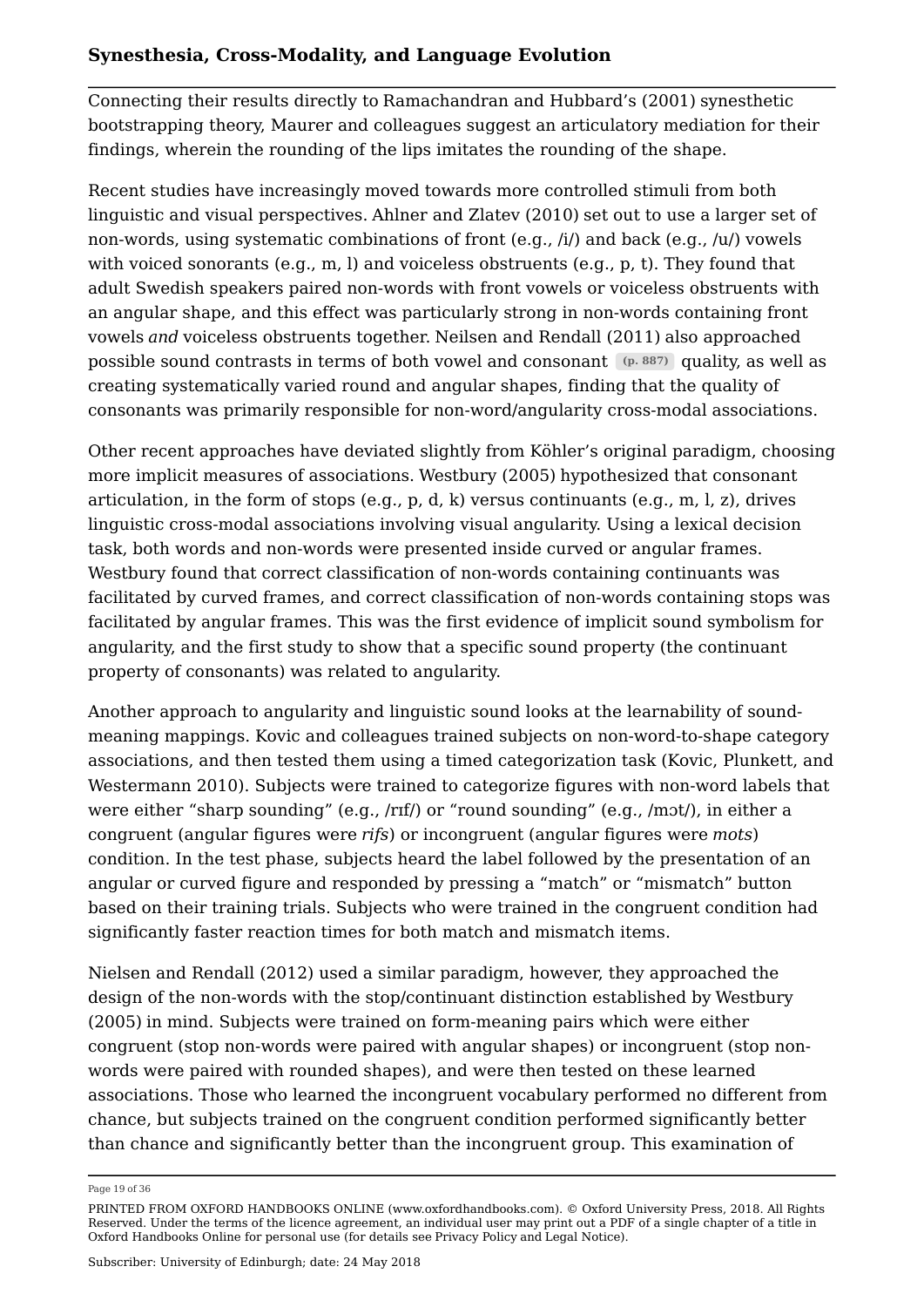learnability not only provides an implicit demonstration of cross-modal associations between linguistic form and angularity, but demonstrates that these biases might function to increase the learnability of a vocabulary system for language users.

Monaghan, Mattock, and Walker (2012) approached the learnability from a different angle, using the *cross-situational learning paradigm* (Monaghan and Mattock 2009; Yu and Smith 2007). In cross-situational learning, rather than training subjects on formmeaning pairs explicitly, a single word appears with multiple meanings over many training presentations—in this case, a single non-word appeared with multiple shapes. Subjects learned form-meaning pairs over successive trials by inference: for example, if the word *takete* appears with an angular shape over and over (even though another shape is always co-present), the form-meaning pair of *takete* + angular shape will be **(p. 888)** internalized. In other words, the non-word *takete* does not appear with the angular shape in isolation, but the angular shape reliably co-ocurrs with the word *takete* nonetheless. Monaghan and colleagues designed their non-word items carefully, utilizing the stop/ continuant distinction as well as contrasting vowel quality (e.g., front /i/ or back /u/) in a separate condition. They found that form-meaning pairs were easier to learn where stops or front vowels were paired with angular items, and continuants or back vowels were paired with rounded items. These findings echo those of Neilsen and Rendall (2012), finding that sound symbolism facilitates learning even when more implicit strategies are necessary, as in cross-situational learning (see also Monaghan, Christiansen, and Fitneva 2011; Parault and Schwanenflugel 2006; Parault and Parkinson 2008).

Although the psychological evidence for sound symbolism regarding visual angularity is compelling, the mechanisms underlying the biases are unclear. The angularity of figures in all experiments is well controlled, but the linguistic stimuli vary, making it unclear what may be driving the effect from a linguistic perspective. Many investigations designed linguistic stimuli almost entirely based on intuition regarding goodness-of-fit with visual stimuli, making the effect rather circular (e.g., Davis 1961; Fox 1935; Irwin and Newland 1940; Kovic, Plunkett, and Westermann 2010; for further discussion see Westbury 2005). Some more recent investigations have chosen specific linguistic motivations for non-word stimuli, including vowel rounding (Maurer, Pathman, and Mondloch 2006) and manner of consonant articulation (Westbury 2005). However, neither of these studies held other phonetic factors in their linguistic stimuli constant, unlike Sapir's (1929) classic investigation, wherein *only* the vowel was changed to form an artificial minimal pair (e.g., *mil* versus *m*a*l*). For example, in addition to manipulating vowel rounding, all of Maurer and colleagues' word pairs also alternate consonant voicing (e.g., *goga* contains voiced consonants and *teetay* voiceless). Though Westbury's (2005) consonants were for the most part carefully controlled, voicing varied systematically along with manner of consonant articulation, and vowel quality was not considered at all.

# **Linguistic cross-modality and taste**

#### Page 20 of 36

PRINTED FROM OXFORD HANDBOOKS ONLINE (www.oxfordhandbooks.com). © Oxford University Press, 2018. All Rights Reserved. Under the terms of the licence agreement, an individual user may print out a PDF of a single chapter of a title in Oxford Handbooks Online for personal use (for details see Privacy Policy and Legal Notice).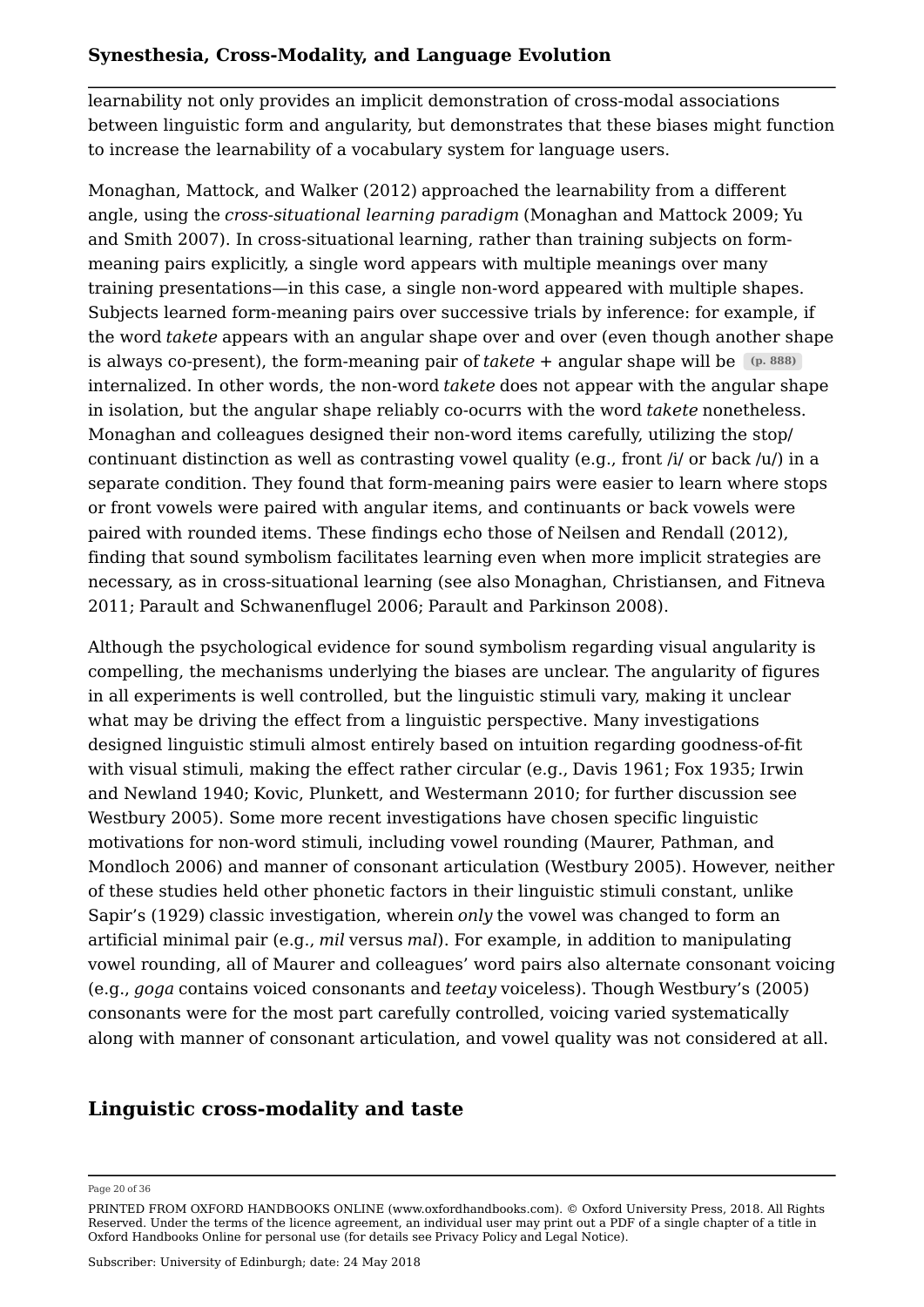Most studies in linguistic cross-modality, even those directly examining natural language, have focused on the visual modality (e.g., size, angularity, lightness). Given the dominance of our visual system, and the excellent vision which defines primates (Jacobs 2009), the visual modality is a natural starting point. However, language encodes much more than the visual; if cross-modality were important in the evolution of language, we should expect it to connect linguistic sound not only to vision, but to all our sensory systems (as shown in Figure 43.2). Another reason to look beyond visual linguistic crossmodality is that the neurological condition of synesthesia is extremely varied, extending to taste in many cases (Day 2005). This is particularly (p. 889) relevant since cross-modal associations in synesthetes tend to mirror those in the general population.

Cross-modality and taste has been extensively studied, as the experience of eating is considered to be truly multi-modal, involving integration of smell, vision and sound (see Auvray and Spence 2008 for a review). A strawberry odor can amplify sweetness (Stevenson, Prescott, and Boakes 1999), and conversely, a sweeter solution will be rated as smelling fruitier (Verhagen and Engelen 2006). Discrimination between flavors is negatively affected when the color of a liquid does not match its taste (e.g., identifying a lime flavor in a red solution; Zampini et al. 2007), manipulating the sound produced when eating crisps can enhance perceived crunchiness (Zampini and Spence 2004), and color and label information can affect flavor perception (Shankar et al. 2009). However, the connection between taste and more abstract sensory experiences is less well studied.

Crisinel and Spence (2009) made the first empirical examination of taste and sound, asking subjects to categorize different bitter or sour tastes according to high or low pitch. Tastes were represented by names of foods associated with a particular taste quality, for example, coffee or tonic water for bitter and lime or vinegar for sour. Crisinel and Spence found that categorization accuracy was higher and response latency lower when high pitch was paired with sour items and low pitch with bitter items, demonstrating an apparent association between pitch and taste. A follow-up study (Crisinel and Spence 2010) confirmed these findings using additional implicit methods. However, these results may have been unduly influenced by the use of linguistic terms to mediate the experience of taste (i.e., cross-sensory mappings may have been based in part on the visual form of the words; see Simner, Cuskley, and Kirby 2010 for further detail). More recently, Gallace, Bochin, and Spence (2011) examined associations between linguistic sound and taste in greater depth. Rather than examining pitch, non-words derived from Kohler's classic *takete*/*maluma* task were rated for goodness-of-fit with common food items. Each nonword pair (*takete*/*maluma*, *kiki*/*bouba*, and *ruki*/*lula*) provided the anchors for two ends of a scale, and food items were rated along each scale between the words. Brie, chocolate mousse, and blueberry jam were rated positively with the words *bouba* and *lula*, while cheddar cheese, mint chocolate, and crisps were rated positively with the words *takete* and *ruki* (see also Spence and Gallace 2011).

Simner, Cuskley, and Kirby (2010) aimed to examine how phonological features, rather than pitch or particular non-words, were associated with pure tastants. Pure tastants were chosen instead of linguistic taste terms such as *sweet*, *sour*, and, *bitter*, since the

Page 21 of 36

PRINTED FROM OXFORD HANDBOOKS ONLINE (www.oxfordhandbooks.com). © Oxford University Press, 2018. All Rights Reserved. Under the terms of the licence agreement, an individual user may print out a PDF of a single chapter of a title in Oxford Handbooks Online for personal use (for details see Privacy Policy and Legal Notice).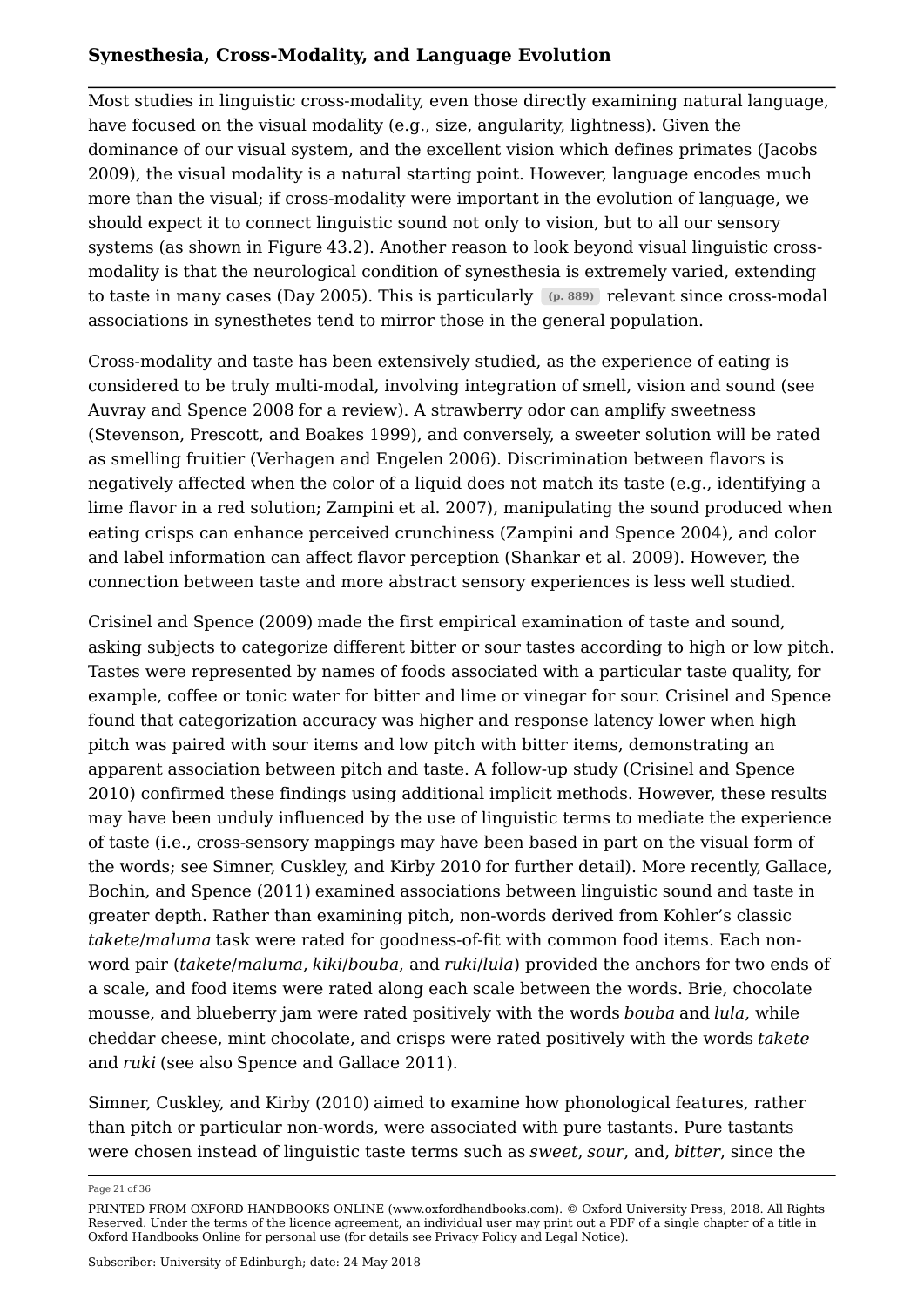graphemic or phonological properties of lexical items may influence responses (see earlier). The use of specific linguistic sounds makes this study highly relevant for a sensory theory of protolanguage. Rather than examining implicit associations using a timed categorization task, or having subjects rate goodness-of-fit using an external scale, Simner and colleagues measured associations by having subjects respond to tastes (sweet, salty, bitter and sour, each at low and high concentrations) by choosing a sound directly. The sounds were presented in the form of four continua reflecting **(p. 890)** various qualities of speech salient in the sound symbolism literature: F1 vowel quality (roughly corresponding to vowel height), F2 vowel quality (roughly corresponding to vowel rounding), voicing continuity, $^{12}$  and overall spectral frequency. $^{13}$ 

With this method, Simner, Cuskley, and Kirby found that subjects rated higher concentrations as being significantly lower vowels (e.g., /a/), more fronted vowels, and with higher spectral balance. These findings agree in part with previous notions regarding magnitude sound symbolism in particular (e.g., the frequency code hypothesis, Table 43.1): for example, low vowels indicate larger magnitude and also mapped to higher taste concentrations. Front vowels, however, are usually associated with small size, but were found in Simner and colleagues' study to map to high concentrations. This simply underscores the fact that there may not be a single rule governing linguistic cross-modal associations across all sensory systems. While the frequency code hypothesis might explain many of the magnitude associations underlying visual linguistic cross-modality, such an ethological explanation may not apply to taste.

Systematic associations were found not only for concentration, but also for taste quality. Sweet was a lower, more continuous vowel than salt, bitter and sour, and was significantly lower than sour in particular on the spectral balance scale. Interestingly, the sweet taste was involved in all of the significant differences regarding taste quality. From an evolutionary perspective, sweet was the only taste examined which always indicates a viable or attractive food source (along with umami; see Zhao et al. 2003) and would therefore greatly benefit from a naming convention that systematically derived from some shared cross-modal basis. Taken together, these results provide compelling evidence that linguistic cross-modality goes beyond the visual domain, increasing its explanatory power in terms of the evolution of language.

# **Conclusions: A Sensory Theory of Protolanguage Emergence**

Many authors have debated the nature of protolanguage as being primarily gestural or musical (Arbib 2005; Mithen 2005); holistic or synthetic (e.g., Tallerman 2007; Wray 1998). Regardless of its nature, a detailed mechanism for the *emergence* of protolanguage remains a mystery, although many authors have argued that we should begin by looking to animal communication systems (e.g., see Fitch 2010). Few authors

Page 22 of 36

PRINTED FROM OXFORD HANDBOOKS ONLINE (www.oxfordhandbooks.com). © Oxford University Press, 2018. All Rights Reserved. Under the terms of the licence agreement, an individual user may print out a PDF of a single chapter of a title in Oxford Handbooks Online for personal use (for details see Privacy Policy and Legal Notice).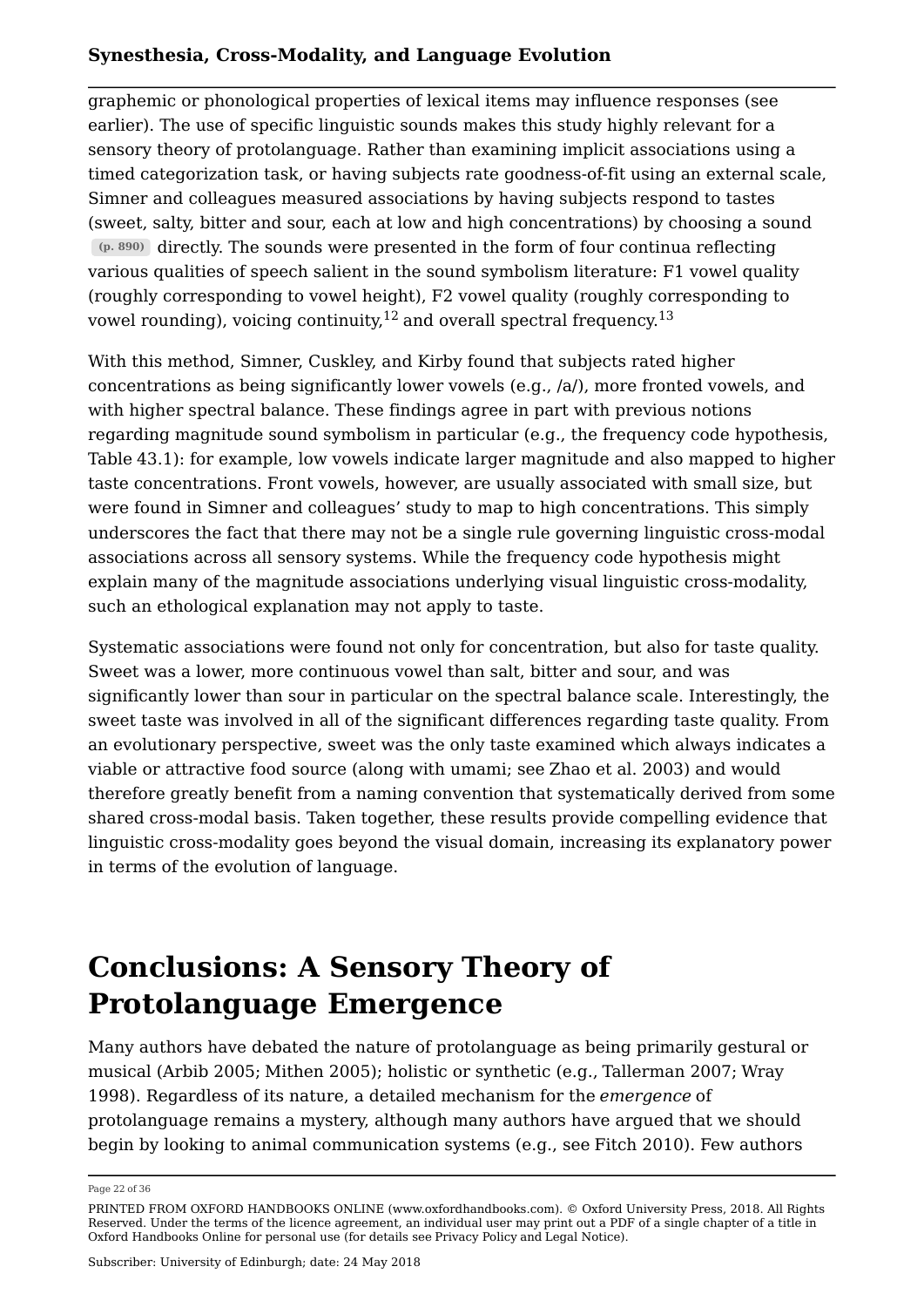have proposed  $(p. 891)$  solutions which offer a way to ground protolanguage, and thus language itself, in systems predating the emergence of language. Our account of protolanguage places our sensory system firmly at the root of our linguistic system, providing embodiment for an otherwise disassociated network of symbols. The use of sensory sound symbolism would have allowed us to express and understand a variety of elementary concepts, from sharing the visual details of our surroundings to valuable information about food sources. While a sensory protolanguage may solve the issue of grounding our symbol system, it leaves many questions in language evolution unanswered. What gave us the impetus to share information at all? How did we get from a small iconic system to a virtually infinite arbitrary one, and why?

The first question remains one of the major mysteries not only of language evolution, but of human culture and cognition more generally. Many authors have considered in detail how and why we may have acquired such an impetus to share (see Dunbar 2003; Tomasello et al. 2005). Tomasello et al. (2005) point out that it would have required some degree of a theory of mind: the ability to represent others' states of belief and desires. Interestingly, a lack of theory of mind appears to correlate with an inability to perform common cross-modal associations (Ramachandran and Oberman 2006), perhaps indicating that the perspective-taking involved in theory of mind is also crucial for sharing cross-modal associations. Whatever the origins of this drive to share or its reasons for persisting, we would assume it predates the emergence of protolanguage. Given that the sort of information relevant for sharing would have to be mediated by our perceptual system, grounding our hopeful utterances in shared sensory experience would have been a reasonable starting point.

How and why might an iconic protolanguage have become arbitrary? Pressures on an expanding language system—a small protolanguage shifting to a full-fledged lexicon would have resulted in the leap from iconic to arbitrary. There are two related advantages to an iconic system: increased learnability and decreased processing demands. The first, increased learnability, has been demonstrated most powerfully with ideophones (e.g., Imai et al. 2008; Nygaard, Cook, and Namy 2009) for both Japanese and English speakers; Yoshida and Smith (2006) have also shown that ideophonic words are used more frequently with children, when word learning is at its peak. Learnability is not trivial; in fact, it is considered a core property of human language (Hockett 1960)—a language must be learnable by its users in order to be useful. Iconic forms are easier to learn precisely because they are grounded in existing perceptual and cognitive systems, rather than symbols defined only by convention and essentially requiring rote memorization. This leads onto the second advantage: an iconic system requires less processing power. Having been more easily stored, the retrieval of an iconic form is more straightforward than retrieval of an arbitrary form. Iconicity adds a natural strength in the bond between form and meaning, making the retrieval of a meaning with only the form, or vice versa, more automatic. As a simplified example, if all forms denoting small objects contained an /i/, the task of trying to retrieve the meaning of a form such as *mil* is

Page 23 of 36

PRINTED FROM OXFORD HANDBOOKS ONLINE (www.oxfordhandbooks.com). © Oxford University Press, 2018. All Rights Reserved. Under the terms of the licence agreement, an individual user may print out a PDF of a single chapter of a title in Oxford Handbooks Online for personal use (for details see Privacy Policy and Legal Notice).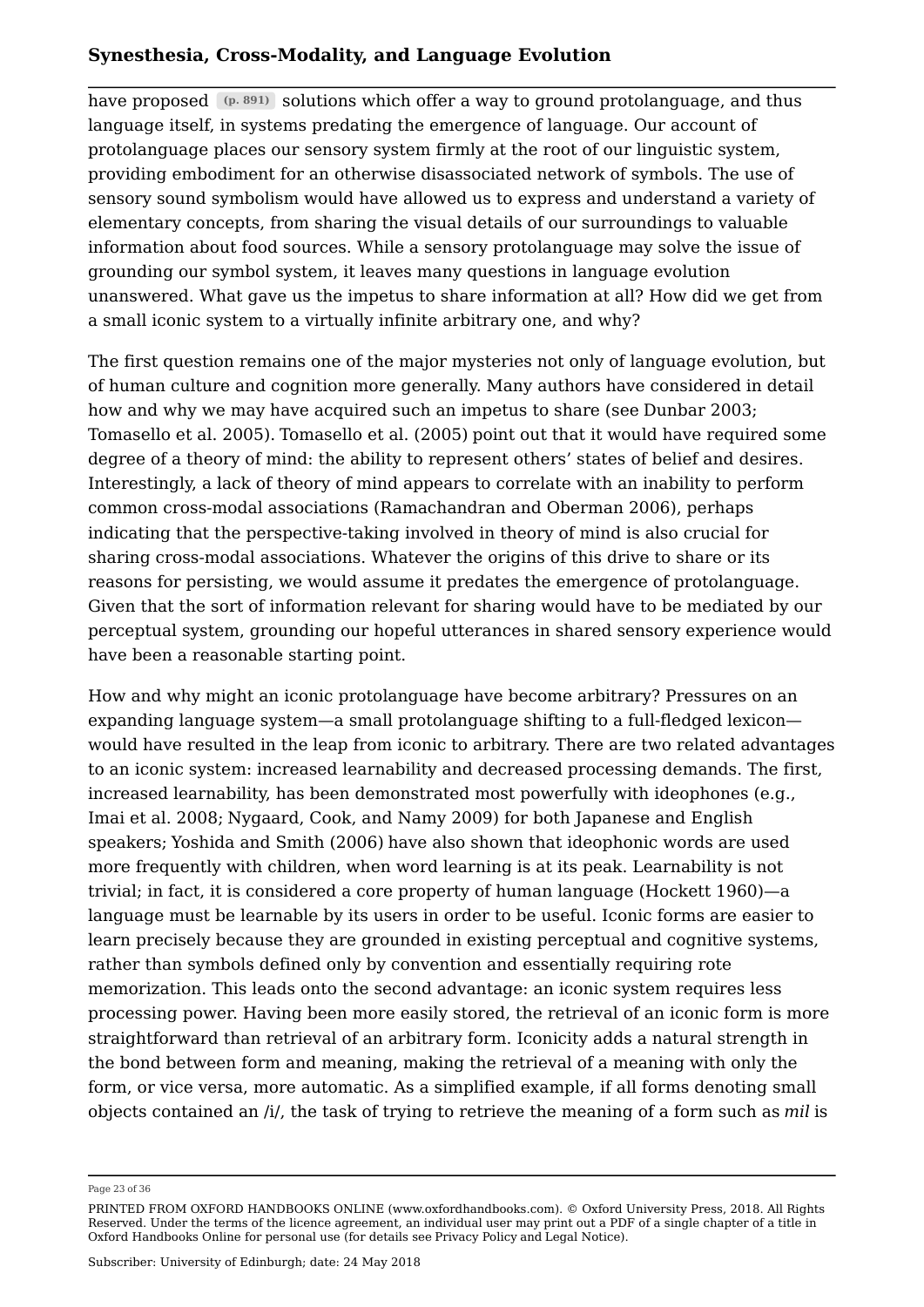constrained to meanings involving small objects. In an arbitrary system, however—where *mil* might denote any type of object—the task of retrieving its (p. 892) meaning remains largely unrestrained, and the search for the meaning of a given form must be exhaustive.

Given these advantages, why would language ever become an arbitrary system? Gasser (2004) has examined the advantages of iconicity in a set of simulations using a simple feedforward network. The network learns iconic languages with much lower error; however, this advantage only persists while the iconic language is small. Arbitrariness is a response to pressure for a language to convey more meanings. Monaghan, Christiansen, and Fitneva (2010) have suggested this may be why some non-arbitrary form-meaning relationships hold between the relatively small number of categories in a system (e.g., nouns and verbs as per Monaghan, Christiansen, and Chater's 2007 finding), but are not as apparent at finer levels of the lexicon (see also Tamariz 2005).

Finally, in order for a complete account of protolanguage emergence, there must be some attempt to demonstrate relevant continuity with our evolutionary relatives: other primates. Although complex tasks involving cross-modal association such as the *takete*/ *maluma* task have not been tested with other primates, there is recent evidence that at least Chimpanzees engage in some cross-modal associations. Ludwig, Adachi, and Matsuzawa (2011) have shown that chimpanzees map high luminance to high pitch, a mapping well-documented in humans (Marks 1974). Chimpanzees have also shown impressive memory of numerical symbols in particular (Matsuzawa 2009), and Humphrey (2012) has suggested their success in symbolic memory tasks may be due to graphemecolor synesthesia, well-known to enhance the memory of human synesthetes (e.g., Yaro and Ward 2007). This would mean the cross-modal continuum mentioned earlier was likely present in our last common ancestor with chimpanzees, allowing it to be leveraged for language evolution in hominids.

Another, perhaps less abstract, cross-modal ability known as *cross-modal transfer* is found in both other primates and very young children. Cross-modal transfer provides an accurate expectation of an object's properties in one modality having only experienced it in another. For example, we have expectations about what an object may feel like  $(e.g.,)$ sharp) based on how it looks (e.g., angular). This has obvious survival value; one can make effective decisions regarding multisensory interaction with novel objects via input from a single modality. Cross-modal transfer has been found in infants as young as 6 months old (Rose, Gottfried, and Bridger 1981), as well as in chimpanzees (Davenport, Rogers, and Russell 1973) rhesus monkeys (Cowey and Weiskrantz 1975), and even bushbabies (Ward, Yehle, and Doerflein 1970). Savage-Rumbaugh and colleagues have found more robust cross-modal transfer in language trained chimpanzees, including tasks that involve "not only cross-modal associations, but also the transformation of information from symbolic to representational modes" (Savage-Rumbaugh, Sevcik, and Hopkins 1988, 617). This finding would suggest not only a continuity of cross-modal abilities between humans and chimpanzees, but also that the availability of a small lexicon may enhance abilities in cross-modal association. In the course of protolanguage emergence, crossmodal abilities such as cross-modal transfer may have been the genesis of an iconic

Page 24 of 36

PRINTED FROM OXFORD HANDBOOKS ONLINE (www.oxfordhandbooks.com). © Oxford University Press, 2018. All Rights Reserved. Under the terms of the licence agreement, an individual user may print out a PDF of a single chapter of a title in Oxford Handbooks Online for personal use (for details see Privacy Policy and Legal Notice).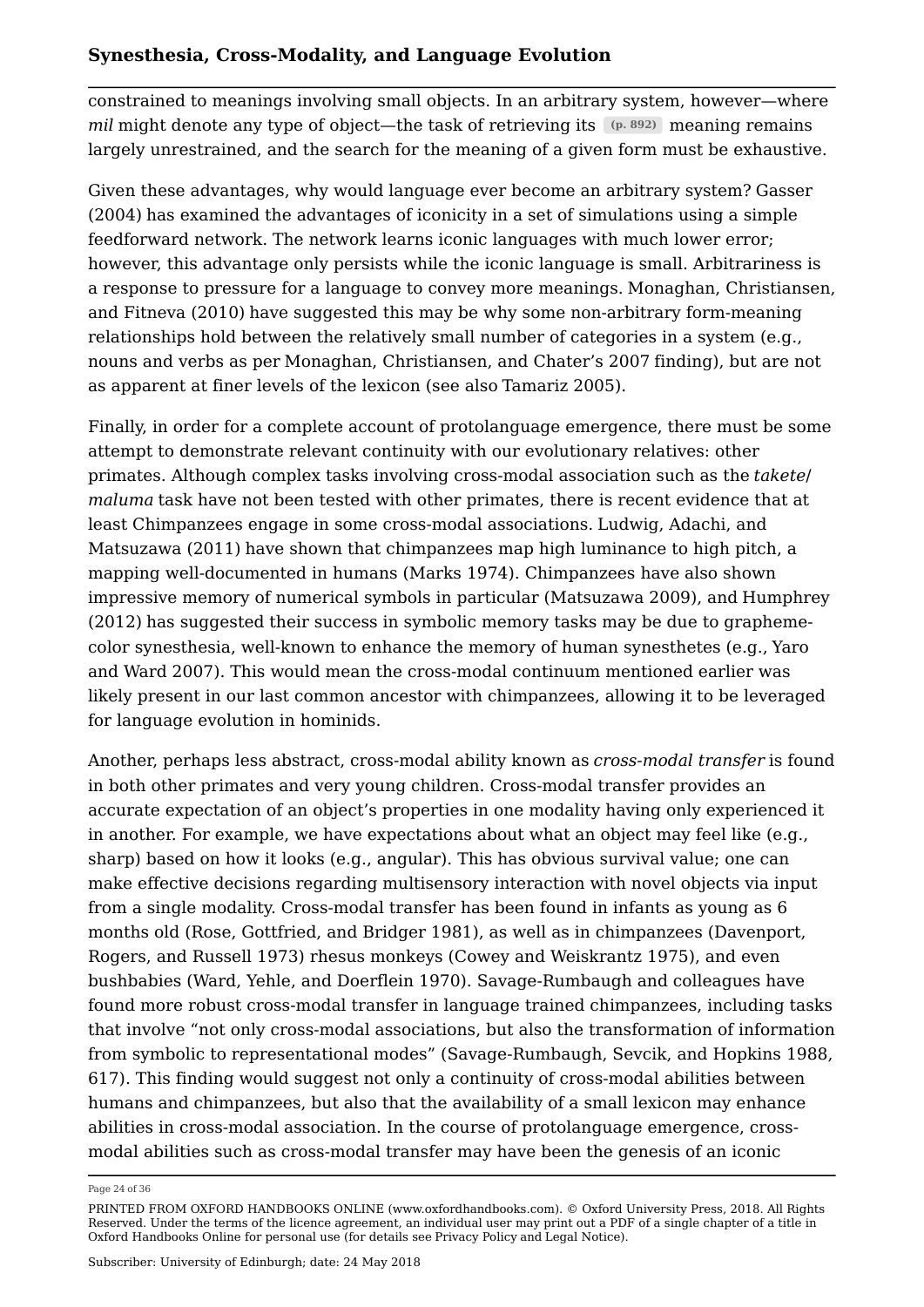system. Learning and use of such a system may have expanded cross-modal transfer to cross-modal  $(p. 893)$  association, allowing for the more abstract associations commonly found among humans.

Of course, this theory leaves many questions regarding language evolution unanswered, and there are still gaps even regarding protolanguage emergence. The emergence of theory of mind is an evolutionary problem requiring continued interdisciplinary study. Although we can outline clear stages in the emergence of protolanguage and the move to a larger lexicon, an exact timeline remains difficult to pin down. Written records of modern language go back at least 6,000 years, and estimates of the emergence of language range from tens of thousands to hundreds of thousands of years ago. Lastly, while a theory based on sensory associations offers a comprehensive answer to the symbol grounding problem, there are many important aspects of language evolution it cannot hope to explain, such as the emergence of syntax. However, we hope to have shown that a consideration of cross-modal associations evident in both synesthesia and the general population more widely can shed light on how our species moved from a state with no symbolic communication to one which laid the foundations of language as we know it today.

# **References**

Abelin, Åsa. 1999. Studies in sound symbolism. Doctoral dissertation, Göteborg University.

Ahlner, Felix, and Jordan Zlatev. 2010. Cross-modal iconicity: A cognitive semiotic approach to sound symbolism. *Sign Systems Studies* 38:298–348.

Arbib, Michael A. 2005. From monkey-like action recognition to human language: An evolutionary framework for neurolinguistics. *Behavioral and Brain Sciences* 28:105–167.

Atchison, Jean. 2000. *The Seeds of Speech: Language Origin and Evolution*. Cambridge: Cambridge University Press.

Auvray, Malika, and Charles Spence. 2008. The multisensory perception of flavor. *Consciousness and Cognition* 17:1016–1031.

Bauer, L. 1996. No phonetic inventory in evaluative morphology. *Studia Linguistica* 50 (2): 189–206.

Bergen, Benjamin K. 2004. The psychological reality of phonaesthemes. *Language* 80:290–311.

Berlin, Brent. 1994. Evidence for pervasive synesthetic sound symbolism in ethnozoological nomenclature. In *Sound Symbolism*, ed. Leanne Hinton, Johanna Nichols, and John J. Ohala, 76–93. Cambridge: Cambridge University Press.

Page 25 of 36

PRINTED FROM OXFORD HANDBOOKS ONLINE (www.oxfordhandbooks.com). © Oxford University Press, 2018. All Rights Reserved. Under the terms of the licence agreement, an individual user may print out a PDF of a single chapter of a title in Oxford Handbooks Online for personal use (for details see Privacy Policy and Legal Notice).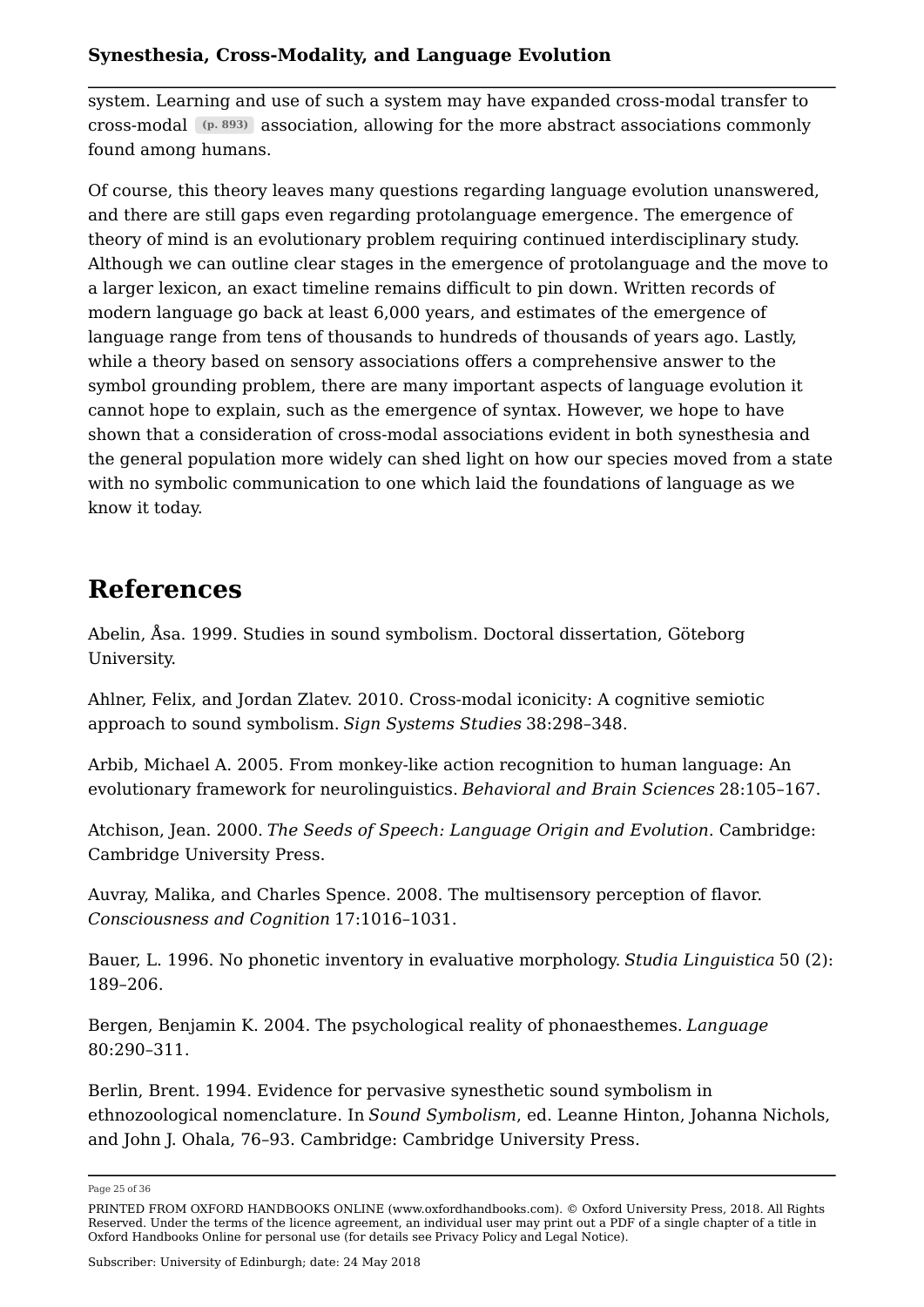Berlin, Brent. 2006. The first congress of ethnozoological nomenclature. *Journal of the Royal Anthropological Institute* 12 : S23–S44.

Blust, Robert. 1988. *Austronesian Root Theory: An essay on the Limits of Morphology*. Amsterdam: John Benjamins.

Brackbill, Yvonne, and Kenneth B. Little. 1957. Factors determining the guessing of meanings of foreign words. *Journal of Abnormal and Social Psychology* 54:312–318.

Brang, David, Romke Rouw, Vilyanur S. Ramachandran, and Seana Coulson. 2011. Similarly shaped letters evoke similar colors in grapheme-color synaesthesia. *Neuropsychologia* 49:1355–1358.

British National Corpus, version 2 (BNC World). 2001. Distributed by Oxford **(p. 894)** University Computing Services on behalf of the BNC Consortium: 〈**http:// www.natcorp.ox.ac.uk/**〉.

Brown, J. Erin. 2010. Coordinated multi-modal expression and embodied meaning in the emergence of symbolic communication. In *The Evolution of Language: Proceedings of the 8th International Conference*, ed. Andrew D. M. Smith, Marieke Schouwstra, Bart de Boer, and Kenny Smith, 375–376. London : World Scientific.

Brown, Roger W. 1958. *Words and things*. Glencoe, IL: The Free Press.

Brown, Roger W., Abraham H. Black, and Arnold E. Horowitz. 1955. Phonetic symbolism in natural languages. *Journal of Abnormal and Social Psychology* 50:388–393.

Brown, Roger W., and Ronald Nuttall. 1959. Methods in phonetic symbolism experiments. *Journal of Abnormal and Social Psychology* 59:441–445.

Calvert, Gemma A., Charles Spence, and Barry E. Stein, eds. 2004. *The Handbook of Multisensory Processes*. Boston, MA : MIT Press.

Christensen, Carol M. 1980. Effects of taste quality and intensity on oral perception viscosity. *Perception and Psychophysics* 28:315–320.

Cowey, Alan, and Lawrence Weiskrantz. 1975. Demonstration of cross-modal matching in rhesus monkeys. Macaca mulatta. *Neuropsychologia* 13 (1): 117–120.

Crisinel, Anne-Sylvie, and Charles Spence. 2009. Implicit associations between basic tastes and pitch. *Neuroscience Letters* 464:39–42.

Crisinel, Anne-Sylvie, and Charles Spence. 2010. A sweet sound? Exploring implicit associations between basic tastes and pitch. *Perception* 39:417–425.

Davenport, R. K., C. M. Rogers, and I. Steele Russell. 1973. Cross-modal perception in apes. *Neuropsychologia* 11 (1): 21–28.

Page 26 of 36

PRINTED FROM OXFORD HANDBOOKS ONLINE (www.oxfordhandbooks.com). © Oxford University Press, 2018. All Rights Reserved. Under the terms of the licence agreement, an individual user may print out a PDF of a single chapter of a title in Oxford Handbooks Online for personal use (for details see Privacy Policy and Legal Notice).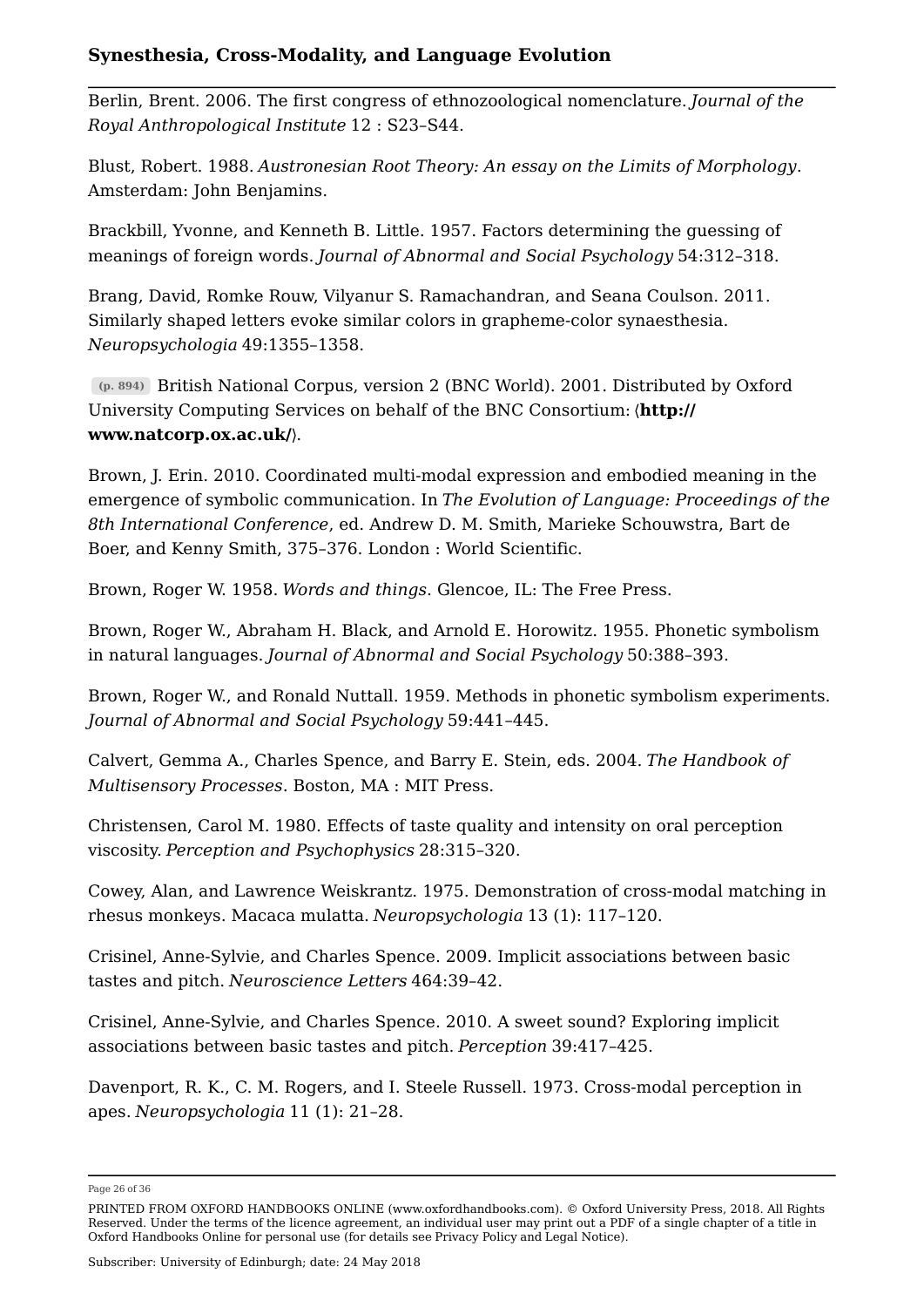Davis, R. 1961. The fitness of names to drawings: a cross-cultural study in Tanganyika. *British Journal of Psychology* 52:259–268.

Day, Sean A. 2005. Some demographic and socio-cultural aspects of synesthesia. In *Synesthesia: Perspectives from Cognitive Neuroscience*, ed. Lynn C. Robertson and Noam Sagiv, 11–33. Oxford : Oxford University Press.

Deacon, Terrence. 1997. *The Symbolic Species: The Co-evolution of Language and the Brain*. New York : W.W. Norton and Company.

Diffloth, Gérard. 1994. i: big, a: small. In *Sound Symbolism*, ed. Leanna Hinton, Johanna Nichols, and John J. Ohala, 107–114. Cambridge: Cambridge University Press.

Dingemanse, Mark. 2009. *Ideophones in unexpected places*. In Proceedings of Conference on Language Documentation and Linguistic Theory 2, ed. P. K. Austin, O. Bond, M. Charette, D. Nathan, and P. Sells, 83–97. London : SOAS.

Dingemanse, Mark. 2011. Ideophones and the aesthetics of everyday language in a West-African society. *Senses and Society* 6 (1): 77–85.

Drellishak, Scott. 2007. Statistical techniques for detecting and validating phonesthemes. Paper presented at the Linguistics Society of America Annual Meeting, Anaheim, CA, January.

Dunbar, Robin. 2003. The social brain: mind, language and society in evolutionary perspective. *Annual Review of Anthropology* 32:163–181.

Farmer, Thomas A., Morten H. Christiansen, and Padraic Monaghan. 2006. Phonological typicality influences on-line sentence comprehension. *Proceedings of the National Academy of Sciences of the United States of America* 103:12203–12208.

Fischer, S. 1922. Über das Entstehen und Verstehen von Namen. *Archiv für die gesamte Psychologie* 42:335–368.

Fisher-Jørgensen, Eli. 1978. On the universal character of phonetic symbolism **(p. 895)** with special reference to vowels. *Studia Linguistica* 32:80–90.

Fitch, W. Tecumseh. 2000. The evolution of speech: A comparative review. *Trends in Cognitive Sciences* 4 (7): 258–267.

Fitch, W. Tecumseh. 2010. *The Evolution of Language*. Cambridge: Cambridge University Press.

Fox, Charles W. 1935. An experimental study of naming. *American Journal of Psychology* 47:545–579.

Page 27 of 36

PRINTED FROM OXFORD HANDBOOKS ONLINE (www.oxfordhandbooks.com). © Oxford University Press, 2018. All Rights Reserved. Under the terms of the licence agreement, an individual user may print out a PDF of a single chapter of a title in Oxford Handbooks Online for personal use (for details see Privacy Policy and Legal Notice).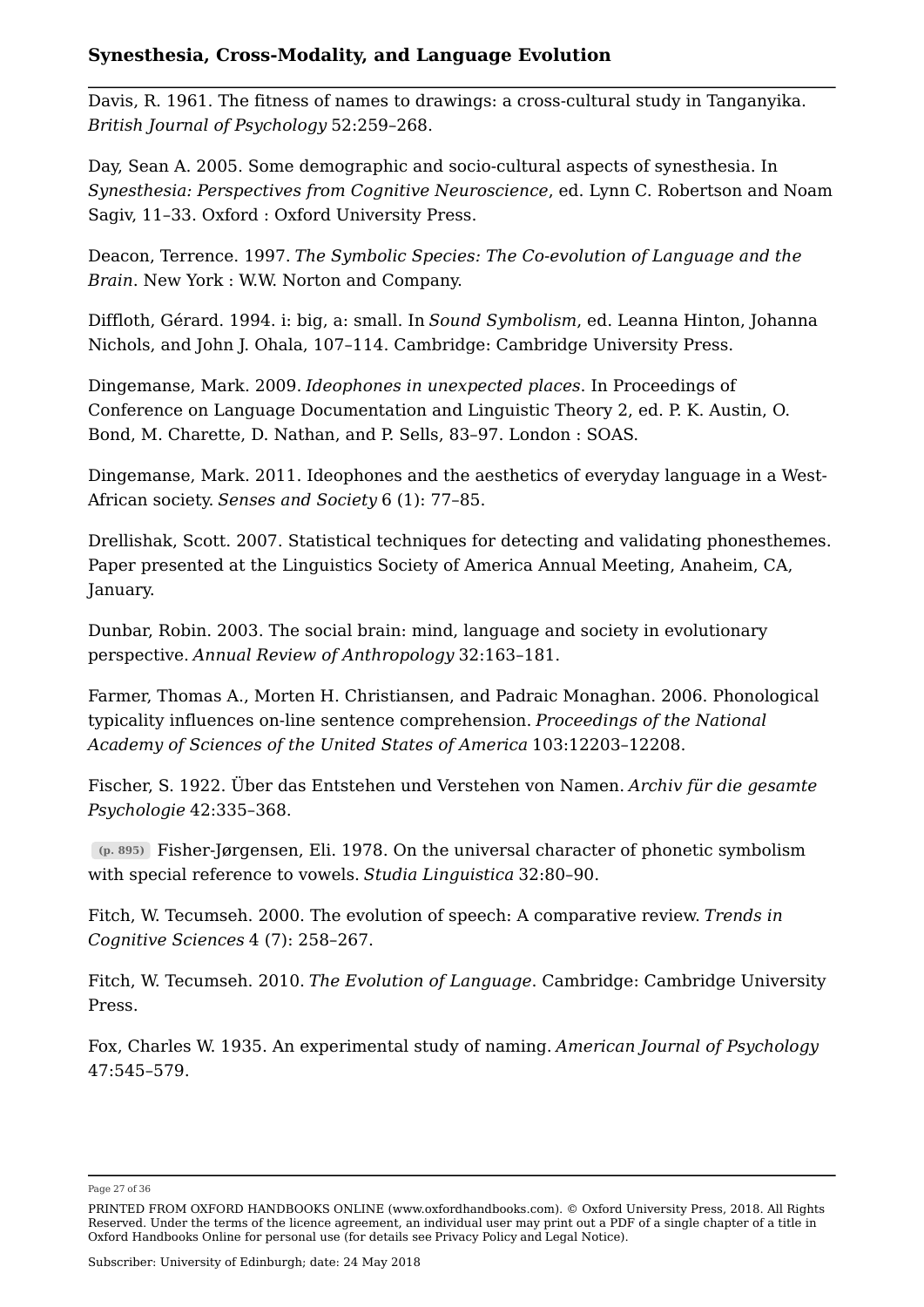Frankis, J. 1991. Middle English ideophones and the evidence of manuscript variants: Explorations in the lunatic fringe of language. In *Language Usage and Description: Studies Presented to N.E. Osselto on the Occasion of his Retirement*, ed. I. T. van Ostade, 17–25. Amsterdam: Rodopi.

Gallace, Alberto, Erica Bochin, and Charles Spence. 2011. On the taste of 'Bouba' and 'Kiki': An exploration of word-food associations in neurologically normal participants. *Cognitive Neuroscience* 2 (1): 34–46.

Gasser, Michael. 2004. The origins of arbitrariness in language. In *Proceedings of the Cognitive Science Society Conference*, 434–439. Hillsdale, NJ: LEA.

Harnad, Steven. 1990. The symbol grounding problem. *Physica D* 42:325–336.

Hinton, Leanne, Johanna Nichols, and John J. Ohala. 1994. *Introduction: Sound symbolic processes*. In Sound Symbolism, ed. Leanne Hinton, Johanna Nichols, and John J. Ohala, 1–14. Cambridge: Cambridge University Press.

Huang, Yan-Huang, Sawat Pratoomraj, and Ronald C. Johnson. 1969. Universal magnitude symbolism. *Journal of Verbal Learning and Behavior* 8:155–156.

Humphrey, Nicholas. 2012. 'This chimp will kick your ass at memory games—but how the hell does he do it?' *Trends in Cognitive Science* 16 (7):353–355.

Hutchins, Sharon S. 1998. The psychological reality, variability, and compositionality of English phonesthemes. Doctoral dissertation, Emory University.

Hockett, Charles F. 1960. The origin of speech. *Scientific American* 203:88–96.

Imai, Mutsumi, Sotaro Kita, Miho Nagumo, and Hiroyuki Okada. 2008. Sound symbolism facilitates early verb learning. *Cognition* 109 (1): 54–65.

Irwin, Francis W., and Elizabeth Newland. 1940. A genetic study of the naming of visual figures. *Journal of Psychology* 9:3–16.

Iwasaki, Noriko, David P. Vinson, and Gabriella Vigliocco. 2007. What do English speakers know about gera-gera and yota-yota? A cross-linguistic investigation of mimetic words for laughing and walking. *Japanese Language Education Around the Globe* 17:53–78.

Iwasaki, Noriko, David P. Vinson, and Gabriella Vigliocco. 2007. *How does it hurt, 'kirikiri' or 'siku-siku'? Japanese mimetic words of pain perceived by Japanese speakers and English speakers*. In Applying theory and research to learning Japanese as a foreign language, ed. Masahiko Minimai, 2–19. Newcastle: Cambridge Scholars.

Jacobs, Gerald H. 2009. Evolution of color vision in mammals. *Philosophical Transactions of the Royal Society B: Biological Sciences* 364 (1531): 2957–2967.

Page 28 of 36

PRINTED FROM OXFORD HANDBOOKS ONLINE (www.oxfordhandbooks.com). © Oxford University Press, 2018. All Rights Reserved. Under the terms of the licence agreement, an individual user may print out a PDF of a single chapter of a title in Oxford Handbooks Online for personal use (for details see Privacy Policy and Legal Notice).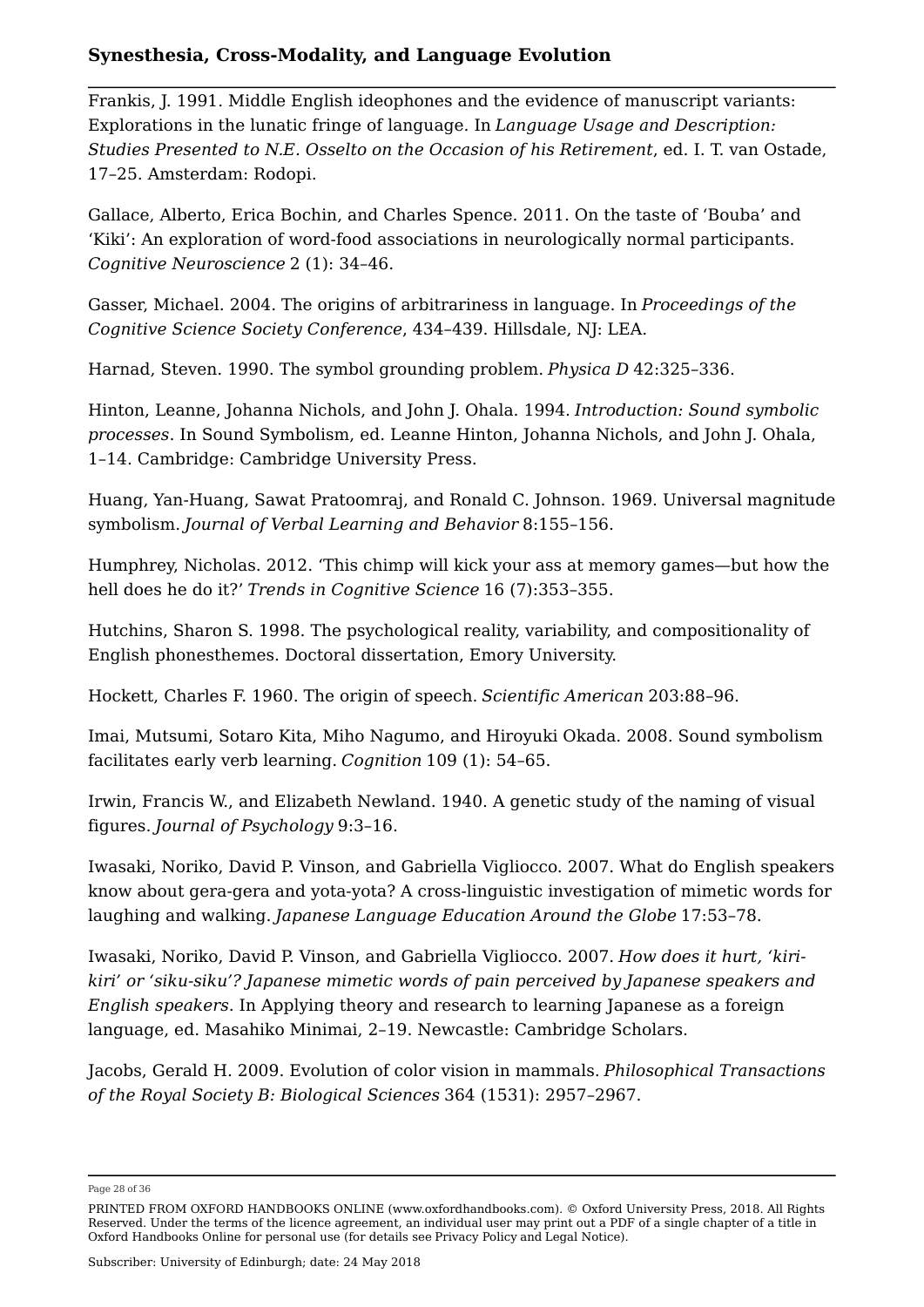Jesperson, Otto. 1933. *Symbolic value of the vowel 'i'*. In Linguistica: Selected papers of O. Jesperson in English, French and German, 283–303. Copenhagen, Denmark: Levin and Munksgaard.

Johnson, Ronald C. 1967. Magnitude symbolism of English words. *Journal of Verbal Learning and Verbal Behavior* 6 (4): 508–511.

Kirby, Simon, Hannah Cornish, and Kenny Smith. 2008. Cumulative cultural evolution in the laboratory: An experimental approach to the origins of structure in human language. *Proceedings of the National Academy of Sciences of the United States of America* 105 (31): 10681–10686.

Klank, Linda J., Yan-Huang Huang, and Ronald C. Johnson. 1971. Determinants of **(p. 896)** success in matching word pairs in tests of phonetic symbolism. *Journal of Verbal Learning and Verbal Behavior* 10:140–148.

Köhler, Wolfgang. 1929. *Gestalt Psychology*. 1st ed. New York, NY: Liveright.

Köhler, Wolfgang. 1947. *Gestalt Psychology*. 2nd ed. New York, NY: Liveright.

Kovic, Vanja, Kim Plunkett, and Gert Westermann. 2010. The shape of words in the brain. *Cognition* 114:19–28.

Kucera, H., and W. N. Francis. 1967. *Computational Analysis of Present-day American English*. Providence, RI: Brown University Press.

Landauer, Thomas K., and Susan T. Dumais, 1997. A solution to Plato's problem: The Latent Semantic Analysis theory of the acquisition, induction, and representation of knowledge. *Psychological Review* 104:211–240.

Lebert, Marie. 2005. Project Gutenburg, from 1971 to 2005. 〈**http://www.etudesfrancaises.net/dossiers/gutenberg\_Eng.htm**〉.

Ludwig, Vera U., Ikuma Adachi, and Tetsuro Matsuzawa. 2011. Visuoauditory mappings between high luminance and high pitch are shared by chimpanzees (Pan troglodytes) and humans, *Proceedings of the National Academy of Sciences of the United States of America* 108:20661–20665.

Maltzman, Irving, Lloyd Morisett, and Lloyd O. Brooks. 1956. An investigation of phonetic symbolism. *Journal of Abnormal and Social Psychology* 53:249–251.

Matsuzawa, Tetsuro. 2009. Symbolic representation of number in chimpanzees. *Current Opinion in Neurobiology* 19:1–7.

Maurer, Daphne, Thanujeni Pathman, and Catherine J. Mondloch. 2006. The shape of boubas: Sound shape correspondences in toddlers and adults. *Developmental Science* 9:316 – 322.

Page 29 of 36

PRINTED FROM OXFORD HANDBOOKS ONLINE (www.oxfordhandbooks.com). © Oxford University Press, 2018. All Rights Reserved. Under the terms of the licence agreement, an individual user may print out a PDF of a single chapter of a title in Oxford Handbooks Online for personal use (for details see Privacy Policy and Legal Notice).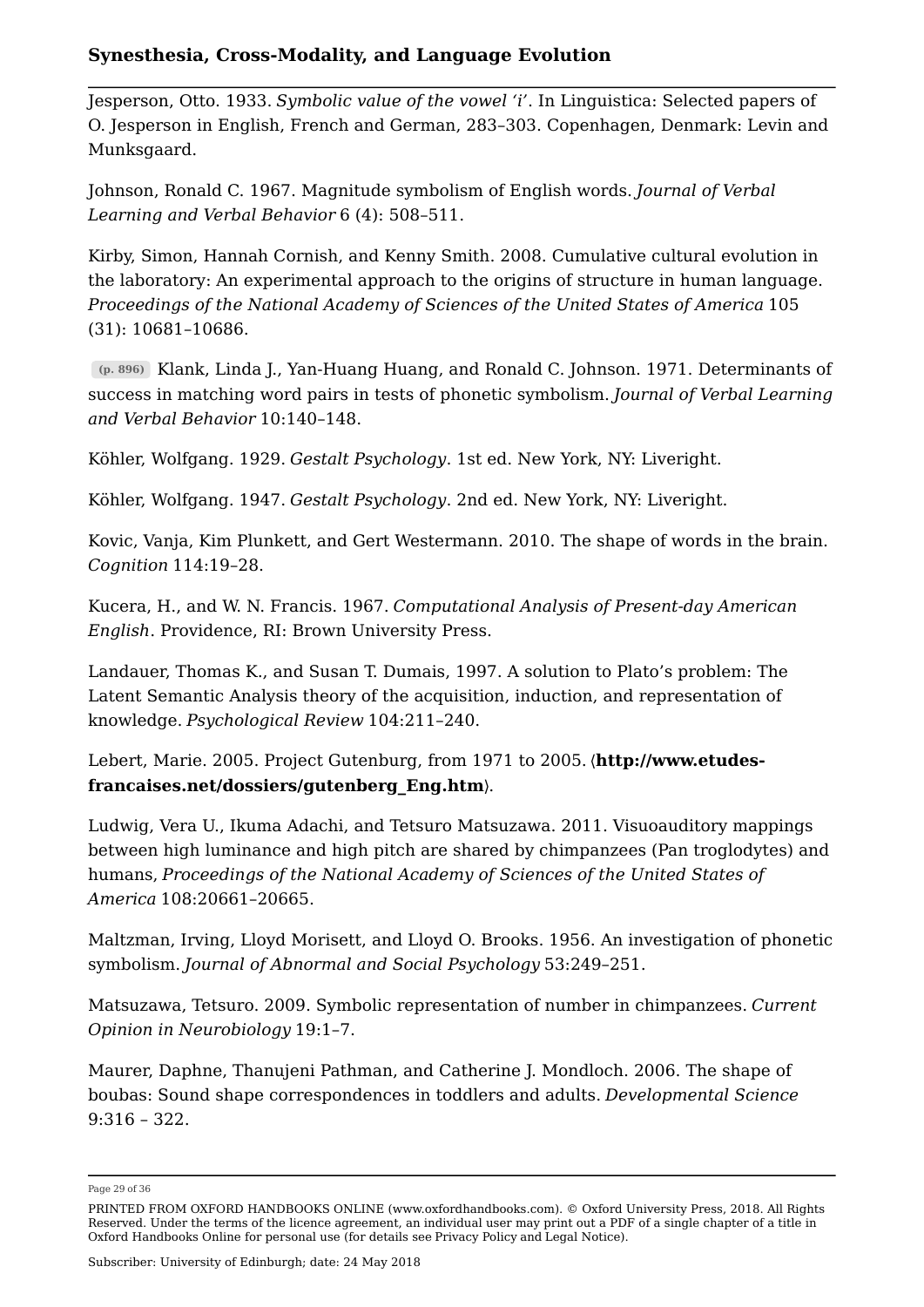McNeill, David. 2005. *Gesture and Thought*. Cambridge: Cambridge University Press.

Mithen, Steven. 2005. *The Singing Neanderthals: The Origins of Music, Language, Mind and Body*. London : Weidenfeld & Nicolson.

Monaghan, Padraic, Nick Chater, and Morten H. Christiansen. 2005. The differential contribution of phonological and distributional cues in grammatical categorisation. *Cognition* 96:143–182.

Monaghan, Padraic, Morten H. Christiansen, and Nick Chater. 2007. The phonologicaldistributional coherence hypothesis: Cross-linguistic evidence in language acquisition. *Cognitive Psychology* 55:259–305.

Monaghan, Padraic, Morten H. Christiansen, and Stanka A. Fitneva. 2010. *Balancing arbitrariness and systematicity in language evolution*. In: A.D.M. Smith, M. Schouwstra, B. de Boer, and K. Smith (Eds.), The Evolution of Language: Proceedings of the 8th International Conference (pp. 465–466 ). London : World Scientific.

Monaghan, Padraic, Morten H. Christiansen, and Stanka A. Fitneva. 2011. The arbitrariness of the sign: Learning advantages from the structure of the vocabulary. *Journal of Experimental Psychology: General* 140:325–347.

Monaghan, Padraic, and Karen Mattock. 2009. Cross-situational language learning: The effects of grammatical categories as constraints on referential labelling. Proceedings of the 31st Cognitive Science Society Conference, 2226–2231. Mahwah, NJ: Lawrence Erlbaum.

Monaghan, Padriac, Karen Mattock, and Peter Walker. 2012. The role of sound symbolism in word learning. *Journal of Experimental Psychology: Learning, Memory and Cognition* 38 (5):1152–1164.

Neilsen, Alan, and Drew Rendall. 2011. The sound of round: Evaluating the role of consonants in the classic takete-maluma phenomenon. *Canadian Journal of Experimental Psychology* 65:115–124.

Neilsen, Alan, and Drew Rendall. 2012. The source and magnitude of sound-**(p. 897)** symbolic biases in processing artificial word material and their implications for language learning and transmission. *Language and Cognition* 4 (2):115–125.

Newman, Stanley S. 1933. Further experiments in phonetic symbolism. *American Journal of Psychology* 45:53–75.

Nuckolls, Janis B. 1999. The case for sound symbolism. *Annual Review of Anthropology* 28:225–252.

Nygaard, Lynn C., Alison E. Cook, and Laura L. Namy. 2009. Sound to meaning correspondences facilitate word learning. *Cognition* 112 (1): 181–186.

Page 30 of 36

PRINTED FROM OXFORD HANDBOOKS ONLINE (www.oxfordhandbooks.com). © Oxford University Press, 2018. All Rights Reserved. Under the terms of the licence agreement, an individual user may print out a PDF of a single chapter of a title in Oxford Handbooks Online for personal use (for details see Privacy Policy and Legal Notice).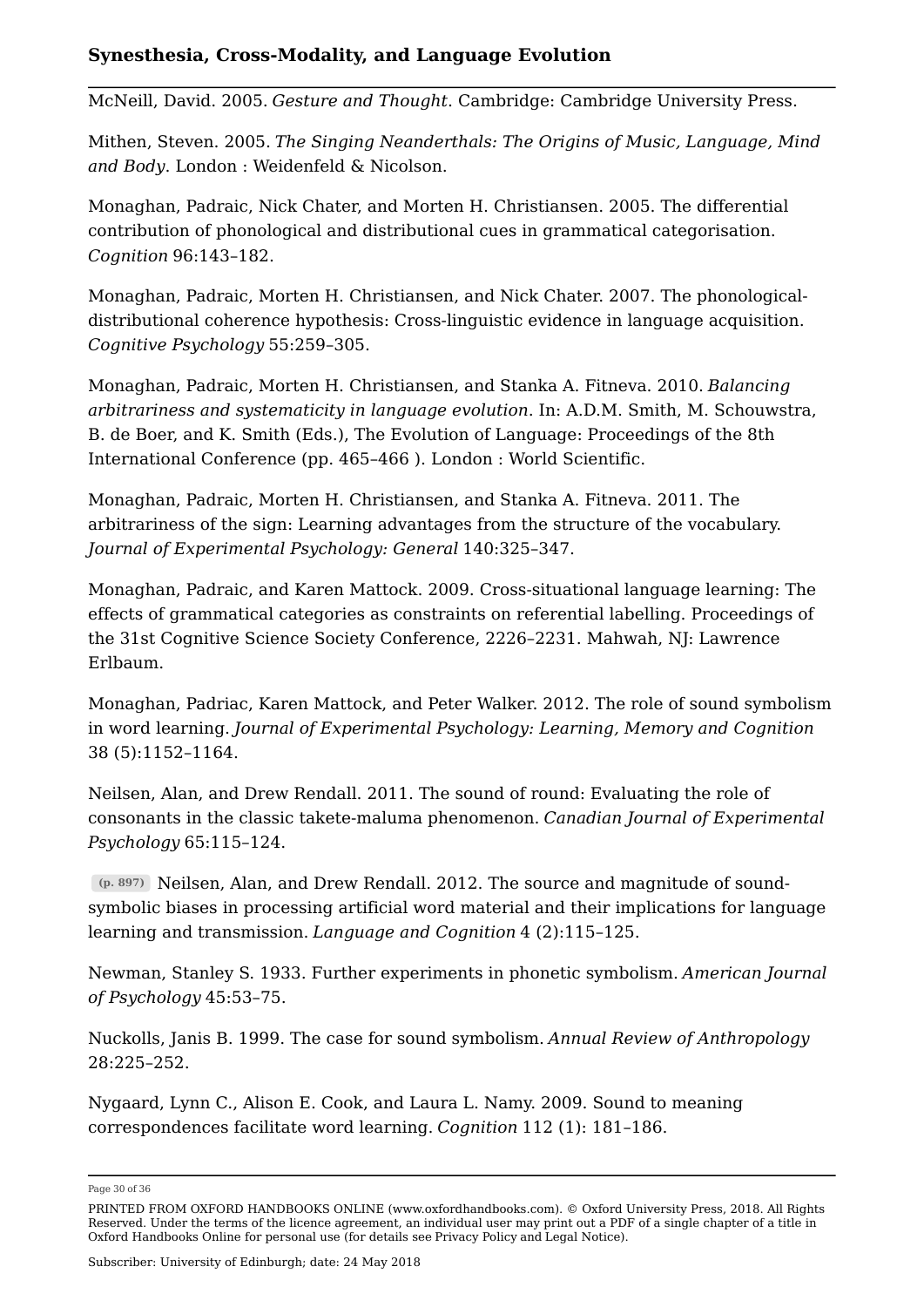Ohala, John J. 1984. An ethological perspective on common cross-language utilization of F0 of voice. *Phonetica* 41:1–16

Ohala, John J. 1994*. The frequency code underlies the sound-symbolic use of voice pitch*. In Sound Symbolism, ed. Leanne Hinton, Johanna Nichols, and John J. Ohala, 325–347. Cambridge: Cambridge University Press.

O'Grady, William, Michael Dobrovolsky, and Francis Katamba. 1996. *Contemporary Linguistics: An Introduction*. Essex: Pearson Education Limited.

Otis, Katya, and Eyal Sagi. 2008. Phonoaesthemes: A corpora-based analysis. In *Proceedings of the 30th Annual Meeting of the Cognitive Science Society*, ed. B. C. Love, K. McRae, and V. M. Sloutsky, 65–70. Austin, TX: Cognitive Science Society.

Oxford English Dictionary. 2011. Oxford : Oxford University Press. 〈**http://oed.com**〉.

Parault, Susan J., and Paula J. Schwanenflugel. 2006. Sound-symbolism: A piece in the puzzle of word learning. *Journal of Psycholinguistic Research* 35:329–351.

Parault, Susan J., and M. Parkinson. 2008. Sound symbolic word learning in the middle grades. *Contemporary Educational Psychology* 33:647–671.

Perniss, Robin L. Thompson, and Gabriella Vigliocco. 2010. Iconicity as a general property of language: Evidence from spoken and signed languages. *Frontiers in Psychology* 1:1–15.

Ramachandran, Vilayanur S. (2004). *A brief tour of human consciousness*. New York : Pi Press.

Ramachandran, Vilayanur S. and Edward M. Hubbard. 2001. Synaesthesia: A window into perception, thought and language. *Journal of Consciousness Studies* 8 (1): 3–34.

Ramachandran, Vilayanur S. and Edward M. Hubbard. 2005. Synaesthesia: A window into the hard problem of consciousness. In *Synaesthesia: Perspectives from Cognitive Neuroscience* ed. Lynn C. Robertson and Noam Sagiv, 127–189. New York : Oxford University Press.

Ramachandran, Vilayanur S., and Lindsay M. Oberman. 2006. Broken mirrors: a theory of autism. *Scientific American* 295:62–69.

Rhodes, R. 1981. On the semantics of Ojibwa verbs of breaking. In *Papers of the twelfth Algonquian conference*, ed. W. Cowan, 47–56. Ottawa, Canada: Carleton University Press.

Rogers, Susan K., and Abraham S. Ross. 1975. A cross-cultural test of the maluma-takete phenomenon. *Perception* 5 (2): 105–106.

Rose, Susan A., Allen W. Gottfried, and Wagner H. Bridger. 1981. Cross-modal transfer in 6-month-old infants. *Developmental Psychology* 17 (5): 661–669.

Page 31 of 36

PRINTED FROM OXFORD HANDBOOKS ONLINE (www.oxfordhandbooks.com). © Oxford University Press, 2018. All Rights Reserved. Under the terms of the licence agreement, an individual user may print out a PDF of a single chapter of a title in Oxford Handbooks Online for personal use (for details see Privacy Policy and Legal Notice).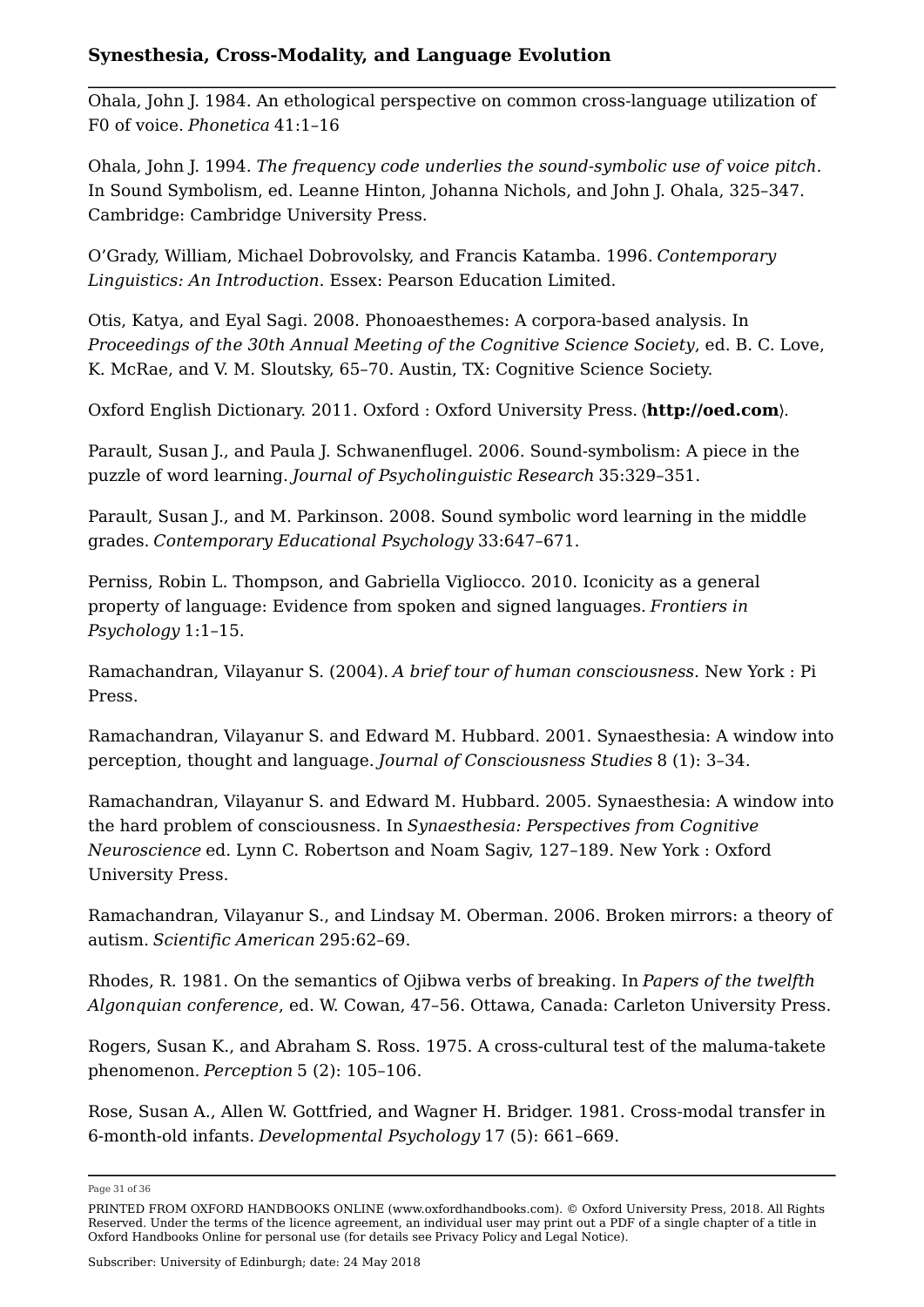Sapir, Edward. 1929. A study in phonetic symbolism. *Journal of Experimental Psychology* 12:239–255.

Saussure, Ferdinand. 1959. *Course in general linguistics*. New York : Philosophical Library.

Savage-Rumbaugh, Sue, Rose A. Sevcik, and William D. Hopkins. 1988. Symbolic crossmodal transfer in two species of chimpanzees. *Child Development* 59 (3): 617–625.

Searle, John R. 1980. Minds, brains, and programs. *Behavioral and Brain Sciences* 3 (3): 417:457.

Shankar, Maya U., Carmel A. Levitan, John Prescott, and Charles Spence. 2009. **(p. 898)** The influence of color and label information on flavor perception. *Chemosensory Perception* 2:53: 58.

Shillcock, Richard, Simon Kirby, Scott McDonald, and Chris Brew. 2001. *Filled pauses and their status in the mental lexicon*. In Disfluency in Spontaneous Speech (DiSS '01), 53–56. 〈**http://www.isca-speech.org/archive\_open/diss\_01/dis1\_053.html**〉.

Simner, Julia, Christine Cuskley, and Simon Kirby. 2010. What sound does that taste? Cross-modal mappings across gustation and audition. Perception 39:553–569.

Simner, Julia, Jamie Ward, Monika Lanz, Ashok Jansari, Krist Noonan, Louise Glover, and David Oakley. 2005. Non-random associations of graphemes to colours in synaesthetic and normal populations. *Cognitive Neuropsychology* 2:2069–1085.

Simner, Julia, and Vera Ludwig. 2009. What colour does that feel? Cross-modal correspondences from touch to colour. Paper presented at the Third International Conference of Synaesthesia and Art, Granada, Spain, April.

Slobin, Dan I. 1968. Antonymic phonetic symbolism in three natural languages. *Journal of Personality and Social Psychology* 10 (3): 301–305.

Spence, Charles, and Alberto Gallace. 2011. Tasting shapes and words. *Food Quality and Preference* 22 (3): 290–295.

Stevenson, Richard J., John Prescott, and Robert A. Boakes. 1999. Confusing tastes and smells: How odours can influence the perception of sweet and sour tastes. *Chemical Senses* 24:627–635.

Tallerman, Maggie. 2007. Did our ancestors speak a holistic protolanuage? *Lingua* 117 (3): 579–604.

Tamariz, Monica. 2005. Configuring the phonological organization of the mental lexicon using syntactic and semantic information. In *Proceedings of the 27th Annual Conference*

Page 32 of 36

PRINTED FROM OXFORD HANDBOOKS ONLINE (www.oxfordhandbooks.com). © Oxford University Press, 2018. All Rights Reserved. Under the terms of the licence agreement, an individual user may print out a PDF of a single chapter of a title in Oxford Handbooks Online for personal use (for details see Privacy Policy and Legal Notice).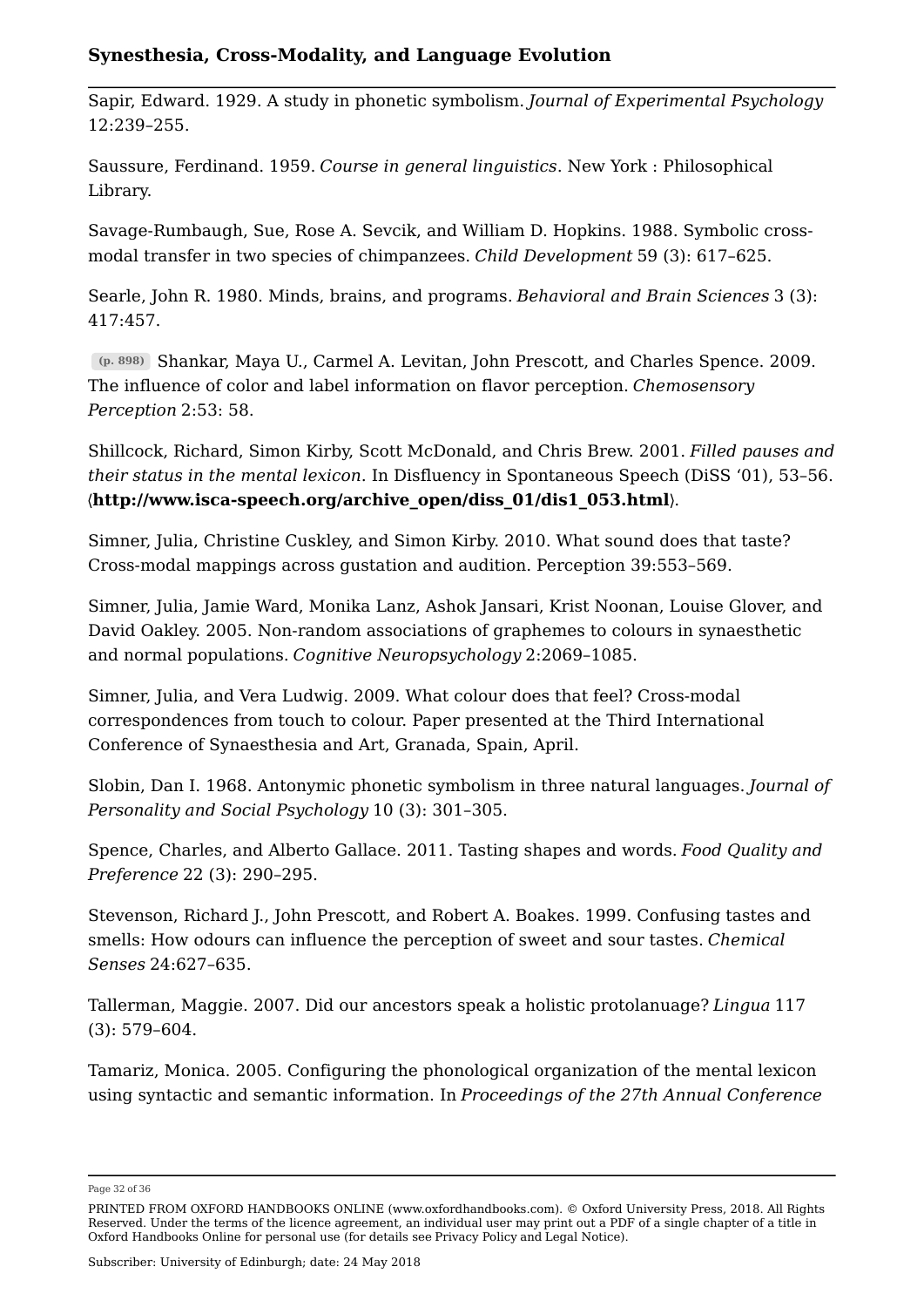*of the Cognitive Science Society*, ed. Bruno G. Bara, Lawrence Barsalou, and Monica Bucciarelli, 2145–2150. Mahwah, NJ: Earlbaum.

Thompson, Patrick D., and Zachary Estes. 2011. Sound symbolic naming of novel objects is a graded function. *Quarterly Journal of Experimental Psychology* 64 (12): 2392–2404

Tomasello, Michael. 2008. *Origins of Human Communication*. Boston, MA : MIT Press.

Tomasello, Michael, Malinda Carpenter, Josep Call, Tanya Behne, and Henrike Moll. 2005. Understanding and sharing intentions: The origins of cultural cognition. *Behavioral and Brain Sciences* 28:675–691.

Traunmuller, Hartmut. 1996. Sound symbolism in deictic words. Paper presented at Fonetik 96, Swedish Phonetics Conference, Nässlingen, Sweden, May.

Tufvesson, Sylvia. 2011. Analogy-making in the Semai sensory world. *Senses and Society* 6 (1): 86–95.

Ultan, Russell. 1978. Size-sound symbolism. In *Universals of Human Language*, Volume 2, ed. Joseph H. Greenberg, Charles R. Ferguson, and Edith Moravcsik, 527–568. Stanford, CA: Stanford University Press.

Usnadze, D. 1924. Ein experimenteller Beitrag zum Problem der psychologischen Grundlagen der Namengebung. *Psychologische Forschung* 5:24–43.

Verhagen, Justus V., and Lina Engelen. 2006. The neurocognitive bases of human multimodal food perception: Sensory integration. *Neuroscience and Biobehavioral Reviews* 30:613: 650.

Ward, Jamie, Brett Huckstep, and Elias Tsakanikos. 2006. Sound-colour synaesthesia: To what extent does it use cross-modal mechanisms common to us all? *Cortex* 42:264–280.

Ward, Jeanette P., Arthur L. Yehle, and R. Stephen Doerflein. 1970. Cross-modal **(p. 899)** transfer of a specific discrimination in the bushbaby (Galago senegalensis). *Journal of Comparative and Physiological Psychology* 73 (1): 74–77.

Werner, Heinz, and Seymour Wapner. 1952. Toward a general theory of perception. *Psychological Review* 59:324–338.

Werner, Heinz. 1957. *Comparative Psychology of Mental Development*. New York : International University Press.

Westbury, Chris. 2005. Implicit sound symbolism in lexical access: Evidence from an interference task. *Brain and Language* 93 (1): 10–19.

Westermann, D. 1927. Laut, Ton und Sinn in westafrikanische Sudansprachen. In *Festschrift Meinhof*, ed. F. Boas, O. Dempwolff, G. Panconelli-Calzia, A. Werner, and D. Westermann, 315–328. Hamburg: Kommissionsverlag von L. Friederichsen & Co.

Page 33 of 36

PRINTED FROM OXFORD HANDBOOKS ONLINE (www.oxfordhandbooks.com). © Oxford University Press, 2018. All Rights Reserved. Under the terms of the licence agreement, an individual user may print out a PDF of a single chapter of a title in Oxford Handbooks Online for personal use (for details see Privacy Policy and Legal Notice).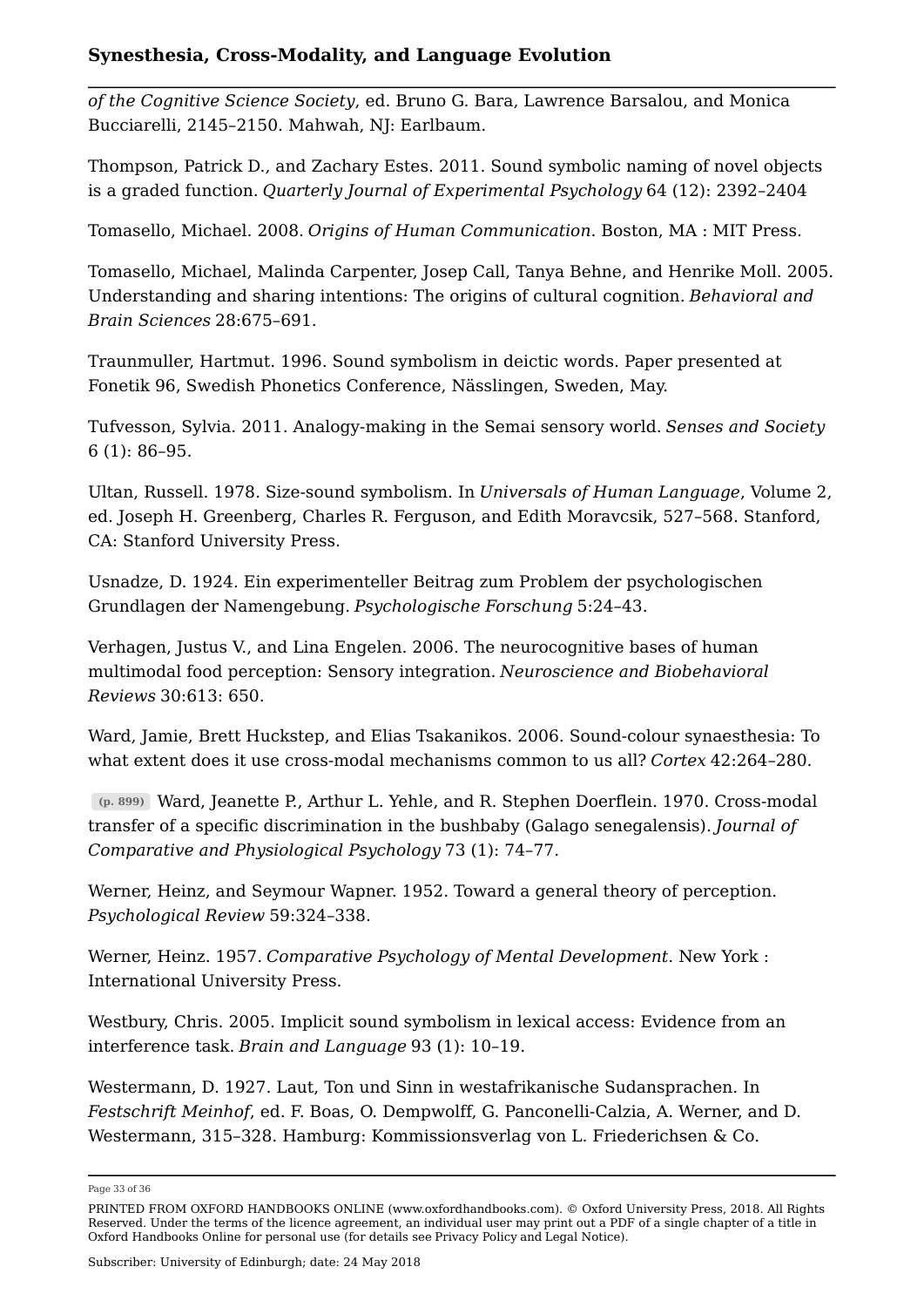Woodworth, Nancy L. 1991. Sound symbolism in proximal and distal forms. *Linguistics* 29:273–299.

Wray, Alison. 1998. Protolanguage as a holistic system for social interaction. *Language and Communication* 18:47–67.

Yaro, Caroline, and Jamie Ward. 2007. Searching for Shereshevskii: What is superior about the memory of synaesthetes? *Quarterly Journal of Experimental Psychology* 60:681: 695.

Yoshida, H., and L. Smith. 2006. Dynamic properties of form and meaning and children's learning of verbs. Paper presented at the 15th International Conference of Infant Studies, Kyoto, Japan, June.

Yu, Chen, and Linda B. Smith. 2007. Rapid word learning under uncertainty via crosssituational statistics. *Psychological Science* 18:414–420.

Zampini, Massimiliano, and Charles Spence. 2004. The role of auditory cues in modulating the perceived crispness and staleness of potato chips. *Journal of Sensory Studies* 19:347–363.

Zampini, Massimilliano, Daniel Sanabria, Nicola Phillips, and Charles Spence. 2007. The multisensory perception of flavor: Assessing the influence of color cues on flavor discrimination responses. *Food Quality and Preference* 18:975–984.

Zhao, Grace Q, Yifeng Zhang, Mark A. Hoon, Jayaram Chandrashekar, Isolde Erlenbach, Nicholas J. P. Ryba, and Charles S. Zuker. 2003. The receptors for mammalian sweet and umami taste. *Cell* 115:255–266.

# **Notes:**

(1) This chapter will not go into detail regarding the nature of synesthesia and its various varieties, as this is well covered in the remainder of the volume.

(2) One notable exception, Rogers and Ross (1975), will be discussed in further detail later.

(3) Hinton and colleagues (1994) use the term synesthetic here in a slightly unconventional manner: they do not suggest these forms are confined to synesthetes or derive from their unique associations, but simply that there are shared cross-modal associations underlying some sound symbolic forms.

(4) For example, we could imagine a fictional lexicon where all round objects have the /e/ vowel present in the word *takete*. This language would be non-arbitrary, since there is a regular relationship between a particular vowel and roundedness—but it would not be naturally motivated. Instead, we know from Köhler's naming experiments that the word

Page 34 of 36

PRINTED FROM OXFORD HANDBOOKS ONLINE (www.oxfordhandbooks.com). © Oxford University Press, 2018. All Rights Reserved. Under the terms of the licence agreement, an individual user may print out a PDF of a single chapter of a title in Oxford Handbooks Online for personal use (for details see Privacy Policy and Legal Notice).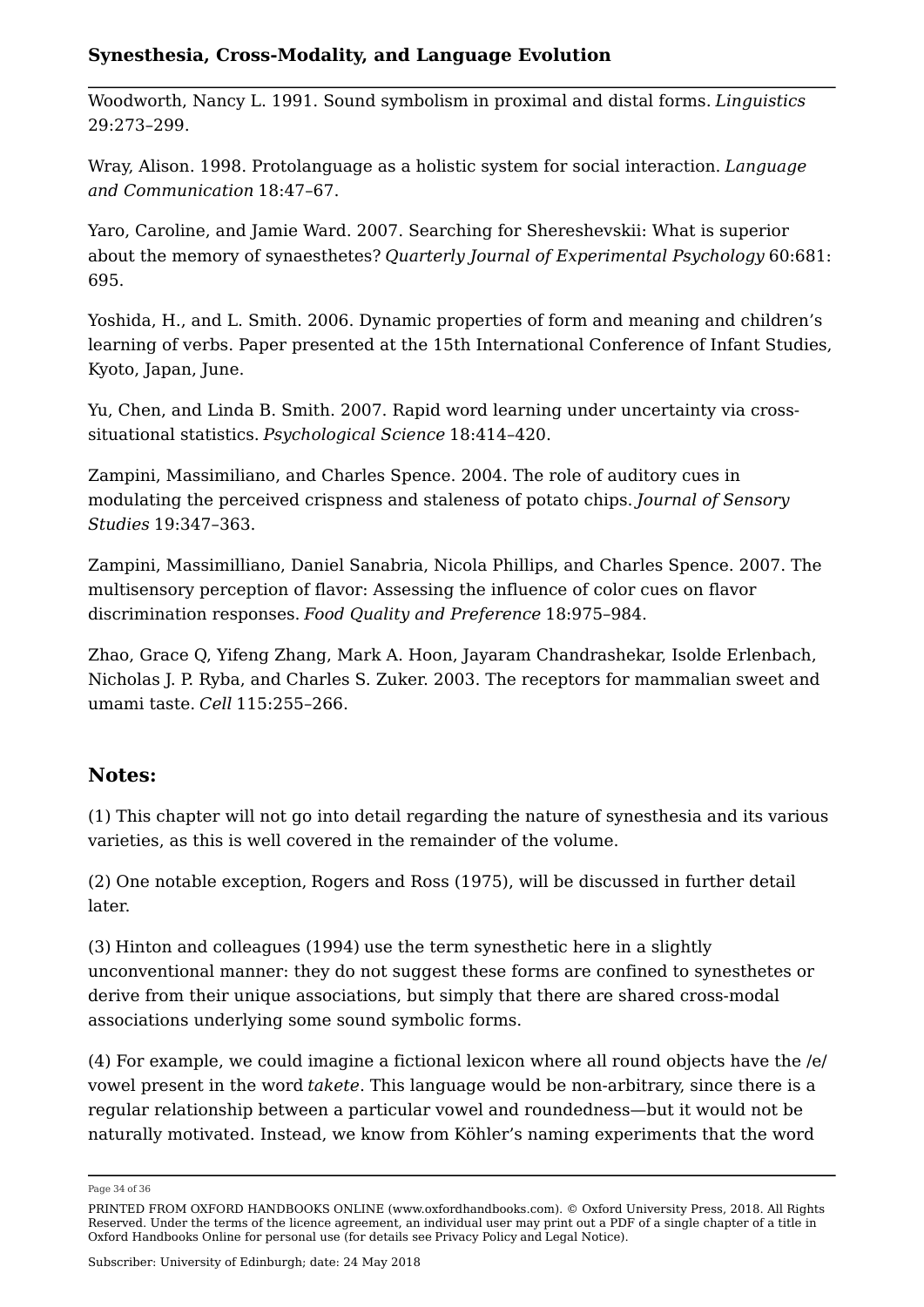*takete* fits better with angular objects than round ones. But non-arbitrariness can still logically be present even if it contradicts the natural motivatedness evident from Köhler's experiment.

(5) Open class words, or content words, form a category of words which can be readily added to, and includes all nouns and verbs. Closed class words, also known as function words, form a category to which new items are rarely added, including things like prepositions (e.g., *in*, *of*, *at*), determiners (e.g., *the*, *a*, *this*) and conjunctions (e.g., *and*, *but*).

(6) Drellishak (2007) did not confine his search to monomorphemic words or even content words, which may have adversely affected his results.

(7) Only monomorphemic roots are considered here; types identified by Bergen such as *glistening* and *glimmering* were considered instances of *glisten* and *glimmer* respectively.

(8) Vowel height distinctions are now well documented in many ideophone systems (Dingemanse 2011).

(9) Despite these examples, English appears to be an exception to these trends. Newman (1933) and Brown (1958) both failed to find a significant correlation among English words denoting size and vowel quality.

(10) See Diffloth (1994) and Bauer (1996) for a discussion of languages that do not conform to this pattern.

(11) Note that vowel quality is independent of voice pitch. For example, the word *teeny* can be sung in a high or low pitch.

(12) At one end of this scale, subjects heard a continuous vowel sound; as the value of the scale increased, periods of silence interrupted the continuous vowel resulting in pockets of voicing, mimicking words like kiki or takete.

(13) This was effected by changing all the formants of filtered white noise simultaneously from 0 to 5000 Hz, resulting in a scale from low-pitched white noise to high-pitched white noise.

#### **Christine Cuskley**

Christine Cuskley is a postdoctoral researcher at the Institute for Complex Systems (ISC-CNR) at La Sapienza University in Rome, Italy.

Page 35 of 36

PRINTED FROM OXFORD HANDBOOKS ONLINE (www.oxfordhandbooks.com). © Oxford University Press, 2018. All Rights Reserved. Under the terms of the licence agreement, an individual user may print out a PDF of a single chapter of a title in Oxford Handbooks Online for personal use (for details see Privacy Policy and Legal Notice).